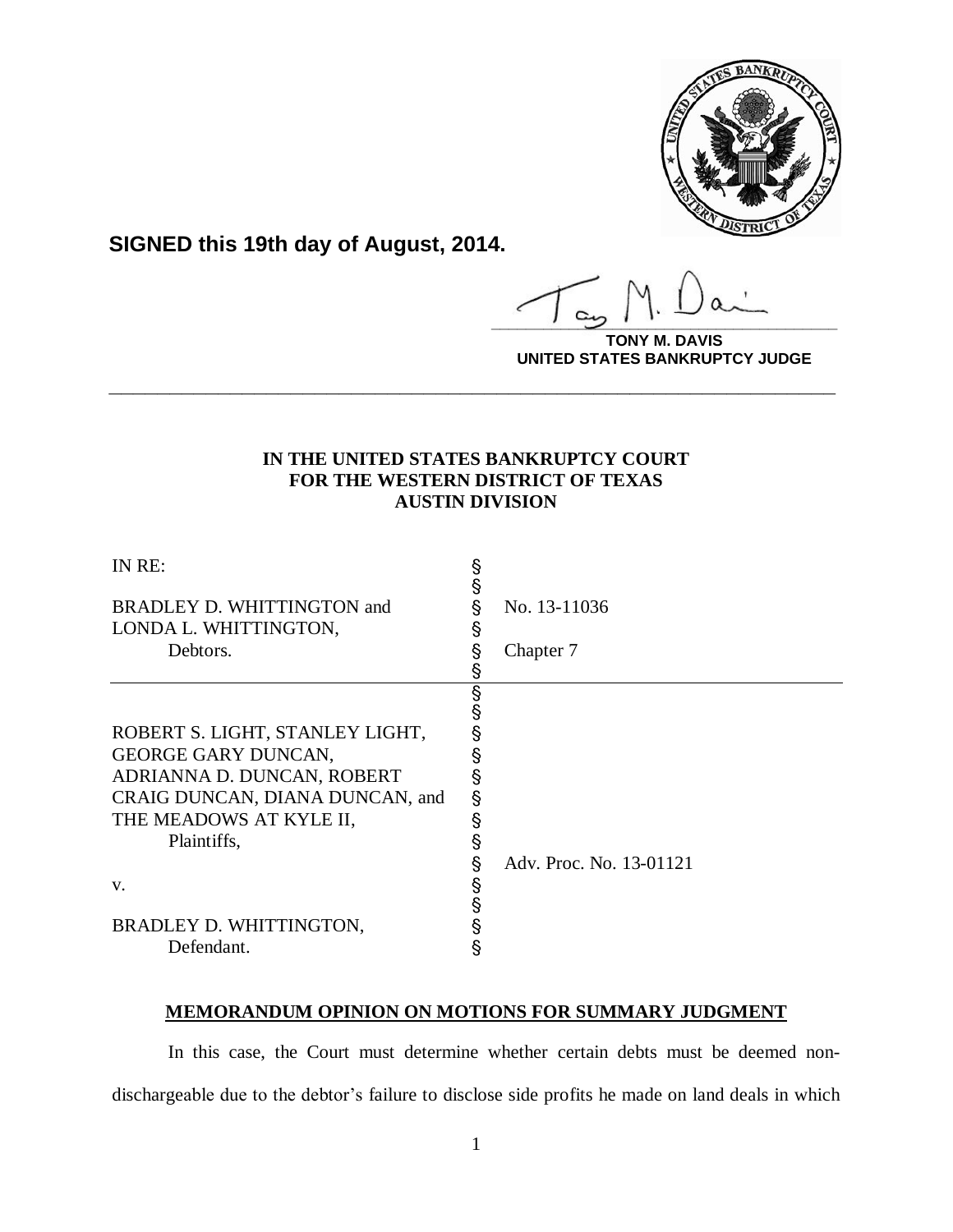he served as fiduciary for passive investors.

This matter comes before the Court on the parties' extensively briefed cross-motions for summary judgment:

- Plaintiffs' Combined Motion and Brief for Partial Summary Judgment on Defendant's Affirmative Defenses ("Pl. M.S.J. on Affirm. Defs.") [Dkt. No. 45], Defendant's Response to Plaintiffs' Combined Motion and Brief for Partial Summary Judgment on Defendant's Affirmative Defenses ("Def. Resp. to Pl. M.S.J. on Affirm. Defs.") [Dkt. No. 84], and Reply to Defendant's Response to Plaintiffs' Motion for Partial Summary Judgment ("Pl. Reply to Def. Resp. to Pl. M.S.J. on Affirm. Defs.") [Dkt. No. 87];
- Defendant's Motion for Final Summary Judgment and the memorandum in support thereof ("<u>Def. M.S.J.</u>") [Dkt. No. 88], Plaintiffs' Response to Defendant's Motion for Final Summary Judgment ("Pl. Resp. to Def. M.S.J.") [Dkt. No. 99], and Defendant's Reply to Plaintiffs' Response to Defendant's Motion for Final Summary Judgment ("Def. Reply to Pl. Resp. to Def. M.S.J.") [Dkt. No. 102];
- Plaintiffs' Combined Motion and Brief for Summary Judgment on Defendant's Liability and Damages ("Pl. M.S.J. on Liab.") [Dkt. No. 92], Defendant's Response to Plaintiffs' Combined Motion and Brief for Summary Judgment on Defendant's Liability and Damages ("Def. Resp. to Pl. M.S.J. on Liab.") [Dkt. No. 104], and Plaintiffs' Reply–Summary Judgment Motion on Defendant's Liability and Damages ("Pl. Reply to Def. Resp. to Pl. M.S.J. on Liab.") [Dkt. No. 105].

The Court has considered these submissions; the other pleadings in the record; the exhibits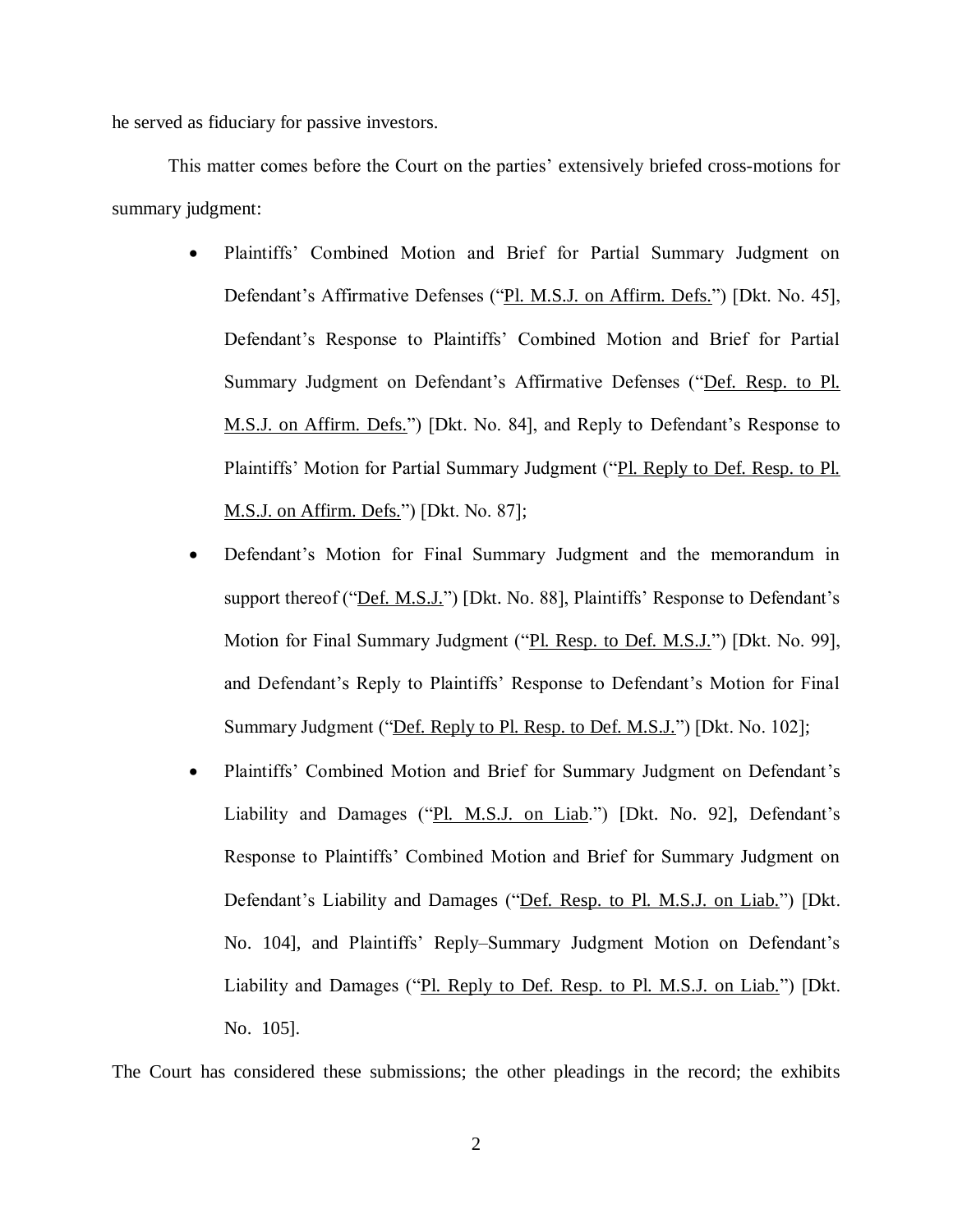attached to the various briefs, including the affidavits and deposition transcripts;  $\frac{1}{1}$  the arguments made at a hearing on this matter on May 14, 2014 (the "Hearing"); and the relevant law. Leaving aside certain damages issues that must be left for determination upon a more developed factual record, the Court will grant summary judgment to Plaintiffs and deny it to Defendant, Bradley D. Whittington.

# **I. JURISDICTION AND CONSTITUTIONAL AUTHORITY**

 $\overline{a}$ 

The Court has jurisdiction under 28 U.S.C. §§ 157 and 1334, and this is a core proceeding. *See* 28 U.S.C. § 157(b)(2)(I); *Morrison v. W. Builders of Amarillo, Inc. (In re Morrison)*, 555 F.3d 473 (5th Cir. 2009).

As far as constitutional authority, non-dischargeability actions were not "the stuff of the traditional actions at common law tried by the courts at Westminster in 1789." *Stern v. Marshall*, 131 S.Ct. 2594, 2609 (2011) (quoting *Northern Pipeline Constr. Co. v. Marathon Pipe Line Co.*, 458 U.S. 50, 90 (1982) (Rehnquist, J., concurring in judgment)). To the contrary, non-

<sup>&</sup>lt;sup>1</sup> While all materials in the record have been carefully reviewed, the Court has relied in particular upon the following affidavits and depositions (some of which are attached, unfortunately, in piecemeal fashion to numerous different briefs): Oral Deposition of Bradley D. Whittington, Dec. 9, 2013 ("Whittington Dep."), attached in various parts to Pl. M.S.J. on Liab., Pl. Resp. to Def. M.S.J., and Def. Resp. to Pl. M.S.J. on Liab. (as Ex. E); Oral Deposition of William T. Gunn, Jan. 10, 2014 ("Gunn Dep."), attached in various parts to Pl. M.S.J. on Liab., Pl. Resp. to Def. M.S.J., Def. M.S.J. (as Ex. A), Def. Resp. to Pl. M.S.J. on Liab. (as Ex. A), and Def. Resp. to Pl. M.S.J. on Affirm. Defs. (as Ex. A); Oral Deposition of Harry John Trube, Feb. 20, 2014 ("Trube Dep."), attached in various parts to Pl. M.S.J. on Liab., Def. Resp. to Pl. M.S.J. on Liab. (as Ex. G), and Def. M.S.J. (as Ex. G); Deposition of George Gary Duncan, Jan. 27, 2014 ("Duncan Dep."), attached in various parts to Pl. M.S.J. on Liab., Pl. Resp. to Def. M.S.J., Def. M.S.J. (as Ex. C), Pl. Reply to Def. Resp. to Pl. M.S.J. on Affirm. Defs.; and Def. Resp. to Pl. M.S.J. on Affirm. Defs. (as Ex. C); Oral Deposition of Grant Gist, Jan. 10, 2014 ("Gist Dep."), attached in various parts to Pl. Resp. to Def. M.S.J., Def. M.S.J. (as Ex. B), Def. Resp. to Pl. M.S.J. on Liab. (as Ex. D), Def. Reply to Pl. Resp. to Def. M.S.J. (as Ex. C), and Def. Resp. to Pl. M.S.J. on Affirm. Defs. (as Ex. B); Affidavit of George Gary Duncan in Support of Pl. M.S.J. on Affirm. Defs. ("Duncan Aff."), attached to Pl. M.S.J. on Affirm Defs. and to Pl. Resp. to Def. M.S.J.; Affidavit of William T. Gunn ("Gunn Aff."), attached to Pl. M.S.J. on Affirm Defs. and to Pl. Resp. to Def. M.S.J.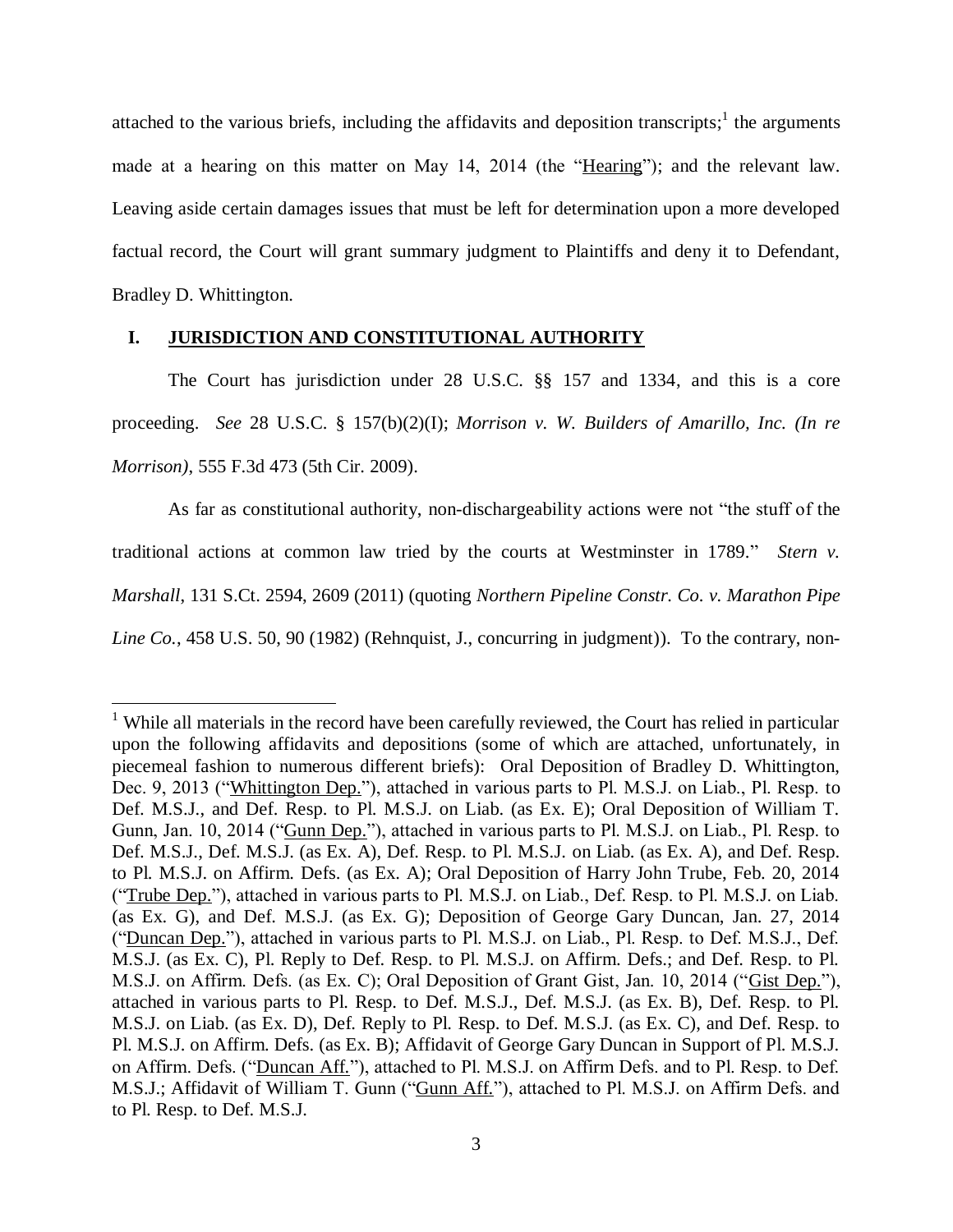dischargeability actions "flow from a federal statutory scheme." *Stern*, 131 S.Ct. at 2614. Thus, the Court has constitutional authority to enter a final judgment.

# **II. FACTUAL BACKGROUND**

 $\overline{a}$ 

Due to the tangle of entities, individuals, and transactions, this case has a patina of complexity, but its core is quite simple, and the parties are in essential agreement as to all relevant facts.

The case revolves around the purchases of four properties in the Buda/Kyle area south of Austin, Texas. The deals at issue (the "Challenged Transactions") were made by three partnerships (the "Investor Partnerships"): The Meadows at Buda, Ltd. ("Meadows at Buda"), The Meadows at Kyle, Ltd. ("Meadows at Kyle I"), and The Meadows at Kyle II, Ltd. ("Meadows at Kyle II").<sup>2</sup> Meadows at Buda purchased two properties (the "Hale Property" and the "Finley Property"), Meadows at Kyle I purchased one property (the "Whitten Property"), and Meadows at Kyle II purchased one property (the "Perron Property"). *See generally* Pl. M.S.J. on Liab., Exs. 11, 14, 14A, 15 (Finley Property), Exs. 11, 20, 21, 65 (Hale Property), Exs. 30, 31, 33 (Whitten Property), Exs. 44, 47, 48 (Perron Property).

Robert Light, Stanley Light, George Gary Duncan (who goes by Gary), Adrianna Duncan, Robert Duncan, Diana Duncan (the "Individual Plaintiffs," and together with Meadows at Kyle II, "Plaintiffs") invested (on their own and through affiliated entities) as limited partners in the Investor Partnerships. *See* Pl. Resp. to Def. M.S.J., Exs. 10, 28, 46. The general partner of

 $2$  The executed, constitutive documents of the Investor Partnership are attached, among other places, to the Pl. Resp. to Def. M.S.J., Ex. 10 (Meadows at Buda, effective June 11, 2004), Ex. 28 (Meadows at Kyle I, effective Dec. 15, 2006), Ex. 46 (Meadows at Kyle II, effective Aug. 8, 2006).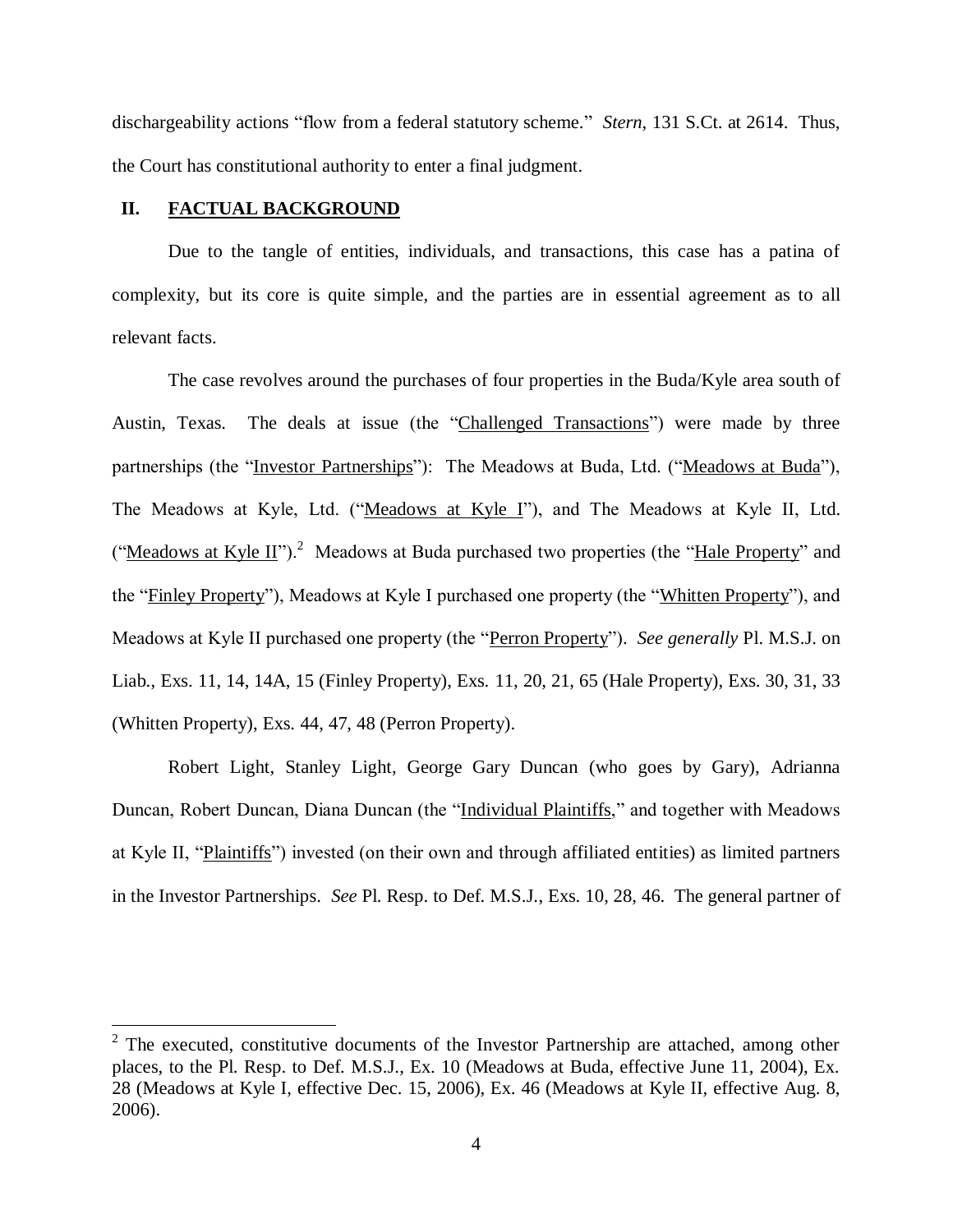each Investor Partnership was an entity controlled by Defendant, Whittington.<sup>3</sup> On the basis of his status as manager of each general partner, Whittington signed on behalf of each Investor Partnership at the closing of each Challenged Transaction. The closings took place from June 2004 to August 2006.<sup>4</sup>

<span id="page-4-0"></span>What Whittington did not disclose to the limited partners—and what he affirmatively denied to Plaintiff Gary Duncan with respect to the Meadows at Kyle II deal—was that a portion of the purchase amounts paid by the Investor Partnerships never made it to the sellers of the properties. Rather, Whittington and some of his associates (acting through affiliated entities and various intermediaries) took a large cut of each purchase price. An entity called Gunn & Whittington Development I, Ltd. (" $G&W$ "), of which Whittington was 50% owner, received a total of \$378,126.80 out of the Meadows at Buda deal (the purchase of the Finley & Hale Properties) and \$244,603 out of the Meadows at Kyle I deal (the purchase of the Whitten Property). *See* Pl. M.S.J. on Liab., Ex. 14 (Finley), Ex. 65 (Hale), Ex. 30 (Whitten); Def. Resp. to Pl. M.S.J. on Liab., ¶ 5 (Whittington 50% owner of G&W). An entity called Madras, Inc., of which Whittington was owner, took a \$106,548.66 cut of the Meadows at Kyle II deal (the purchase of the Perron Property). *See* Pl. M.S.J. on Liab., Exs. 42, 48, 52, 53; Gunn Aff., ¶ 6.

 $\overline{a}$ 

 $3$  Whittington was manager of La Luz II, LLC, which served as general partner of Meadows at Buda; he was manager of Meadows at Kyle Development Co., LLC, which served as general partner of Meadows at Kyle I; and he was manager of Meadows at Kyle II Development Co., LLC, the general partner of Meadows at Kyle II. *See* Pl. Resp. to Def. M.S.J., Ex. 10 (Whittington signing as manager of La Luz II, LLC, as general partner of Meadows at Buda), Ex. 28 (Whittington signing as manager of Meadows at Kyle Development Co., LLC, as general partner of Meadows at Kyle I), Ex. 46 (Whittington signing as manager of Meadows at Kyle Development Co. II, LLC, as general partner of Meadows at Kyle II).

<sup>4</sup> Meadows at Buda closed on the Finley Property on June 11, 2004. *See* Pl. M.S.J. on Liab., Exs. 14, 14A, 15. Meadows at Buda closed on the Hale Property on June 15, 2004. *See* Pl. M.S.J. on Liab., Exs. 20, 21, 65. Meadows at Kyle I closed on the Whitten Property on December 16, 2005. *See* Pl. M.S.J. on Liab., Exs. 30, 31, 33. Meadows at Kyle II closed on the Perron Property on August 8, 2006. *See* Pl. M.S.J. on Liab., Exs. 47, 48.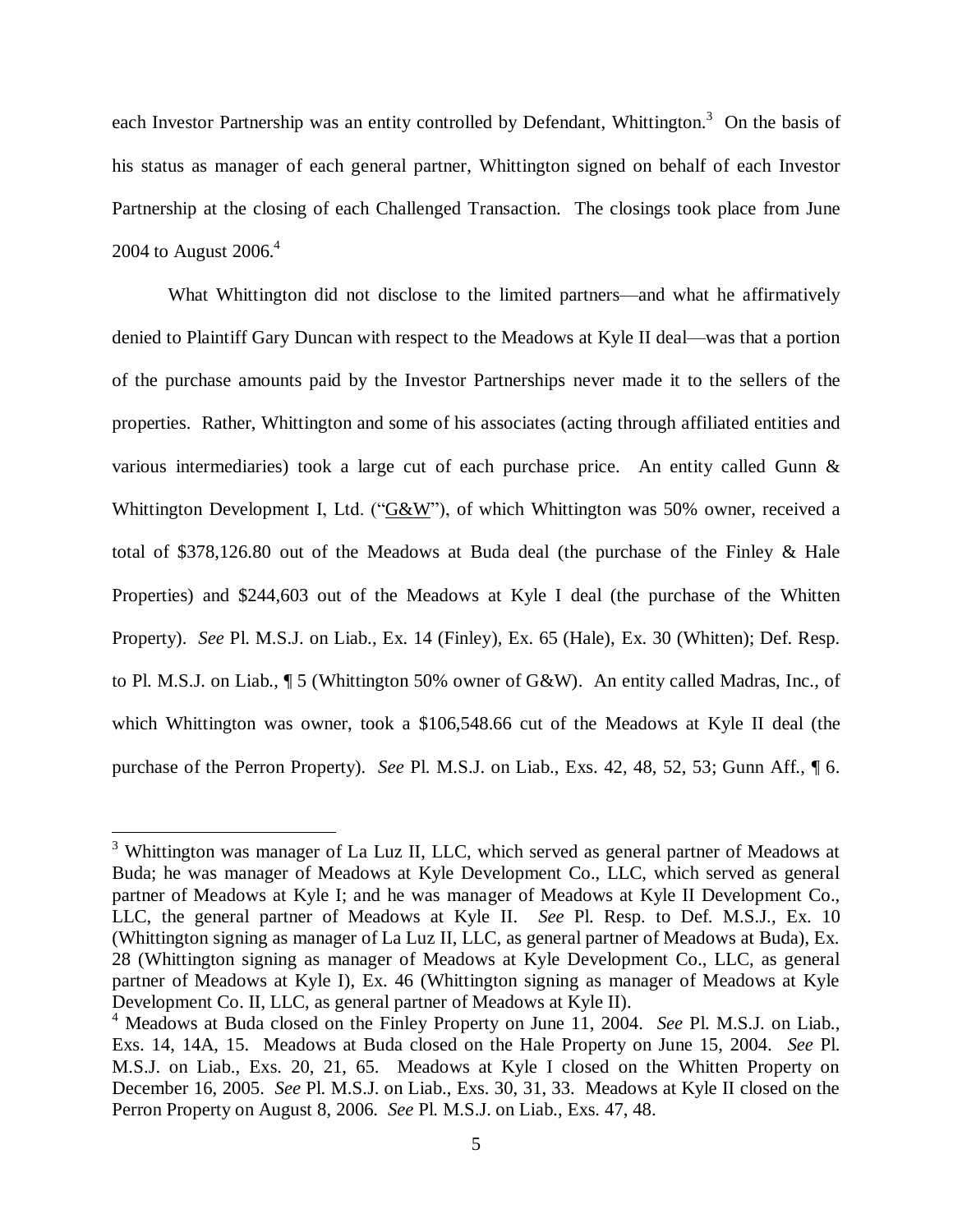When secret cuts to individuals and entities that were not owned by Whittington but that benefited his associates are added in, the non-disclosed payments total more than \$1,750,000, out of purchases totaling approximately \$7 million. In other words, more than 20% of the purchase prices paid by the Investor Partnerships went not to the sellers but to Whittington and other third parties. *See* Pl. M.S.J. on Liab., 5-7 (collecting and summarizing the data).

Whittington and his associates had originally entered into purchase agreements with the sellers of the properties. Ultimately, however, these original agreements were assigned over to the Investor Partnerships. The Investor Partnerships then purchased the properties at a higher price, consisting of (1) the originally agreed-upon amounts, which were paid to the sellers, plus (2) the undisclosed "cuts," paid to Whittington and his associates. For example, Whittington's associates originally contracted to purchase the Hale and Finley Properties at the price of \$16,500 per acre, about \$3.4 million for the 207 acres of combined land. But the investors, through Meadows at Buda, ultimately paid \$21,000 per acre, more than \$4.3 million, for the properties. The difference of about \$938,000 was kept by Whittington and his associates. The uncontested evidence shows that similar practices were followed with respect to the other properties. *See generally* Pl. M.S.J. on Liab., 3-8 (citing and summarizing exhibits).

Whittington has sought to justify the "cuts" as a sort of finder's fee or development fee (or both), merited because Whittington and his associates put work into identifying desirable properties and initiating development of the open land into residential subdivisions. *See, e.g.*, Def. Resp. to Pl. M.S.J. on Affirm. Defs., ¶ 7; Def. Resp. to Pl. M.S.J. on Liab., ¶¶ 5, 14, 28, 35.

Plaintiffs have not disputed that Whittington and his associates may have added value to the land. Nor do Plaintiffs claim that finder's fees, development fees, or intermediary fees must be disclosed in all real estate transactions. Rather, their complaint is that the extra fees should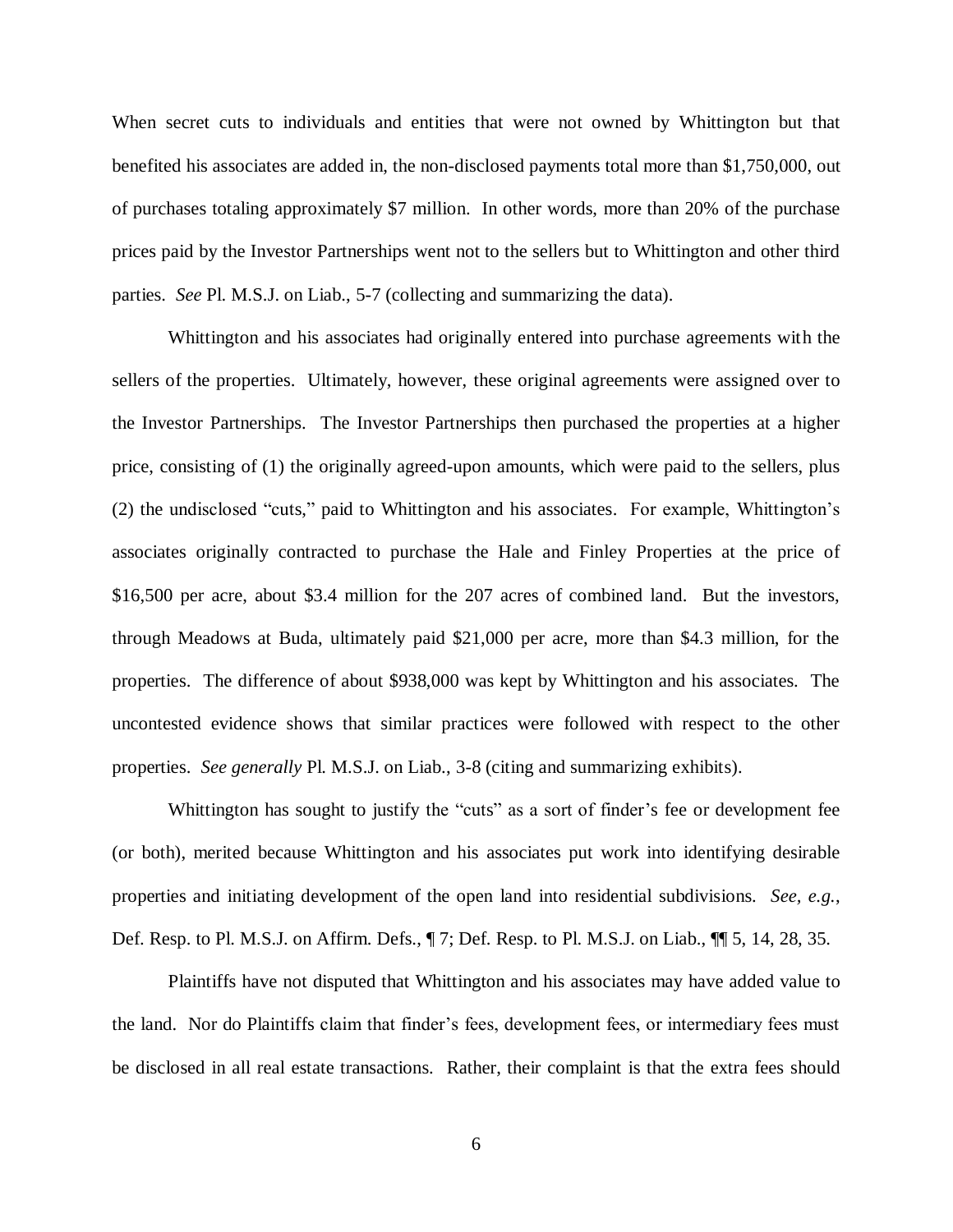have been disclosed to them by Whittington, *because he was their fiduciary when the transactions took place and the cuts were taken*. Plaintiffs argue that Whittington deliberately hid the cuts from them, intending to deceive them. According to Plaintiffs, because the cuts were taken with the knowledge of and for the benefit of their fiduciary but were not disclosed to them, their fiduciary owes them a return of the cuts, and because this course of dealing amounts to fraud against the limited partners and the Investor Partnerships, his debt to them should be held non-dischargeable under the Bankruptcy Code.

As further evidence that Whittington's nondisclosures were neither innocent nor inadvertent, Plaintiffs note that, in essence, two sets of closing accounts were kept of each transaction, only one of which sets revealed that funds were being diverted to Whittington and his associates instead of being paid to the sellers of each property. *See generally* Pl. M.S.J. on Liab., 3-8 (citing the exhibits that show two sets of figures and breakdowns of payments). Whittington has not provided any innocent explanation of this highly incriminating evidence. In his deposition, he stated only that he did not disclose the secret "fees" to the investors because he and his partner William Gunn "didn't think it was . . . any of their business." *See* Whittington Dep., 48, 54, 98-99.

Plaintiffs point to yet more evidence of ill intent. As to the Meadows at Kyle II transaction, Whittington admitted that he affirmatively lied to Plaintiff Gary Duncan about whether he was reaping a side profit. This transpired because Whittington sent Duncan an incompletely redacted version of one of the contracts. The contract revealed that the sellers of the land were actually being paid a price significantly lower than what the investors were putting into the deal. Duncan questioned Whittington about the discrepancy and asked Whittington if any of the excess was profiting him. Whittington denied he was making side profits on the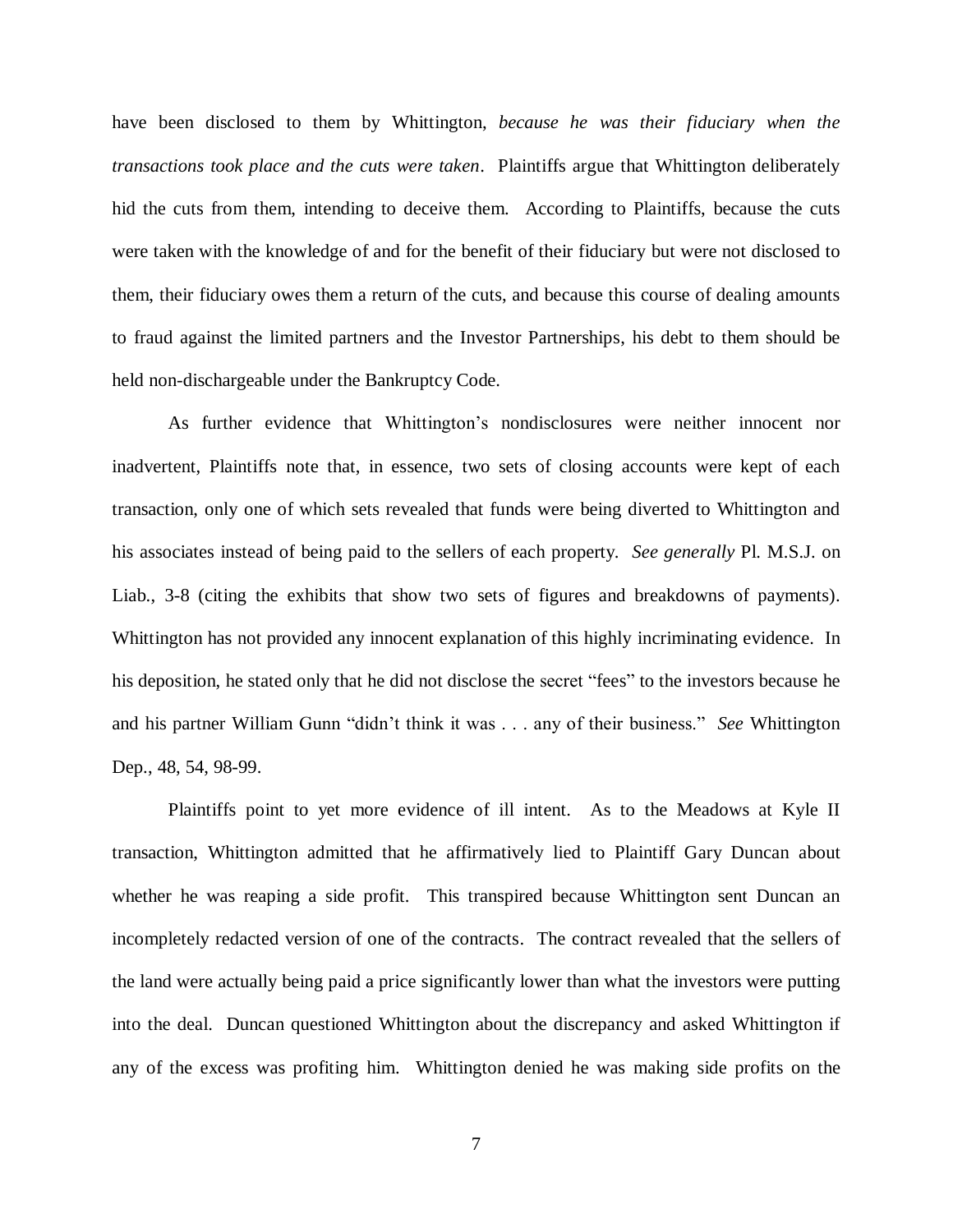project. As he admitted to Duncan in a later deposition: "You called me and asked if I was making any money on the [Meadows at Kyle II/Perron Property] project because you saw the price per acre, and I was not truthful and told you no." Whittington Dep., 99; *see also* Duncan Dep., 49-51.

Not until December 2010 did the Individual Plaintiffs find out about the side profits. That is when Gunn, having become disgruntled with his partner Whittington, disclosed the scheme to Plaintiff Gary Duncan.<sup>5</sup> Because (as Plaintiffs have explained) Whittington remained involved with some of Plaintiffs' investments and properties, Duncan and his fellow Individual Plaintiffs waited to disclose their knowledge until near the closing of a transaction involving the Meadows at Kyle I holdings in September 2012. *See* Duncan Aff., ¶¶ 22-30. At that point they refused to pay Whittington a commission of approximately \$120,000 that he was owed. *Id*. Whittington ultimately agreed to forgo that payment, entering into a partial settlement pursuant to which, among other things, the parties agreed he would receive a "credit," in the amount of the forgone commission, against Plaintiffs' potential claims against him. *See* Def. Resp. to Pl. M.S.J. on Liab., Ex. I.

Bradley and Londa Whittington filed for relief under Chapter 7 of Title 11 of the United States Code (the "Code" or the "Bankruptcy Code") on May 31, 2013. Their meeting with creditors under section 341 of the Bankruptcy Code was originally set for June 28, 2013 [No. 13- 11036, Dkt No. 4]. Under Federal Rule of Bankruptcy Procedure 4007(c), the last date to commence a proceeding to object to the debtors' discharge was sixty days later, on August 27,

 $\overline{a}$ 

<sup>5</sup> At that time, Gunn disclosed the scheme as to Meadows at Kyle I and II. *See* Gunn Aff., ¶¶ 8, 12; Duncan Aff., ¶¶ 11-12. Duncan apparently learned of the Meadows at Buda later. Duncan Aff.,  $\P$  14. In November of 2013, Plaintiffs entered a settlement and indemnification agreement with Gunn, with Gunn agreeing to make a payment of \$160,000 to them. *See* Def. Resp. to Pl. M.S.J. on Liab., Ex. H.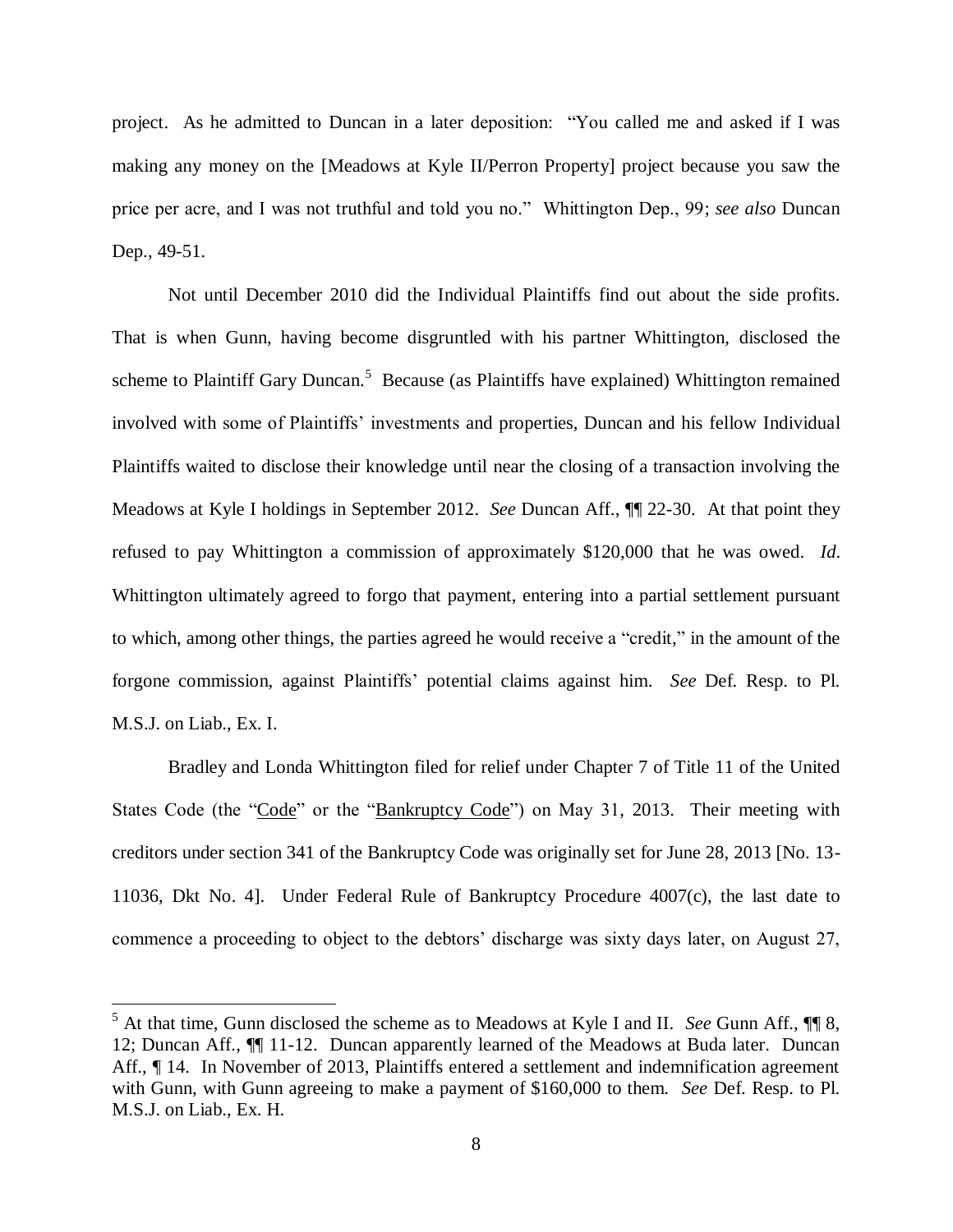2013. Plaintiffs filed this adversary proceeding on August 26, 2013, seeking to bar the Whittingtons' discharge under  $\S 523(a)(2)(A)$  and  $\S 523(a)(4)$  of the Bankruptcy Code. Plaintiffs dismissed Londa Whittington as a defendant as of November 14, 2013 [Dkt. No. 23]. After the parties submitted their various motions for summary judgment, responsive briefs, and evidence, the Court held the Hearing, and the matter was taken under advisement.

### **III. SUMMARY JUDGMENT STANDARD**

Plaintiffs seek summary judgment on liability and damages as well as on all of Whittington's asserted defenses. Whittington seeks summary judgment on certain defenses, including standing and statute of limitations.

Under Federal Rule of Civil Procedure 56, made applicable in this adversary proceeding by Federal Rule of Bankruptcy Procedure 7056, a court "shall grant summary judgment if the movant shows that there is no genuine dispute as to any material fact and the movant is entitled to judgment as a matter of law." FED. R. CIV. P. 56(a); *see Celotex Corp. v. Catrett*, 477 U.S. 317, 322-23 (1986). A "genuine issue" of "material fact" is one that could affect the outcome of the action or allow a reasonable fact finder to find in favor of the non-moving party. *James v. Texas Collin Cnty.*, 535 F.3d 365, 373 (5th Cir. 2008).

Plaintiffs bear the burden of proof on non-dischargeability under  $\S$  523(a)(2)(A) and § 523(a)(4) of the Bankruptcy Code, as well as on the amount they are owed. *Gen. Elec. Capital Corp. v. Acosta (In re Acosta)*, 406 F.3d 367, 372 (5th Cir. 2005) ("A creditor must prove its claim of nondischargeability by a preponderance of the evidence."). Plaintiffs also bear the burden on the issue of whether the Court has jurisdiction, which includes Whittington's challenges to their constitutional standing. *Steel Co. v. Citizens for a Better Env't*, 523 U.S. 83, 103 (1998) ("[T]he party invoking federal jurisdiction bears the burden of establishing its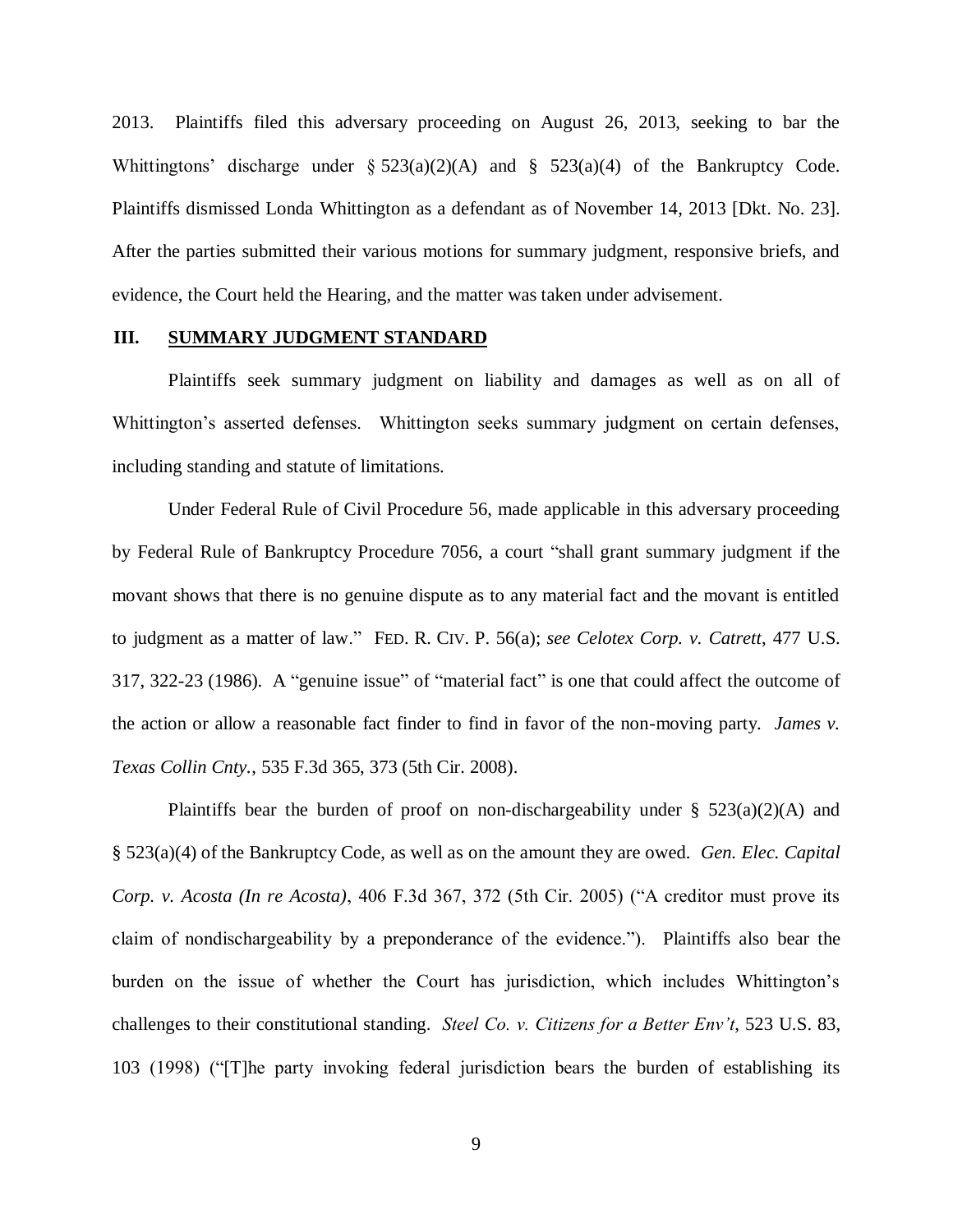existence."). Cases suggest that Plaintiffs also bear the burden as to Whittington's challenge to prudential standing and the applicability of Federal Rule of Civil Procedure 17. *See Triple Tee Golf, Inc. v. Nike, Inc.*, No. 4:04-CV-302-A, 2007 WL 4260489, at \*25 (N.D. Tex. Aug. 10, 2007) (stating that the "plaintiff . . . must show" that standing is warranted) (quoting *Weiburg v. GTE Sw., Inc.*, 71 F. App'x 440, 2003 WL 21417074, at \*2 (5th Cir. 2003) (unpublished))).

"If the movant bears the burden of proof on an issue at trial, a successful motion for summary judgment must present evidence that would entitle the movant to judgment at trial." *Vulcan Constr. Materials v. Kibel (In re Kibel)*, Adv. No. 10-5086, 2011 WL 1042575, at \*3 (Bankr. W.D. Tex. Mar. 16, 2011) (citing *Malacara v. Garber*, 353 F.3d 393, 403 (5th Cir. 2003)). Thus, Plaintiffs must present evidence to support a ruling in their favor on the issues on which they bear the burden of proof. But once they do so, Whittington cannot simply remain silent. "Upon an adequate showing, the burden shifts to the nonmoving party to establish a genuine issue of material fact. The nonmoving party has a duty to respond with specific evidence demonstrating a disputed fact issue." *Id.* (internal citations omitted); *see Sossamon v. Lone Star St. of Tex.*, 560 F.3d 316, 326 (5th Cir. 2009).

Whittington bears the burden of proving his affirmative defenses, including his argument that this action is barred by the statute of limitations. *See, e.g.*, *Elmo v. Oak Farms Dairy*, No. A-3:07-CV2004-D, 2008 WL 2200265, at \*1 (N.D. Tex. May 14, 2008) ("Under Texas law, limitations is an affirmative defense on which the movant bears the burden of proof."); *Conan Props., Inc. v. Conans Pizza, Inc.*, 752 F.2d 145, 150 (5th Cir. 1985) (laches). For Whittington to be entitled to "summary judgment pursuant to an affirmative defense," he has to "establish all of the elements of the defense." *Tyler v. Cedar Hill Indep. Sch. Dist.*, 426 F. App'x 306, 308 (5th Cir. 2011) (unpublished) (citing *Fontenot v. Upjohn Co.*, 780 F.2d 1190, 1194 (5th Cir.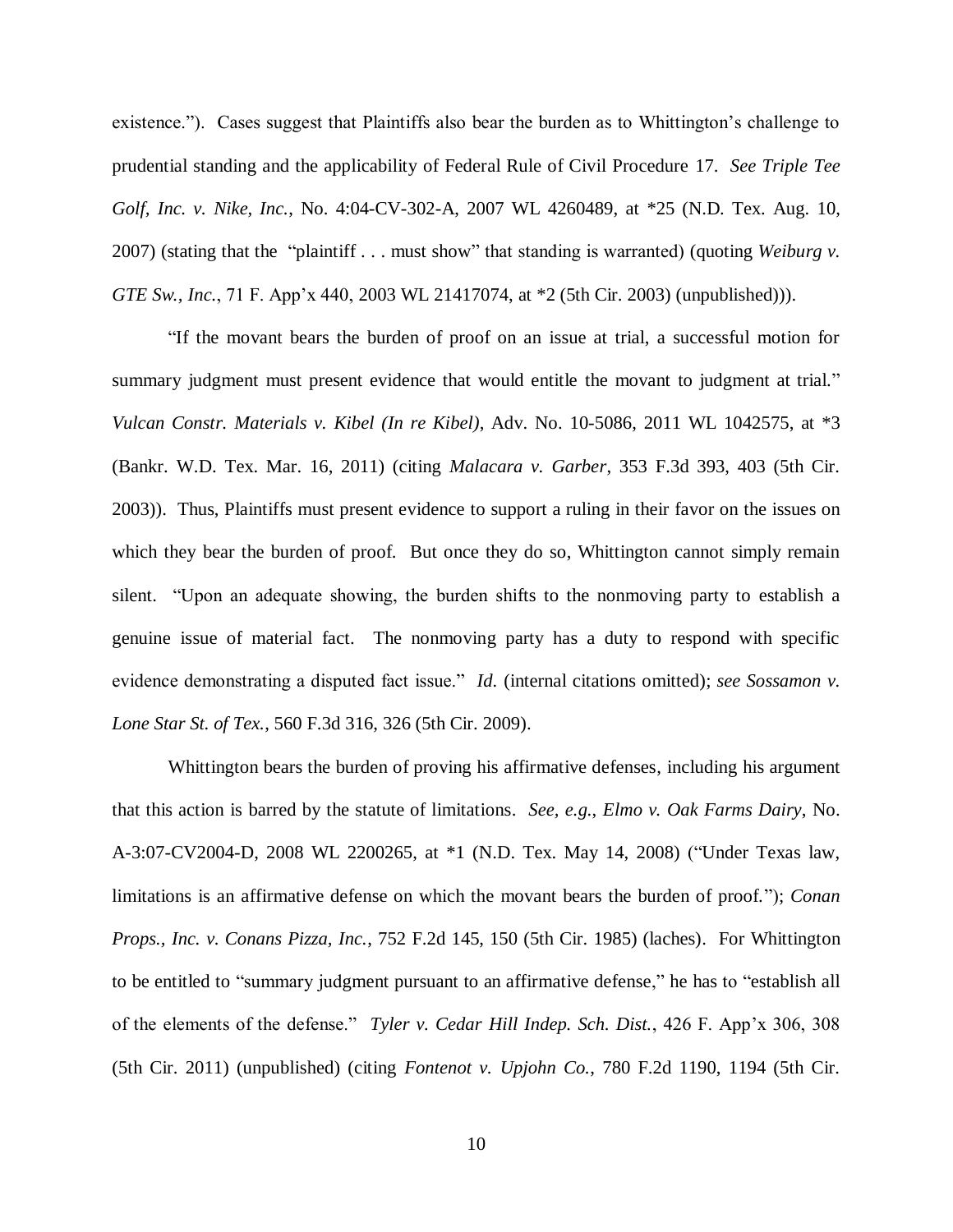1986)). For Plaintiffs to win summary judgment as to Whittington's affirmative defenses, they "need only point to the absence of any fact issue in the record, and the evidentiary burden shifts to the non-moving party to show with 'significant probative' evidence that there exists a triable issue of fact." *Century Savings & Loan Assoc. v. Eastland*, 21 F.3d 1107, 1994 WL 171463, at \*2 (5th Cir. 1994) (unpublished) (quoting *Celotex*, 477 U.S. at 322); *see also Parker v. Cooper Tire & Rubber Co.*, 546 F. App'x 522, 526 (5th Cir. 2014) (unpublished).

Plaintiffs have asserted the "discovery rule" as a means of avoiding Whittington's statute of limitations defense, and on this matter, assuming Whittington otherwise makes out his statute of limitations defense, they have the burden of proof. *Woods v. William M. Mercer, Inc.*, 769 S.W.2d 515, 518 (Tex. 1988).

## **IV. ANALYSIS AND HOLDINGS**

 $\overline{a}$ 

Plaintiffs allege that Whittington breached his fiduciary duties and committed fraud, and that they should be awarded a range of damages along with attorneys' fees as their claim against him. They also argue that under §  $523(a)(2)(A)$  and §  $523(a)(4)$  of the Bankruptcy Code, their claim against Whittington should be deemed non-dischargeable. Whittington denies that he owes any debt to Plaintiffs, denies that the debt (if any) should be held nondischargeable, and asserts numerous affirmative defenses.

As explained below, the Court holds as a matter of law that Plaintiffs have established that Whittington owes a nondischargeable debt under  $\S 523(a)(2)(A)$  and  $\S 523(a)(4)$  of the Bankruptcy Code as a result of his breach of fiduciary duty, false representation, fraud, and defalcation.<sup>6</sup> In addition, Plaintiffs have shown themselves entitled to summary judgment on

Although the analysis that follows demonstrates that the elements of  $\S$  523(a)(2)(A) and § 523(a)(4) are satisfied as to each Investor Partnership and each set of limited partners, in fact,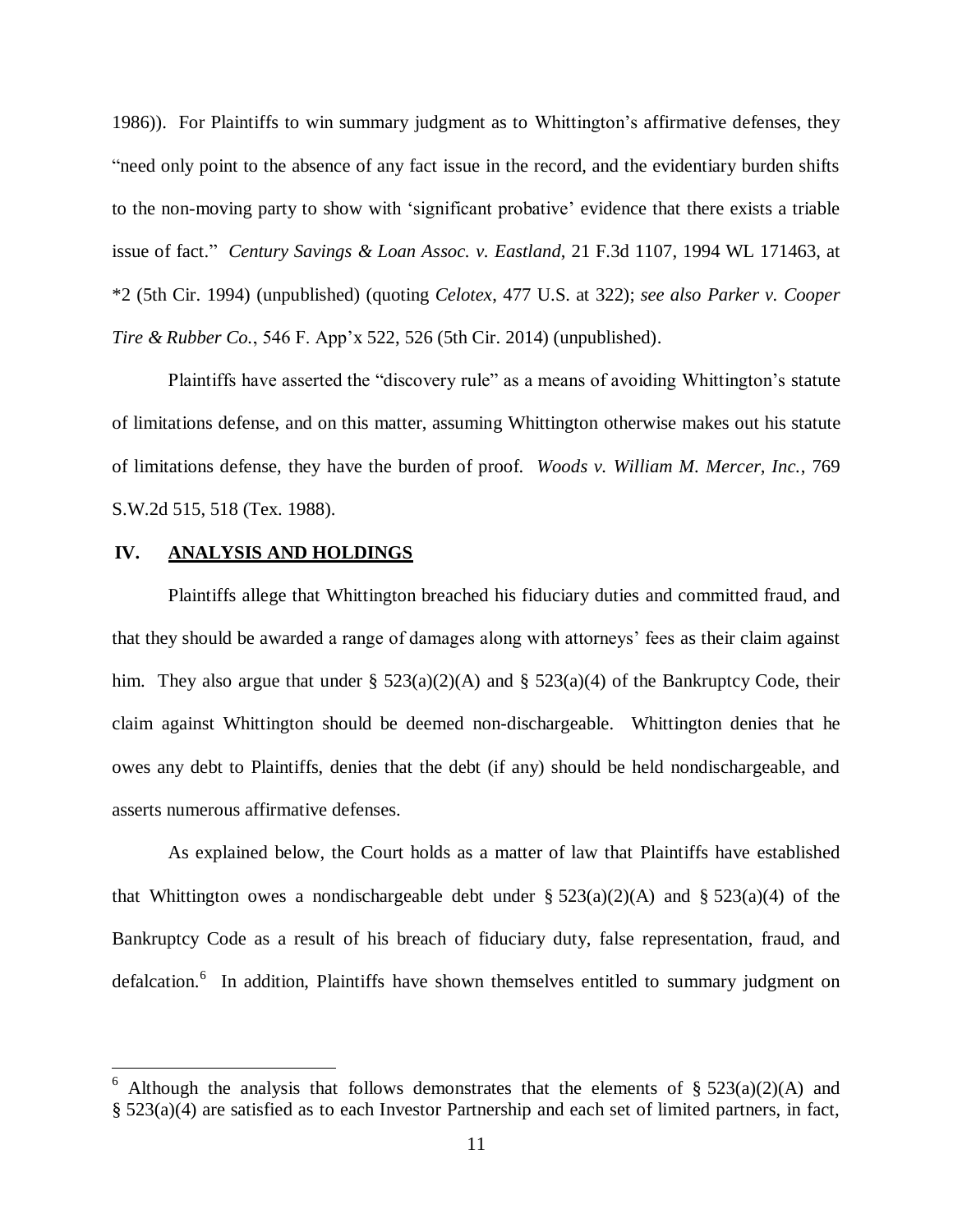Whittington's affirmative defenses as well. The precise amount of Plaintiffs' nondischargeable claim, however, remains unclear and will have to be determined pursuant to further hearings.

### **A. Non-Dischargeability**

#### *1. §523(a)(2)(A)*

"Despite the more general purpose of the bankruptcy code, which is to give debtors a fresh start, § 523(a)(2)(A) captures a competing principle. Section 523(a)(2)(A) is not designed to protect debtors; rather it is designed to protect the victims of fraud." *Tummel & Carroll v. Quinlivan (In re Quinlivan)*, 434 F.3d 314, 319 (5th Cir. 2005). That said, even in the § 523(a)(2)(A) context, "[e]xceptions to discharge are strictly construed against the creditor and liberally construed in favor of the debtor." *FNFS, Ltd. v. Harwood (In re Harwood)*, 637 F.3d 615, 619 (5th Cir. 2011) (citing *Hudson v. Raggio & Raggio, Inc. (In re Hudson)*, 107 F.3d 355, 356 (5th Cir. 1997)).

Section  $523(a)(2)(A)$  states that a debt will not be discharged "to the extent [it was] obtained by – false pretenses, a false representation, or actual fraud." Plaintiffs claim that Whittington owes them a debt as a result of "false representation[s]" and "actual fraud."

The Fifth Circuit has explained the elements of  $\S 523(a)(2)(A)$  thus:

For a debt to be nondischargeable under section  $523(a)(2)(A)$ , the creditor must show (1) that the debtor made a representation; (2) that the debtor knew the representation was false; (3) that the representation was made with the intent to deceive the creditor; (4) that the creditor actually and justifiably relied on the representation; and (5) that the creditor sustained a loss as a proximate result of its reliance.

Acosta, 406 F.3d at 372.<sup>7</sup> The Court will analyze these elements in order.

 $\overline{a}$ 

as discussed below, the underlying causes of action here properly belong to the Investor Partnerships. *See Section IV.B.1*.

<sup>&</sup>lt;sup>7</sup> The elements required to make out fraud under Texas law essentially track the § 523(a)(2)(A) elements: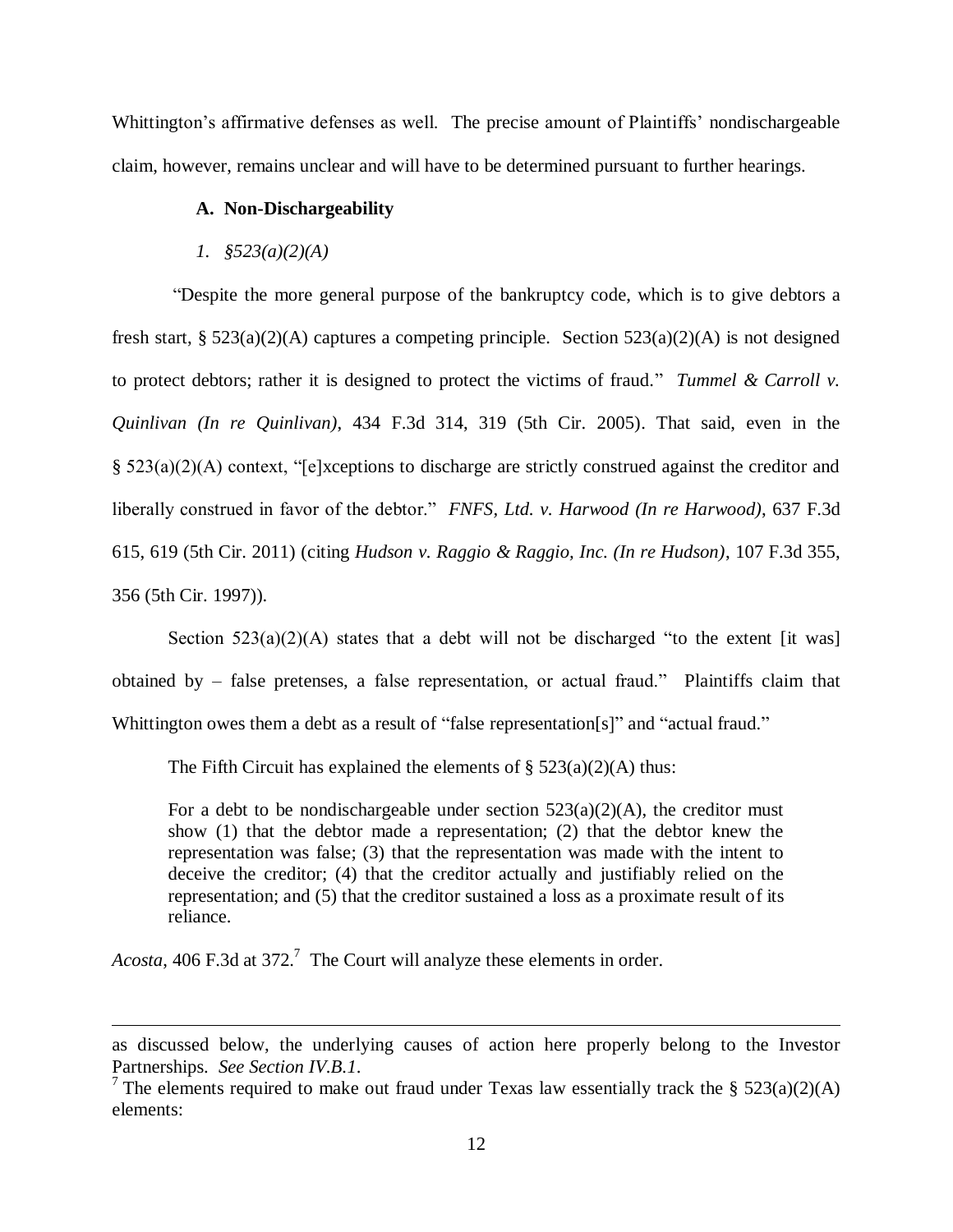#### a. Misrepresentation

 $\overline{a}$ 

As to the Meadows at Kyle II transaction, which involved the purchase of the Perron Property, Whittington concedes that he made a misrepresentation concerning whether he was making side profits.

As to the other transactions and properties, Whittington notes that he made no misrepresentation, and he argues this element is unmet. Plaintiffs retort that omitting to inform them about the secret profits was a misrepresentation under law, because Whittington had a duty to disclose the side profits on the Challenged Transactions. "When one has a duty to speak, both concealment and silence can constitute fraudulent misrepresentation; an *overt act* is *not*  required." *AT&T Universal Card Servs. v. Mercer (In re Mercer)*, 246 F.3d 391, 404 (5th Cir. 2001). Plaintiffs argue that Whittington's "duty to speak" arose from his status as a fiduciary with respect to the Investor Partnerships.

Texas law requires the following elements to make out a fraud claim: (1) a material representation was made; (2) it was false when made; (3) the speaker either knew it was false, or made it without knowledge of its truth; (4) the speaker made it with the intent that it should be acted upon; (5) the party acted in reliance; and (6) the party was injured as a result.

*Drexel Highlander Ltd. P'ship v. Edelman (In re Edelman)*, No. 13-3078, 2014 WL 1796217, at \*34 (Bankr. N.D. Tex. May 6, 2014).

Although formally speaking, Whittington's debt arises under Texas law concerning fraud and breach of fiduciary duty, and then is held nondischargeable under federal bankruptcy law, as a practical matter, insofar as the bankruptcy elements are met, these Texas law tests have been met as well. The Court will focus (as the parties did) on the federal nondischargeability requirements, providing additional comments on the state liability standards as needed.

*Fluorine On Call, Ltd. v. Fluorogas Ltd.*, 380 F.3d 849, 858 (5th Cir. 2004) (quoting *Coffel v. Stryker Corp.*, 284 F.3d 625, 631 (5th Cir. 2002)). Similarly:

<sup>[</sup>F]raud by nondisclosure occurs when: (1) a party conceals or fails to disclose a material fact within that party's knowledge, (2) the party had a duty to disclose the fact, (3) the party knows that the other party is ignorant of the fact and does not have an equal opportunity to discover the truth, (4) the party intends to induce the other party to take some action by concealing or failing to disclose the fact, (5) the other party justifiably relied on the nondisclosure, and (6) the other party suffers injury as a result of acting without knowledge of the undisclosed fact.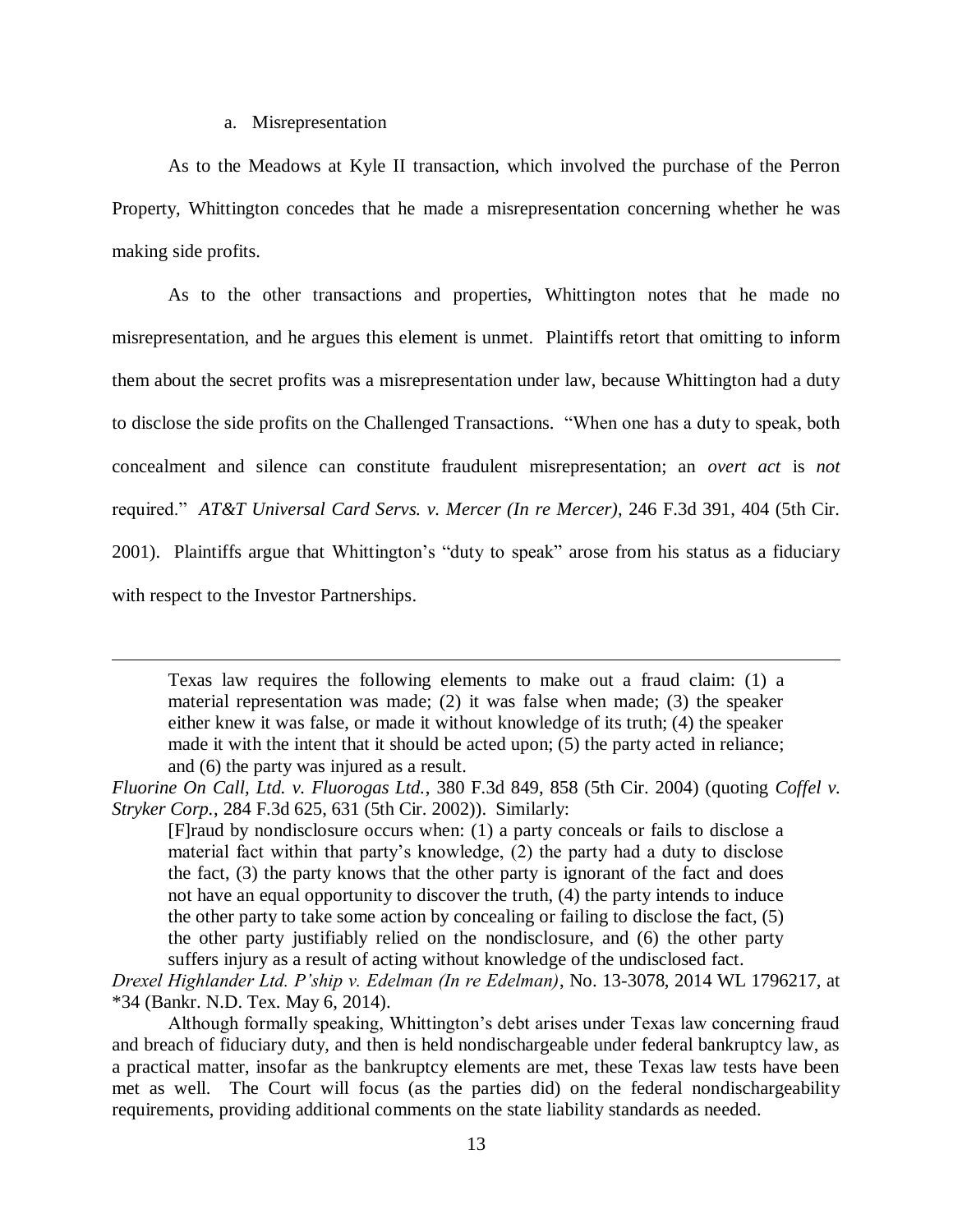Plaintiffs are correct that Whittington was a fiduciary with respect to the Investor Partnerships and their limited partners, and as such, he had a duty to disclose material facts about the Challenged Transactions to them. "Managing partners owe their copartners the highest fiduciary duty recognized in the law." *Hughes v. St. David's Support Corp.*, 944 S.W.2d 423, 425 (Tex. App.—Austin 1997, writ denied); *see also LSP Inv. P'ship v. Bennett (In re Bennett)*, 989 F.2d 779, 783 (5th Cir. 1993) (noting that under Texas law, the fiduciary obligation of managing partners to their limited partners is "one of the highest fiduciary duties recognized by law"); *Crenshaw v. Swenson*, 611 S.W.2d 886, 890 (Tex. Civ. App.—Austin 1980, writ ref'd n.r.e.) ("In a limited partnership, the general partner acting in complete control stands in the same fiduciary capacity to the limited partners as a trustee stands to the beneficiaries of the trust."); *Cardwell v. Gurley*, No. 4-10-CV-706, 2011 WL 6338813, at \*8 (E.D. Tex. Dec. 19, 2011) ("The Fifth Circuit . . . has held that persons exercising control of a business owe trusttype obligations to partners and shareholders that do not control the business . . . ."). Whittington's one-step-removed status, as an individual who was manager of the general partner of the limited partnerships, does not insulate him from this duty. In light of the thorough control he exercised over the Investor Partnerships, which the partnership documents and the record make clear, he took on a fiduciary duty to the limited partners. *See Harwood*, 637 F.3d at 620-24 (concluding in § 523(a)(4) context that an individual's control over a corporate general partner of a limited partnership imposed "trust-type" fiduciary duties on that individual); *Bennett*, 989 F.2d at 787-90 (analyzing Texas case law and determining that control is the "critical fact" to consider in "imposing this high level of [fiduciary] responsibility" on an individual); *McBeth v. Carpenter*, 565 F.3d 171, 177-79 (5th Cir. 2009) (finding that an individual serving as manager of managing partner owed duties to the partnership and limited partners of it); *Mullen v. Jones*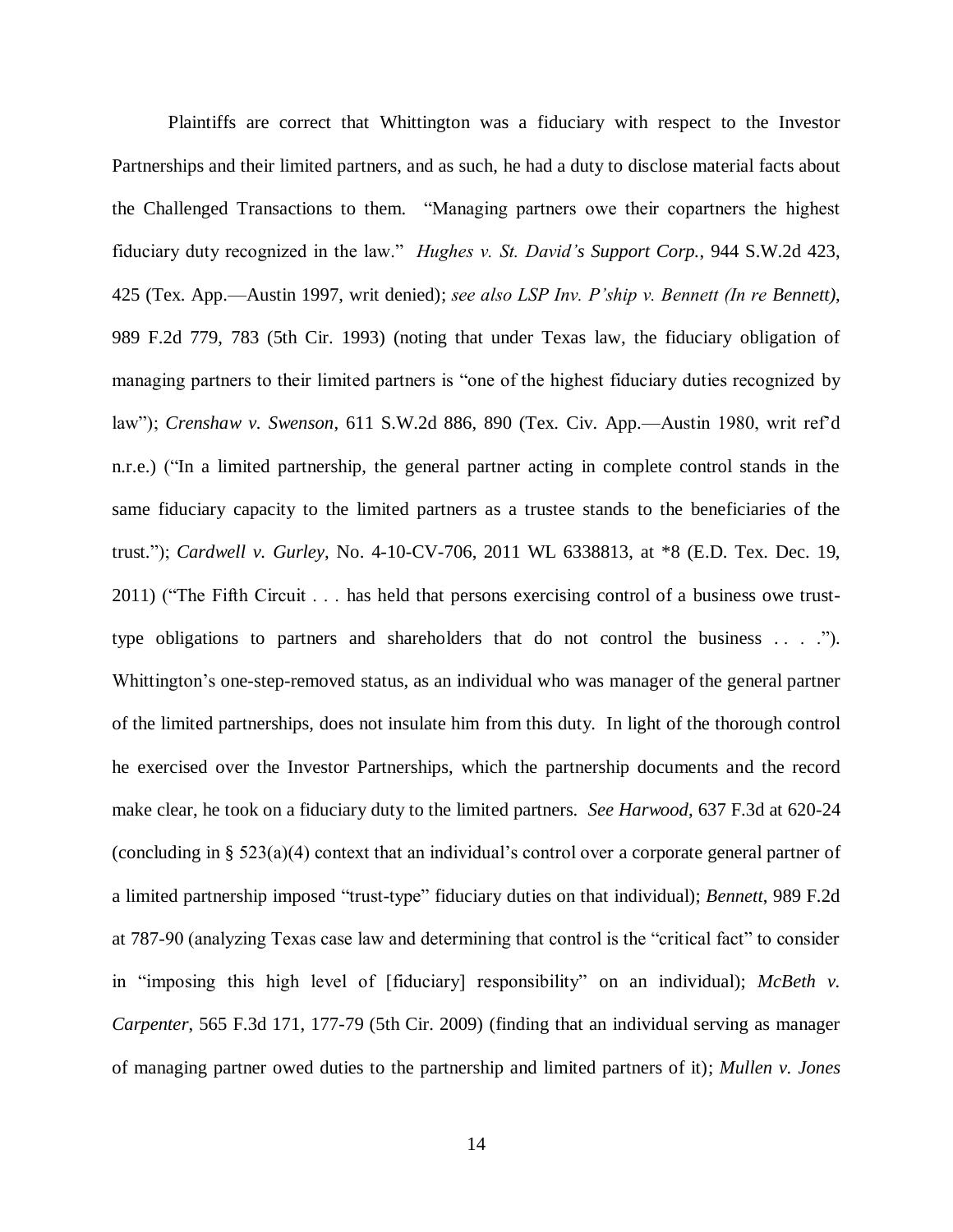*(In re Jones)*, 445 B.R. 677, 708-13 (Bankr. N.D. Tex. 2011) (analyzing the principles of *Bennett*, *McBeth*, and other cases and concluding that "it appears that managing partners still owe fiduciary duties to partnerships and their limited partners, and this concept applies even in a two-tiered structure where an individual is acting as the manager of the managing general partner"). At the Hearing, moreover, Whittington's counsel conceded that Whittington personally owed fiduciary duties to each partnership and the limited partners.

Under Texas law, Whittington's duty to disclose encompassed all material facts concerning the Challenged Transactions. "[P]artners owe each other a duty to make full disclosure of all material facts within their knowledge relating to partnership affairs." *Schlumberger Tech. Corp. v. Swanson*, 959 S.W.2d 171, 181 (Tex. 1997) (citing *Johnson v. Peckham*, 120 S.W.2d 786, 787-88 (Tex. 1938)); *see also Montgomery v. Kennedy*, 669 S.W.2d 309, 313 (Tex. 1984) (articulating this principle); *Willis v. Maverick*, 760 S.W.2d 642, 645 (Tex. 1988) (applying principle in attorney-client context); *Dernick Res., Inc. v. Wilstein*, 312 S.W.3d 864, 877 (Tex. App.—Houston [1st Dist.] 2009, no pet.) ("A fiduciary relationship imposes a duty on the fiduciary to render full and fair disclosure of facts material to the relationship giving rise to the duty.").

The self-dealing side profits bring into question the fairness of the transactions and Whittington's ability to act as a trustworthy agent for the Investor Partnerships and the limited partners. They are plainly "material facts" that must be disclosed. *See, e.g.*, *Manheim Auto. Fin. Servs., Inc. v. Hurst (In re Hurst)*, 337 B.R. 125, 131-32 (Bankr. N.D. Tex. 2005) (holding that failure to disclose that the defendant was "involved on both the seller's and buyer's side" of transactions "constitutes a concealment of a material fact sufficient to support a charge of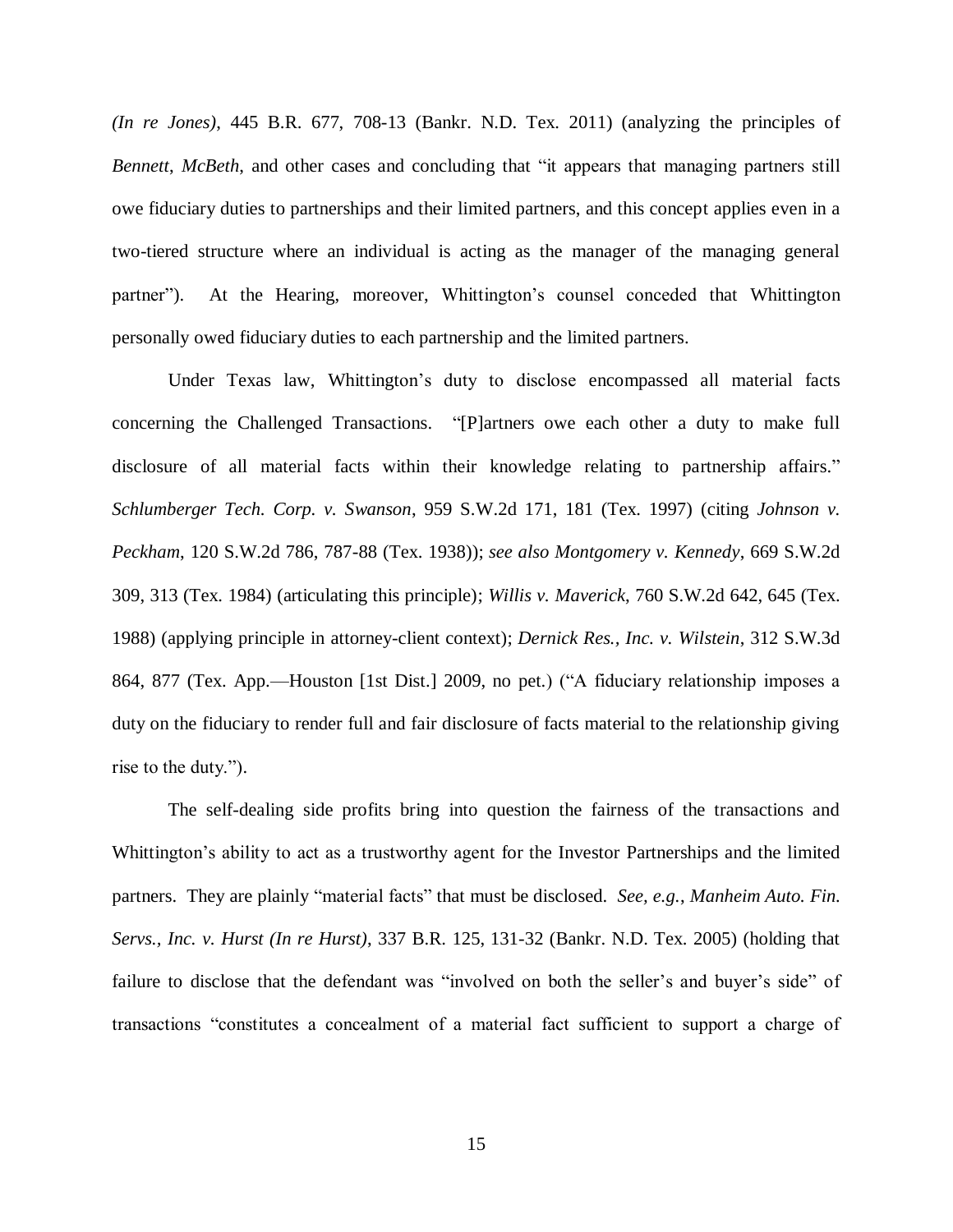fraud");<sup>8</sup> see also Gunn Dep., 40-43 (explaining why under the circumstances of their business circumstances at the time of the Challenged Transactions, Gunn and Whittington faced large potential losses if their investors learned of the secret profits and pulled out of the deals). The materiality of the side profits is further confirmed by Gary Duncan's specific question concerning them when he glimpsed the incompletely redacted Meadows at Kyle II contracts and Whittington's specific denial in response to that question. Duncan asked, and more to the point, Whittington lied, precisely because the fact was material.

Whittington's only argument of any substance on this element is that the fiduciary relationship arose so late—at or after each closing—that his fiduciary duty could not have been breached by any failure to disclose.

It is true that Texas law teaches that a fiduciary duty must exist before it can be breached. "[T]he trust giving rise to the fiduciary relationship must exist prior to the act creating the debt, i.e. the debtor must have been a trustee prior to his or her wrongdoing." *Cardwell*, 2011 WL 6338813, at \*8; *Willis v. Donnelly*, 199 S.W. 3d 262, 276-77 (Tex. 2006) (holding that there could be no claim for breach when allegedly wrongful actions occurred before the alleged fiduciary attained the position that triggered the duties); *Meyer v. Cathey*, 167 S.W.3d 327, 331 (Tex. 2005) (refusing to impose "informal fiduciary duty" in light of a lack of "preexisting relationship" other than in "arms-length transactions").

 $\overline{a}$ 

<sup>&</sup>lt;sup>8</sup> Indeed, the mere fact that a fiduciary stood on both sides of a transaction with disclosing her conflicted position is often held by itself to raise a presumption that the transaction was unfair. *See Jackson Law Office, P.C. v. Chappell*, 37 S.W.3d 15, 22 (Tex. App.—Tyler 2000, pet. denied) ("[W]here self-dealing by the fiduciary is alleged, a presumption of unfairness automatically arise[s] . . . ." (internal quotation marks omitted)); *Roquemore v. Ford Motor Co.*, 290 F. Supp. 130, 136 (N.D. Tex. 1967) ("Even in a case where an agent has an agreement from the buyer that he can make his compensation out of a 'spread' . . . the principal is still entitled to a full disclosure of the material facts and to be treated with the utmost fairness and good faith."), *aff'd*, 400 F.2d 255 (5th Cir. 1968).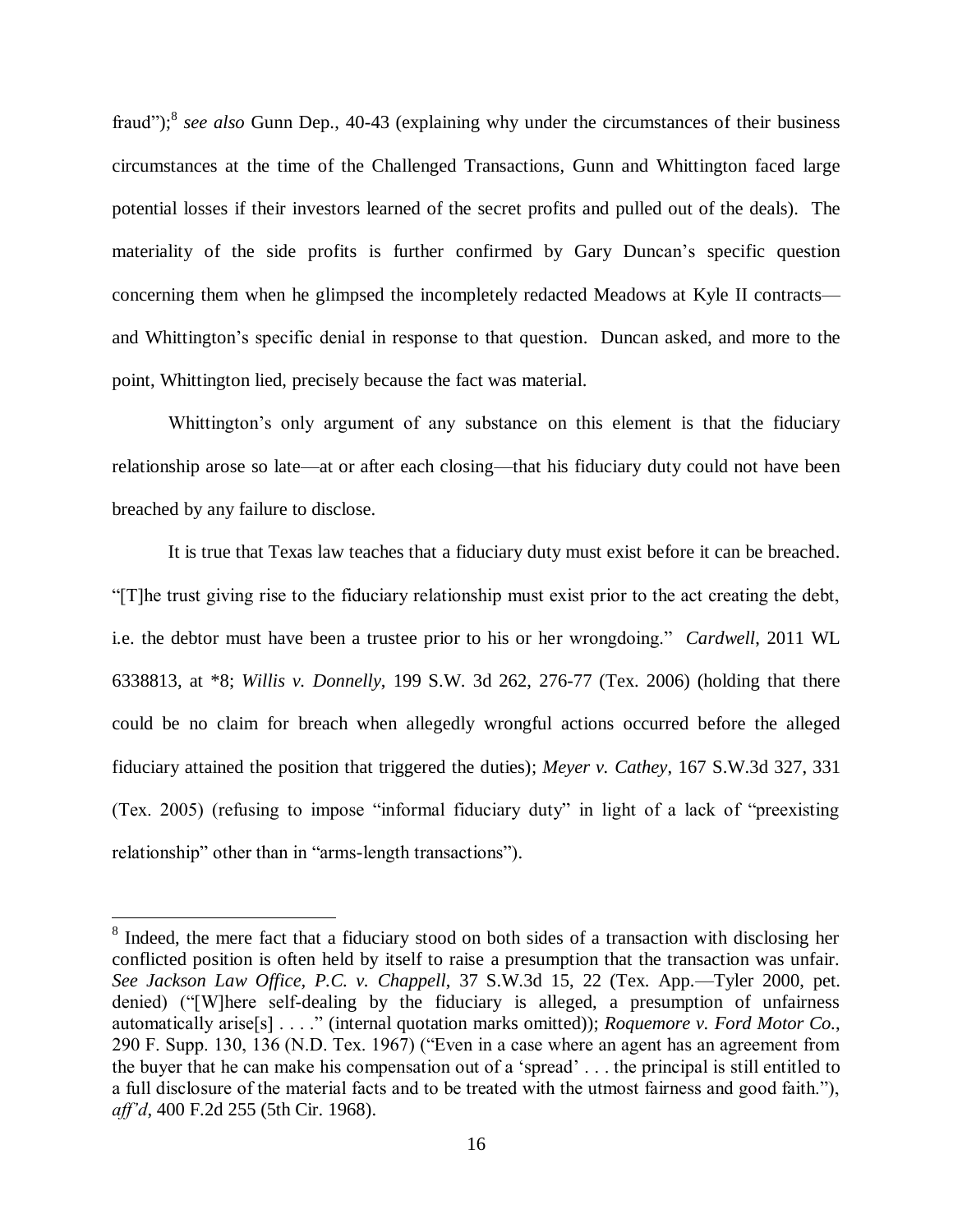Whittington is not clear on when he believes his fiduciary duties *did* arise. He appears to contend that because "[t]he partnership documents in each transaction were signed at closing," as a result his duty "only arose **after** closing [sic] of each transaction." Def. Resp. to Pl. M.S.J. on Liab., ¶ 31. Plaintiffs retort that each partnership was formed and each partnership agreement executed before each closing. Pl. Reply to Def. Resp. to Pl. M.S.J. on Liab., 3.

The situation is more complicated than either party states. Meadows at Buda was formed on May 25, 2004, and the partnership agreement was signed on June 11, 2004. *See* Pl. Resp. to Def. M.S.J., Ex. 10 (signed partnership agreement). June 11 was the day of the Finley Property transaction, and four days before the Hale Property transaction closed. *See* Pl. M.S.J. on Liab., Exs. 14, 14A, 15 (Finley Property), Exs. 20, 21, 65 (Hale Property). Meadows at Kyle I was formed on December 6, 2005, and its partnership agreement was signed on December 15, 2008. *See* Pl. Resp. to Def. M.S.J., Ex. 28 (signed partnership agreement). December 15 was the day before the Whitten Property closing. *See* Pl. M.S.J. on Liab., Exs. 30, 31, 33 (Whitten Property closing). Meadows at Kyle II was formed on August 6, 2006, and its partnership agreement was signed on August 8, 2006. *See* Pl. Resp. to Def. M.S.J., Ex. 46 (signed partnership agreement). August 8 was the day of the Perron Property closing. *See* Pl. M.S.J. on Liab., Exs. 47, 48 (Perron Property closing).

Thus, based on uncontested evidence, Whittington is wrong about at least the Hale and Whitten Properties, both of which closed at least one day *after* the partnership agreements were signed. As to the other two properties, Finley and Perron, Plaintiffs admit the agreements were not signed until the day of closing. Plaintiffs state that these partnership agreements were signed before the closings, but the summary judgment evidence is not clear on this point. For summary judgment purposes, the Court construes the evidence in Whittington's favor, and accepts his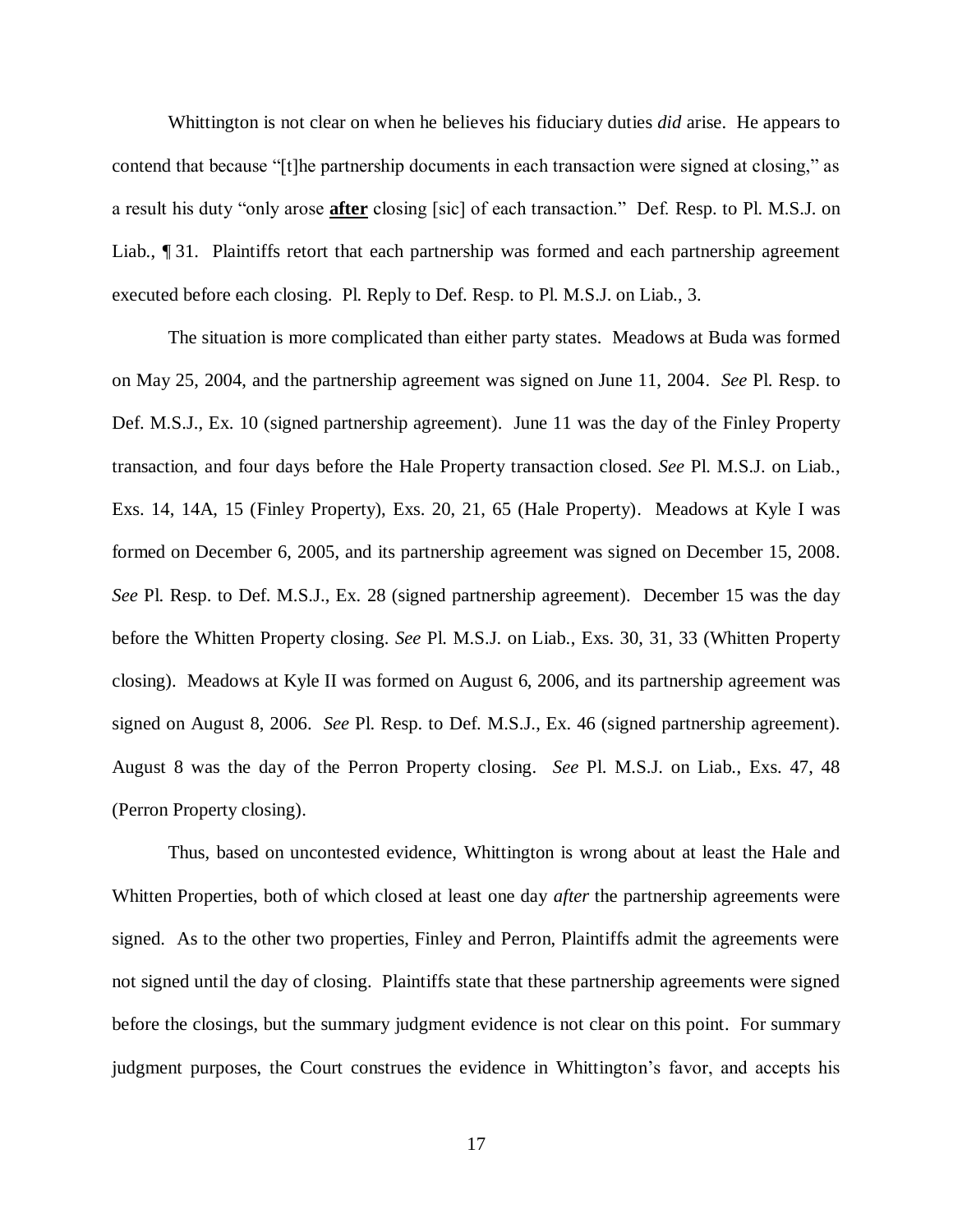contention that the Meadows at Buda and Meadows at Kyle II partnership agreements were signed "at closing" of the Finley and Perron Properties, and not before.

But even if all the partnership agreements were signed "at closing," Whittington cannot free himself of his duties so easily. He signed all of the closing documents on behalf of the Investor Partnerships. It is clear that at each closing, Whittington, his contractual counterparties, and his limited partners believed he had accepted and was acting in his capacity as manager of the general partner of each entity. In signing these documents, he indicated that he accepted this role—including the fiduciary duties incumbent on it. Regardless of when the documents were signed, the partnerships had to be effective before the purchase documents, because without a partnership there could be no purchaser. Once each partnership formed, the duty to disclose arose, and all necessary disclosures had to be made.

In other words, Whittington's own signature attests to his fiduciary relationship with each Investor Partnership. His signature only had power by virtue of his role as officer and fiduciary of each Investor Partnership. Whittington has provided no support for his idea that he could ignore corporate formalities by signing the transaction documents on behalf of each partnership as if that partnership were indeed formed, but then—having tidily and secretly profited on the transactions at the expense of his partners—turn around and challenge the very authority he claimed to have when he signed. This is wholly unlike the cases cited by Whittington in which duties truly arose *after* arm's-length transactions between parties who later entered into a fiduciary relationship. The Court is not springing any retroactive or unexpected duties upon Whittington.

In sum, Whittington's duties arose either before or at the time of signing—not later. It may be the case that, as Whittington argues, the underlying terms of each deal were agreed upon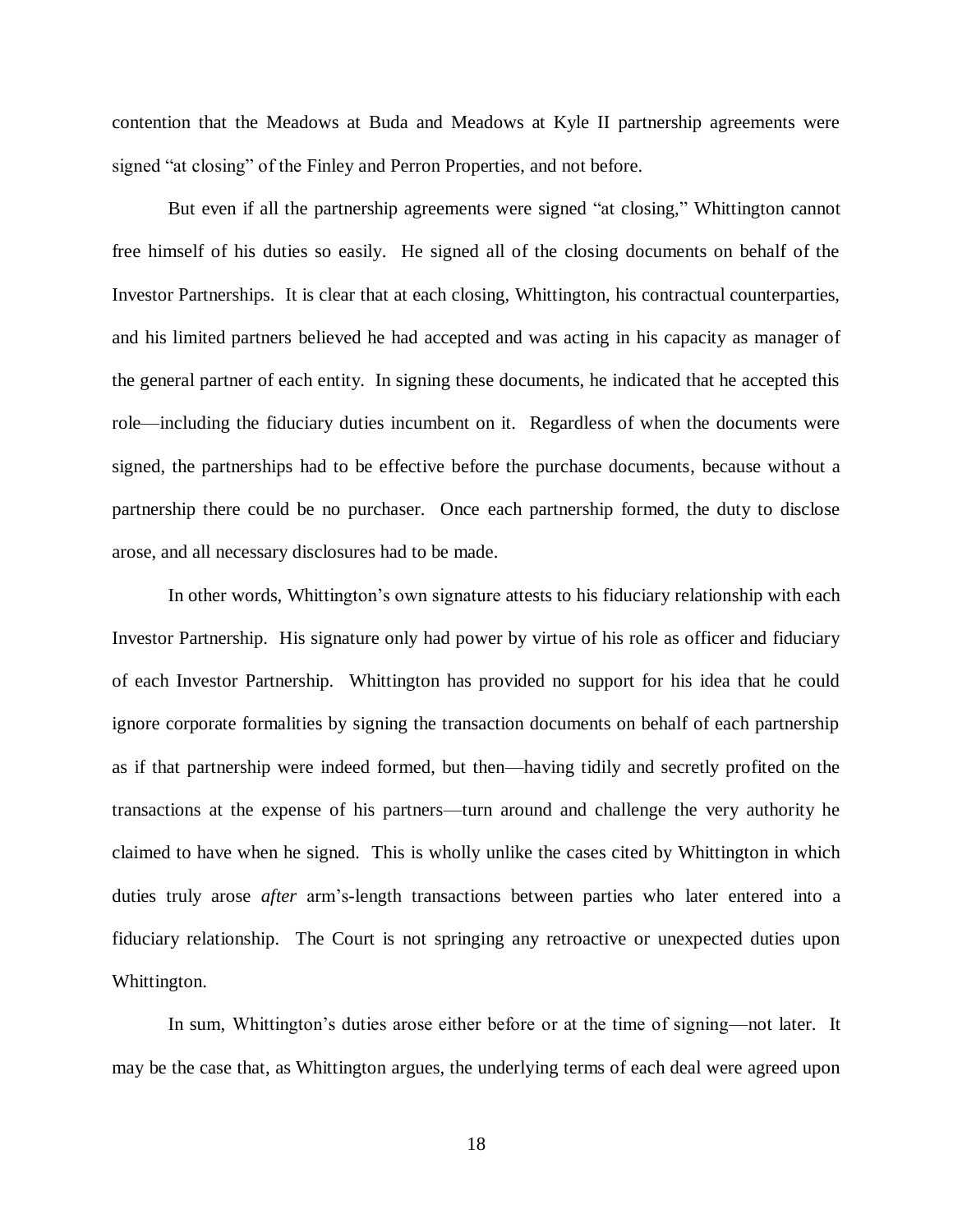much earlier, and thus prior to the arising of a fiduciary relationship. But that is of no moment; it is not when the secret deal was struck that matters, but when Whittington was required to disclose the deal but failed to do so. At least at the time of signing, if not before, Whittington's fiduciary responsibility had arisen. At that moment, therefore, he had the duty to disclose all material facts about the transaction to his limited partners, including the crucial fact that he was making large side profits. His failure to disclose breached his fiduciary duty under Texas law and is a "misrepresentation" sufficient to meet this element.<sup>9</sup>

There is an alternative argument on this element that bears mentioning. Plaintiffs have pointed to an unusual provision in each partnership agreement, explicitly imposing fiduciary duties on the limited partners for "exercis[ing] good faith or integrity" in their own affairs and in partnership affairs,

[A]s those affairs may relate to the acquisition, ownership, development, consulting, and/or sale (collectively, "Development") of other real property. It is expressly acknowledged, agreed and understood that these duties and responsibilities shall apply to any Development of real property that any limited partners has [sic] entered into since August 1, 2003....

Pl. Resp. to Def. M.S.J., Exs. 10, 28, 46, § 7.9(b) (identical in each agreement).

 $\overline{a}$ 

G&W was a limited partner in each Investor Partnership. Whittington acted as manager of G&W—or rather, of its general partner, an entity titled Gunn & Whittington Development II, L.L.C. See Pl. M.S.J. on Liab., Exs. 6, 7.<sup>10</sup> The clause is not completely lucid, but the projects

<sup>&</sup>lt;sup>9</sup> Under Texas law, "[t]he elements of a breach of fiduciary duty claim are: (1) a fiduciary relationship between the plaintiff and defendant; (2) the defendant must have breached his fiduciary duty to the plaintiff; and (3) the defendant's breach must result in injury to the plaintiff or benefit to the defendant." *Navigant Consulting, Inc. v. Wilkinson*, 508 F.3d 277, 283 (5th Cir. 2007) (quoting *Jones v. Blume*, 196 S.W.3d 440, 447 (Tex. App.—Dallas 2006, pet. denied)). The "injury" element is discussed in the section on damages, below.

<sup>&</sup>lt;sup>10</sup> While the case law discussed above does not directly speak to this particular variant of "nested" partnerships, it seems likely that given Whittington's apparent control of the general partner of G&W, this clause in the partnership contracts bound him as well.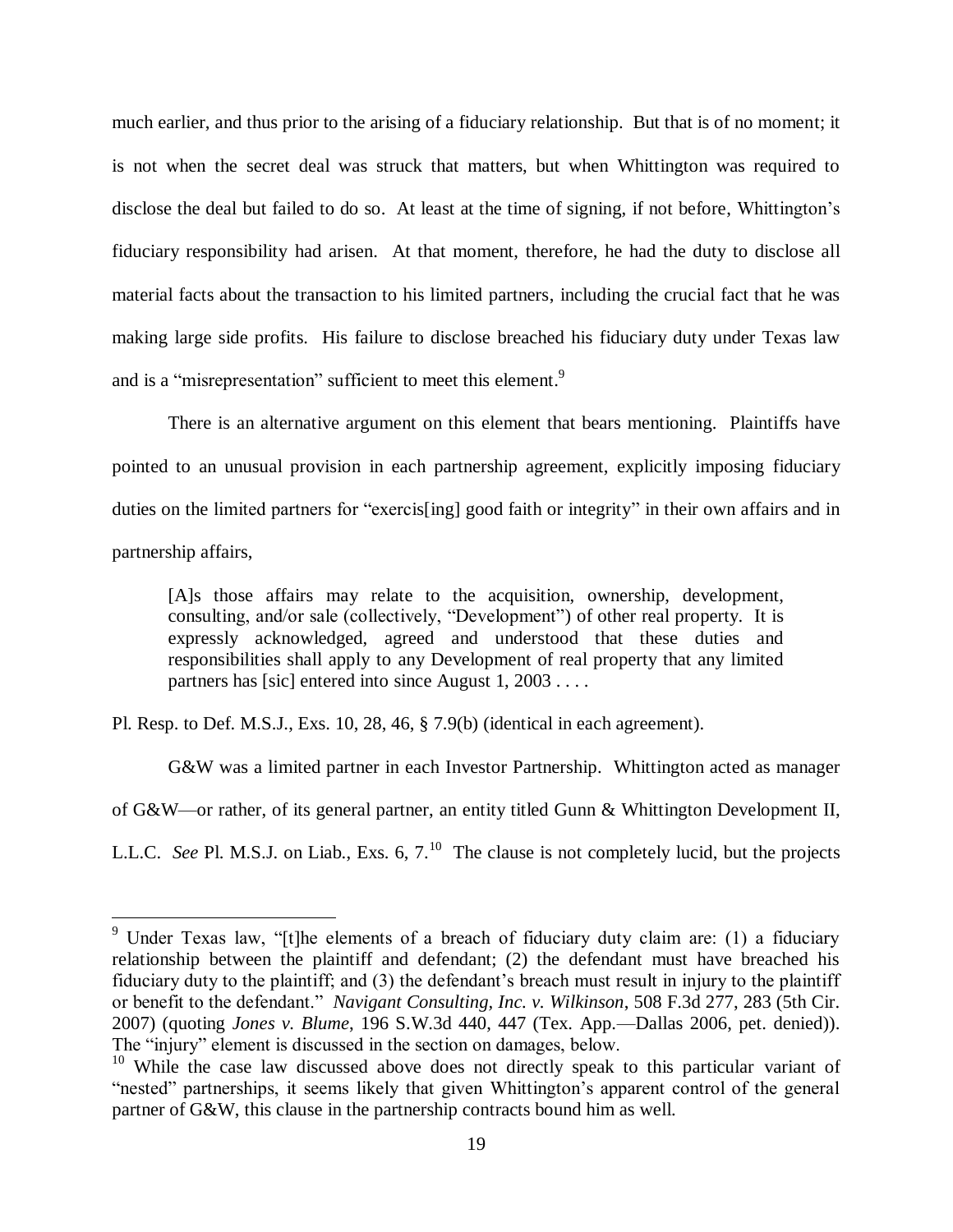on which G&W "entered into" the "acquisition, ownership, development, consulting, and/or sale" after August 1, 2003 would seem to include the properties at issue here, with the possible exception of the Hale Property. (Some of the initial contracts on the Hale Property were signed in June and July of 2003. *See* Trube Dep., 25-26; Whittington Dep., 11; Pl. M.S.J. on Liab., Exs. 6, 7, 11, 12, 79.<sup>11</sup>) In any case, insofar as the duty covered the relevant properties, it seems clear that Whittington breached this duty. Thus, the alternative argument from Plaintiffs is powerful. But in light of the primary holding on this element, the Court need not rely on this alternative reasoning.

### b. Debtor Knew Was False

As to the Meadows at Kyle II transaction, which involved the purchase of the Perron Property, Whittington concedes that he knew his misrepresentation was false. As to the other Challenged Transactions, Whittington does not contest this element, nor does the Court see how it can be contested. The failure to disclose the material information undeniably left Plaintiffs with the mis-impression that their investment funds were being used to buy properties, not to fund side deals for the benefit of Whittington.

#### c. Made With Intent to Deceive

 $\overline{a}$ 

Whittington asserts that Plaintiffs' "key failure" is their "lack of proof" regarding the intent to deceive. He states that since he did not have a duty to disclose the side deals—or at a minimum did not "know" he had such duty—he "could not have formulated the requisite intent to deceive." Def. Resp. to Pl. M.S.J. on Liab., ¶ 31.

 $11$  Even the Hale Property might be included in the scope of the fiduciary duties imposed by the partnership agreements if the subsequent assignments and agreements concerning that property meet the definition of "enter[ing] into" "Development"—which they might well do. But the Court has not heard substantial argument on that point and declines to hold one way or the other on it now.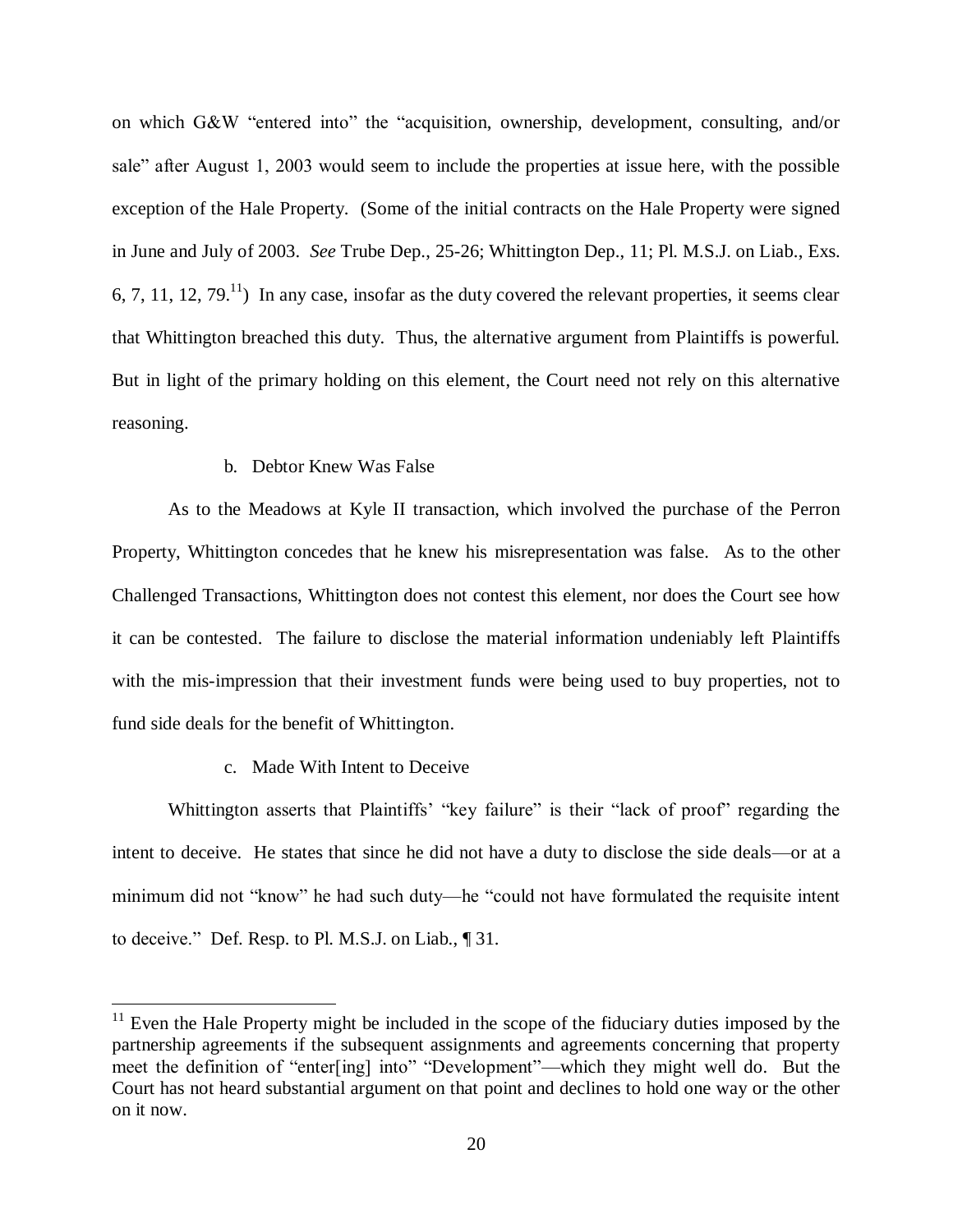"[I]ssues involving a person's intent usually require a trial." *Nijjar v. Schott (In re Schott)*, Adv. No. 11-5030, 2011 WL 3862026, at \*19 (Bankr. W.D. Tex. Aug. 30, 2011). "Summary judgment on issues of intent may be appropriate, however, 'where the record of the case leaves no plausible honest explanation for the debtor's action.'" *Id*. (quoting *PNC Bank v. Laskey (In re Laskey)*, 441 B.R. 853, 856 (Bankr. N.D. Ohio 2010)).

"Intent of a kind sufficient to preclude discharge for debt for money obtained by debtor's false pretenses, false representation or actual fraud may be inferred where a debtor makes a false representation and knows or should know that the statement will induce another to act." *Jones*, 445 B.R. at 721 (quoting *Hurst*, 337 B.R. at 133). "A Court may infer an intent to deceive 'from reckless disregard for the truth or falsity of a statement combined with the sheer magnitude of the resultant misrepresentation.' In addition, a Court can look at the totality of the circumstances to determine whether a debtor acted with an intent to deceive." *Fine Lumber & Plywood, Inc. v. Higgs (In re Higgs)*, Adv. No. 12-1134, 2013 WL 3791501, at \*3 (Bankr. W.D. Tex. July 19, 2013) (internal citations omitted) (quoting *Acosta*, 406 F.3d at 372); *see also Morrison v. Western Builders of Amarillo (In re Morrison)*, 555 F.3d 473, 482 (5th Cir. 2009) (endorsing a "totality of the circumstances" approach to determining intent to deceive); *Westwood Sq. Ltd. P'ship v. Broome (In re Broome)*, Adv. No. 11-5047, 2014 WL 61235, at \*9 (Bankr. S.D. Miss. Jan. 8, 2014) ("Absent direct evidence of fraudulent intent, which rarely exists, courts look to surrounding circumstances to determine intent."). "When examining a debtor's intent under section  $523(a)(2)(A)$ , the Court is required to consider whether the circumstances in the aggregate present a picture of deceptive conduct on the part of the debtor, which betrays an intent on the part of the debtor to deceive his creditors." *Ward Family Found. v. Arnette (In re Arnette)*, 454 B.R. 663, 699 (Bankr. N.D. Tex. 2011).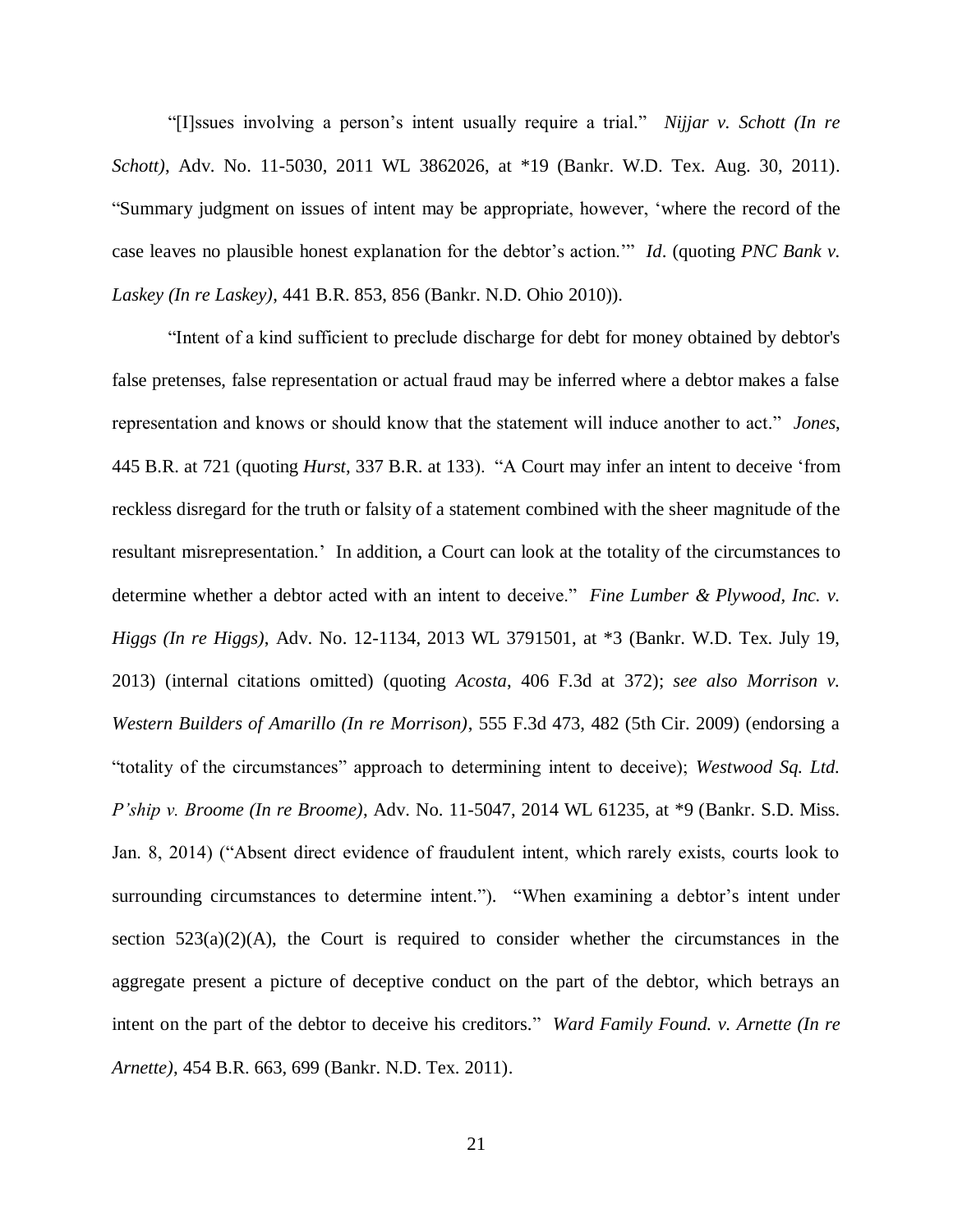Because Plaintiffs bear the burden of proof on the issue of intent, in order to prevail at summary judgment they are obligated to "present evidence that would entitle [them] ... to judgment at trial." *Kibel*, 2011 WL 1042575, at \*3. If they can do so, the burden shifts to Whittington to "establish a genuine issue of material fact." *Id*. "An issue is 'genuine' if the evidence is sufficient for a reasonable jury to return a verdict for the nonmoving party." *Sossamon*, 560 F.3d at 326 (5th Cir. 2009).

The totality of the circumstances shows a plain intent to deceive Plaintiffs. Most damning, of course, is the outright lie as to the Meadows at Kyle II transaction, which helps paint "a picture of deceptive conduct on the part of the debtor." *Id*. Whittington's failure to disclose the side profits on the other transactions has to be viewed in light of his outright lie as to the Meadows at Kyle II transaction. These were intentional, deceptive omissions, and Whittington was willing to turn to outright lies when needed.

Plaintiffs have presented evidence that would entitle them to judgment at trial, so the burden has shifted to Whittington to establish a genuine issue of material fact. Whittington asserts that he "had no way of knowing he would have had a duty to disclose . . . and therefore, could not have formulated the requisite intent to deceive." Def. Resp. to Pl. M.S.J. on Liab., ¶ 31; *see* Whittington Dep., 44-45 (explaining the deceptive deal documents by stating that "we didn't feel it was necessary to disclose"), 48 (claiming that he and Gunn "didn't think it was . . . any of their [i.e., the limited partners'] business" whether they were making side profits). Even construing the facts in Whittington's favor and accepting Whittington's (rather implausible) claim that he did not understand his duty to treat Plaintiffs honestly, this element is still met as a matter of law, because the uncontroverted facts surrounding the acquisition of the properties and the side profits taken by Whittington establish that Whittington *intended to deceive* Plaintiffs.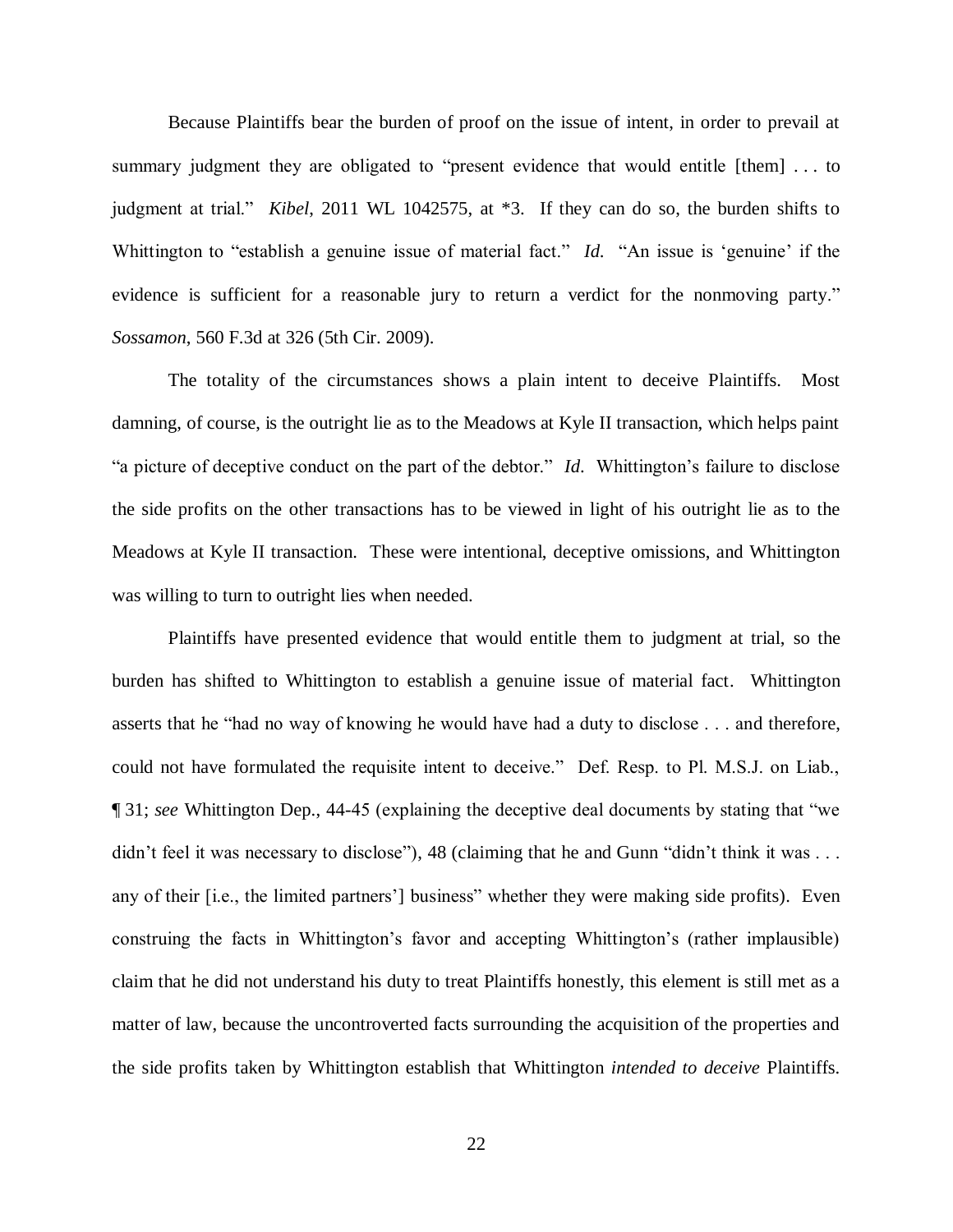Whittington's allegedly mistaken view as to the nature of his fiduciary duties does not mean he lacked the intent to deceive under this element. It might mean that he did not appreciate the precise legal consequences of his deception, but it does not change the fact that he knew he was deceiving and intended to do so.

No reasonable fact-finder could look at the gains that Whittington stood to make on the transactions, the fact that he admits to having lied as to the Meadows at Kyle II transaction, and the production of dual sets of documents as to each transaction, and yet believe that Whittington did not intend to deceive Plaintiffs as to all of the Challenged Transactions. Whittington intended to (and did) pocket significant, secret gains for himself and his associates as a result of the Challenged Transactions. And he intended Plaintiffs to be deceived as to this fact.

Summary judgment is due to Plaintiffs on this element.<sup>12</sup>

d. Actually and Justifiably Relied Upon

 $\overline{a}$ 

Actual reliance is straightforward. The Investor Partnerships and limited partners actually entered into the Challenged Transactions, and the uncontroverted evidence shows that

 $12$  The Texas law test for fraud by misrepresentation requires an "intent that [the false representation] should be acted upon," and the test for fraud by nondisclosure requires that that the defendant "intends to induce the other party to take some action by concealing or failing to disclose the [hidden] fact." *See supra* note 7. Although these intent elements differ slightly from that analyzed above, they are plainly met by Whittington's conduct. His clear intention in concealing and lying about the secret profits were to make sure the deals went through as planned—which they did. This intention meets the required Texas elements as well as the federal nondischargeability requirements. In addition, there is a presumption of intent under Texas law when there is self-dealing by a fiduciary. "In [*International Bankers Life Insurance Co. v.*] *Holloway*, [368 S.W.2d 567 (Tex. 1963),] the [Texas] Supreme Court suggested that willful and fraudulent acts are presumed when the fiduciary, as in *Holloway*, gains an additional benefit for himself as a result of his breach." *Lesikar v. Rappeport*, 33 S.W.3d 282, 311 (Tex. App.—Texarkana 2000, pet. denied) (internal citation omitted); *Natho v. Shelton*, No. 03-11- 00661-CV, 2014 WL 2522051, at \*2 (Tex. App.—Austin May 30, 2014, no. pet. h.) ("When a fiduciary intentionally breaches his duty by self-dealing and thereby gaining a benefit for himself, willful and fraudulent acts are presumed."). Thus, under Texas law, Whittington's intent is likely presumed as a matter of law.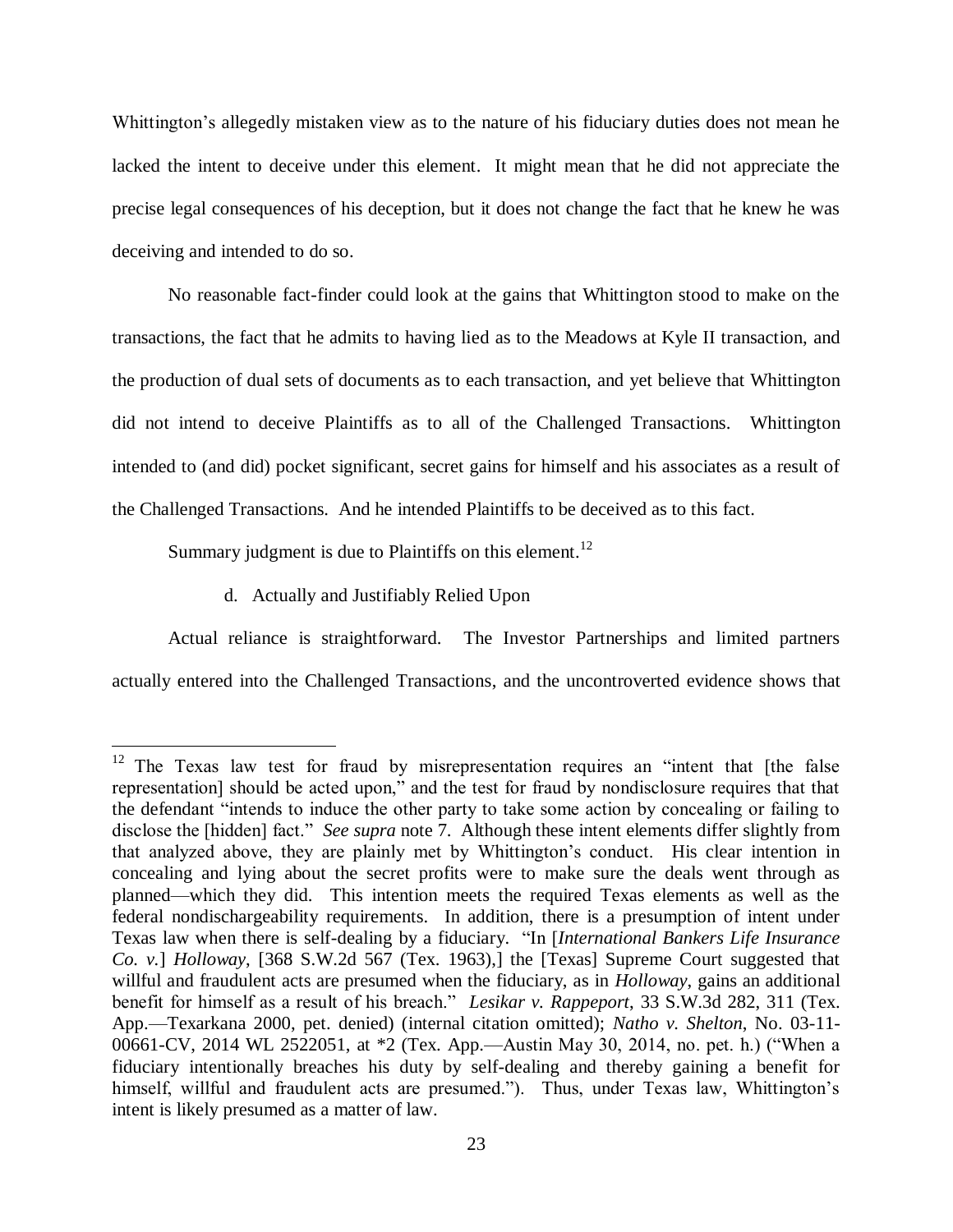they did so in actual ignorance of material information known to their fiduciary and hidden from them by him. *Mercer*, 246 F.3d at 413 (noting that the "standard of *actual reliance* requires *little* of the creditor"); *see generally* Duncan Aff. (explaining that he was not aware of the secret profits at the time of the deals). Whittington has made no argument and offered no evidence to the contrary.

The record also compels a holding that the reliance was justifiable. "Justifiable reliance is a lesser standard than reasonable reliance . . . but it does not leave reason out of the calculus." *Baker v. Sharpe (In re Sharpe)*, 351 B.R. 409, 423 (Bankr. N.D. Tex. 2006); *see generally Field v. Mans*, 516 U.S. 59 (1995). "The justifiable reliance standard imposes no duty to investigate unless the falsity of the representation is readily apparent or obvious or there are 'red flags' indicating such reliance is unwarranted." *Hurst*, 337 B.R. at 133-34. When confronted with a partially redacted contract with numbers that did not quite add up—the only arguable "red flag" here—Duncan asked a pointed question of Whittington, concerning whether he was making side profits on the deal. Whittington lied in response. Duncan trusted this representation by his fiduciary, and neither he nor his fellow Plaintiffs were under a further duty to investigate further. There was nothing "readily apparent or obvious" about Whittington's falsehood that should have triggered further inquiry, nor was there any reason Plaintiffs should have detected his failure to disclose the side profits in the other transactions. "[Whittington] cannot lie to his potential investors . . . and then, when the lies are discovered, cry foul because they should have known better than to trust him." *Arnette*, 454 B.R. at 687-88. Justifiable reliance in the Perron Property transaction is met.

Justifiable reliance in the other transactions is equally established. There were no red

24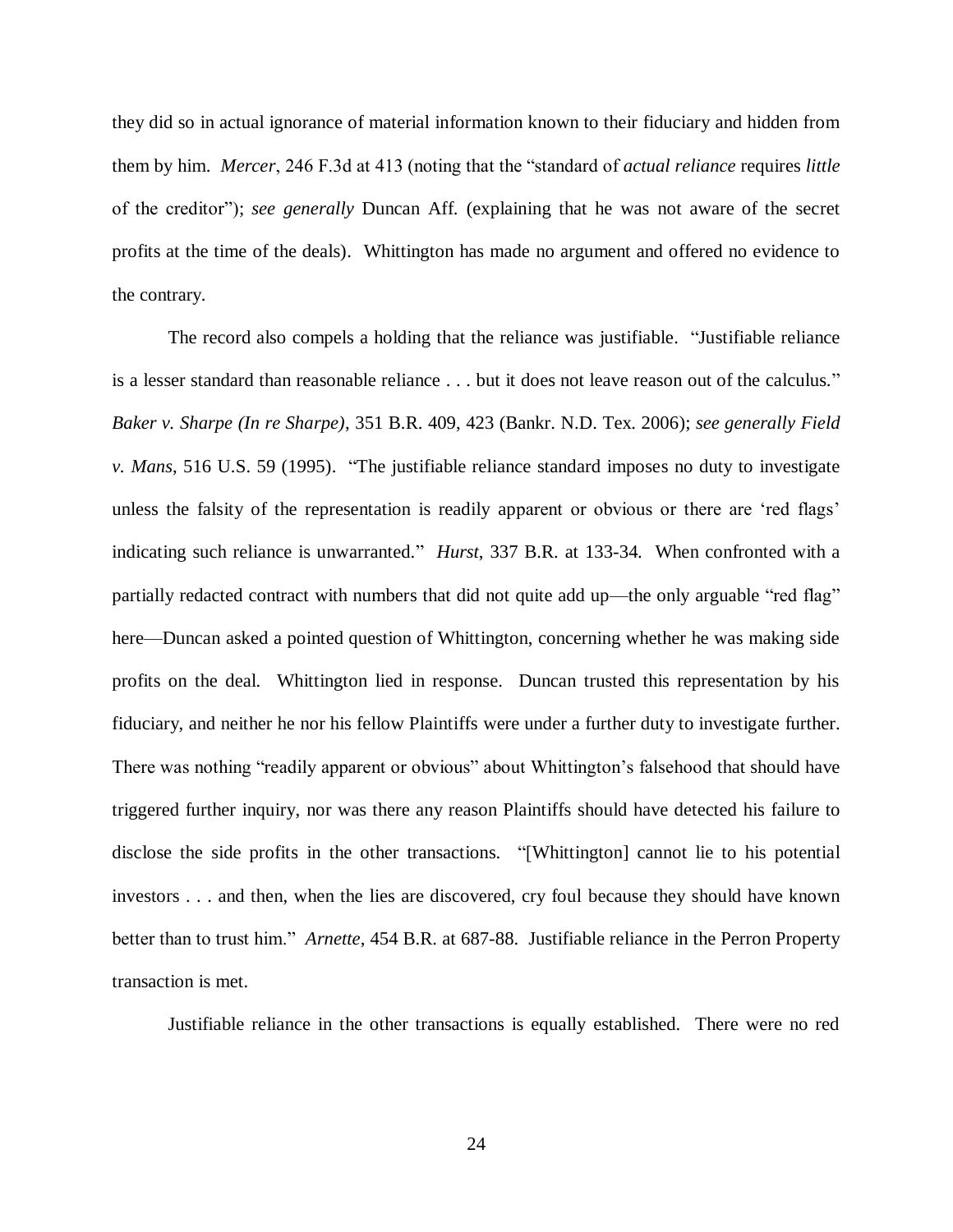flags to alert Plaintiffs to their fiduciary's breach of his duty to disclose material information.<sup>13</sup> The Investor Partnerships and limited partners invested partnership funds in justifiable reliance on their fiduciary's disclosures—which were, in this case, notably incomplete.

Plaintiffs are entitled to a finding in their favor on this element.

e. Proximately Caused Loss

 $\overline{a}$ 

Whittington claims that the Investor Partnerships and limited partners cannot demonstrate a "proximately caused loss" from his fraud and breach of fiduciary duty, because the partnerships paid a fair price for the land, even if part of what they paid went secretly to him and his associates. But even if accurate—and the evidence so far does not permit the Court to form an opinion on the matter—that is not the salient inquiry. Even if Whittington were able to put on sufficient evidence at trial to demonstrate that the Investor Partnerships did not pay more than fair market value for the properties, the Court holds that his deceit both created a debt to Plaintiffs and proximately caused a "loss" for purposes of  $\S 523(a)(2)(A)$  of the Bankruptcy Code. There is a large body of Texas case law teaching that when fiduciaries profit from their

<sup>&</sup>lt;sup>13</sup> Some courts, noting that it could be difficult to "prove a negative"—that is, to prove reliance on facts that were not disclosed—have focused their inquiry on whether the concealed information was material, that is, whether it *would have* affected decision-making had it been disclosed, a standard plainly met here. *See Titan Grp. v. Faggen*, 513 F.2d 234, 239 (2d Cir. 1975) (holding, in securities law context, that "[i]n cases involving nondisclosure of material facts . . . materiality rather than reliance . . . becomes the decisive element of causation."); *see also Apte v. Japra (In re Apte)*, 96 F.3d 1319, 1323-24 (9th Cir. 1996) (applying principle of *Titan* and other cases to bankruptcy context, holding that a finding of materiality sufficed for the reliance element, and citing other cases so holding). Courts have explicitly held that "the nondisclosure of a material fact in the face of a duty to disclose . . . establish[es] the requisite reliance" under § 523(a)(2)(A). *Apte*, 96 F.3d at 1323; *see Starr v. Reynolds (In re Reynolds)*, 193 B.R. 195, 203 (D.N.J. 1996) (so holding); *Bankcard Centr., Inc. v. Gonzales (In re Gonzales)*, Adv. No. 05-90521, 2007 WL 7216267, at \*7 (Bankr. C.D. Cal. Mar. 23, 2007) (same). This approach has much to recommend it. But the Court need not rely on such a blanket rule to find that the evidence here establishes as a matter of law that Plaintiffs justifiably relied on Whittington's misrepresentation as to the Perron Property and on his material omissions as to the other properties.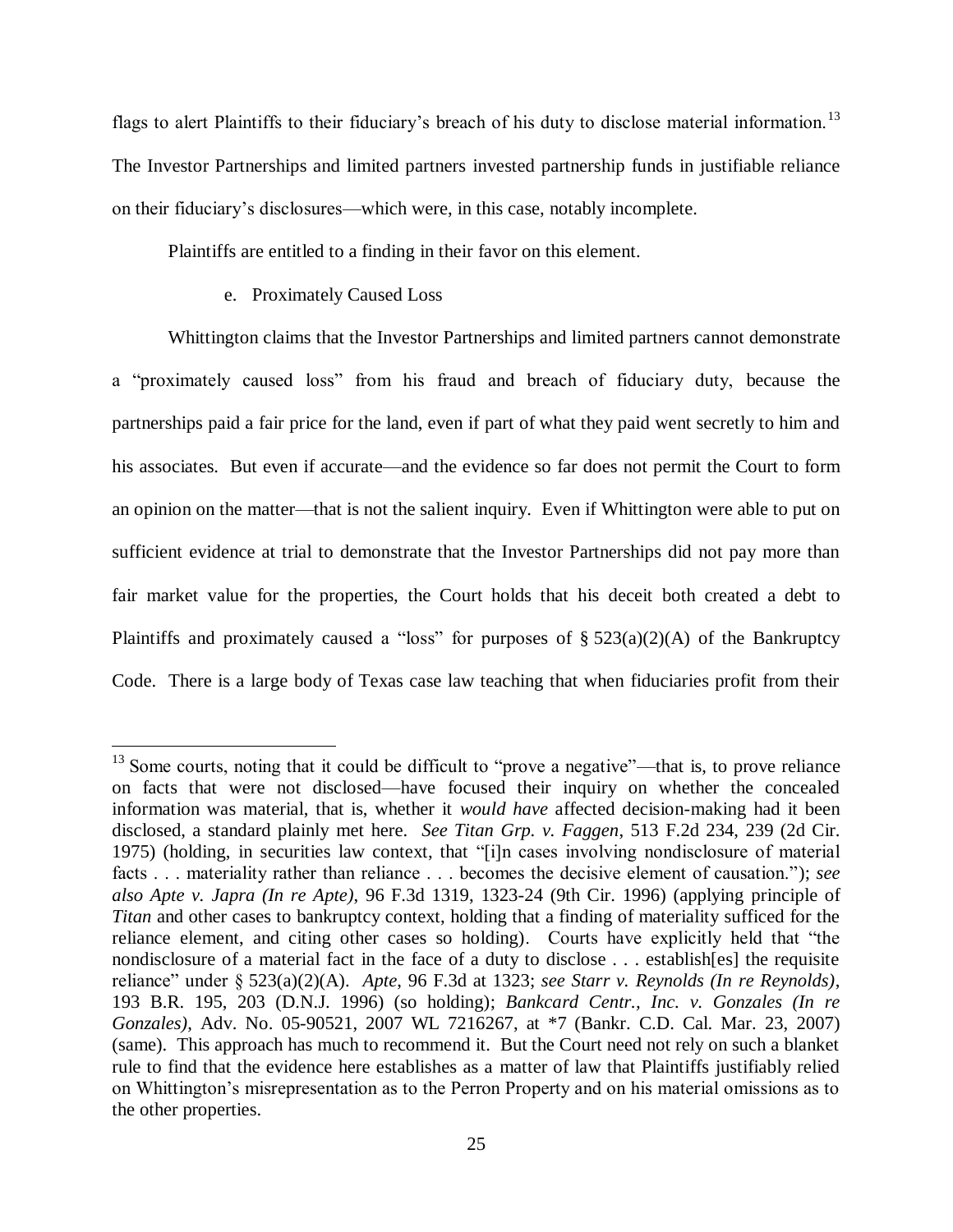self-dealing, they are not permitted to keep their side profits—even if damage to the party complaining of breach has not been shown. "Self-dealing transactions may be attacked by the beneficiary even though he has suffered no damages . . . ." *Crenshaw*, 611 S.W.2d at 890 (quoting *Harvey v. Casebeer*, 531 S.W.2d 206, 207 (Tex. Civ. App.—Tyler 1975, no writ)). As the Supreme Court of Texas articulated over seventy years ago, "[i]t would be dangerous precedent for us to say that unless some affirmative loss can be shown, the person who has violated his fiduciary relationship with another may hold on to any secret gain or benefit he may have thereby acquired." *Kinzbach Tool Co. v. Corbett-Wallace Corp.*, 160 S.W.2d 509, 514 (Tex. 1942); *De Tenorio v. McGowan*, 510 F.2d 92, 107 (5th Cir. 1975) ("A fiduciary who has acquired a benefit by a breach of his duty as fiduciary is under a duty of restitution to the beneficiary."); *Tennessee-Louisiana Oil Co. v. Cain*, 400 S.W.2d 318, 331 (Tex. 1966) (citing *Kinzbach* as providing an "answer" as to why the victim of a breach of fiduciary duty is not barred from recovery merely "because [the victim] . . . suffered no loss"); *Johnson v. Brewer & Pritchard*, 73 S.W.3d 193, 200-201 (Tex. 2002) (discussing cases where secret compensation paid to agent of principal by seller was ordered disgorged, "even though the principal was willing to pay the full price desired by the seller"), *accord Burrow v. Arce*, 997 S.W.2d 229, 238- 40 (Tex. 1999); *Siegrist v. O'Donnell*, 182 S.W.2d 403, 405 (Tex. Civ. App.—San Antonio 1944, writ ref'd); *ERI Consulting Eng'rs, Inc. v. Swinnea*, 318 S.W.3d 867, 872-75 (Tex. 2001); *Daniel v. Falcon Interest Realty Corp.*, 190 S.W.3d 177, 187 (Tex. App.—Houston [1st Dist.] 2005, no pet.).

The *Kinzbach* court continued that "if the fiduciary 'takes any gift, gratuity, or benefit in violation of his duty, or acquires any interest adverse to his principal, without a full disclosure, it is a betrayal of his trust and a breach of confidence, and he must account to his principal for all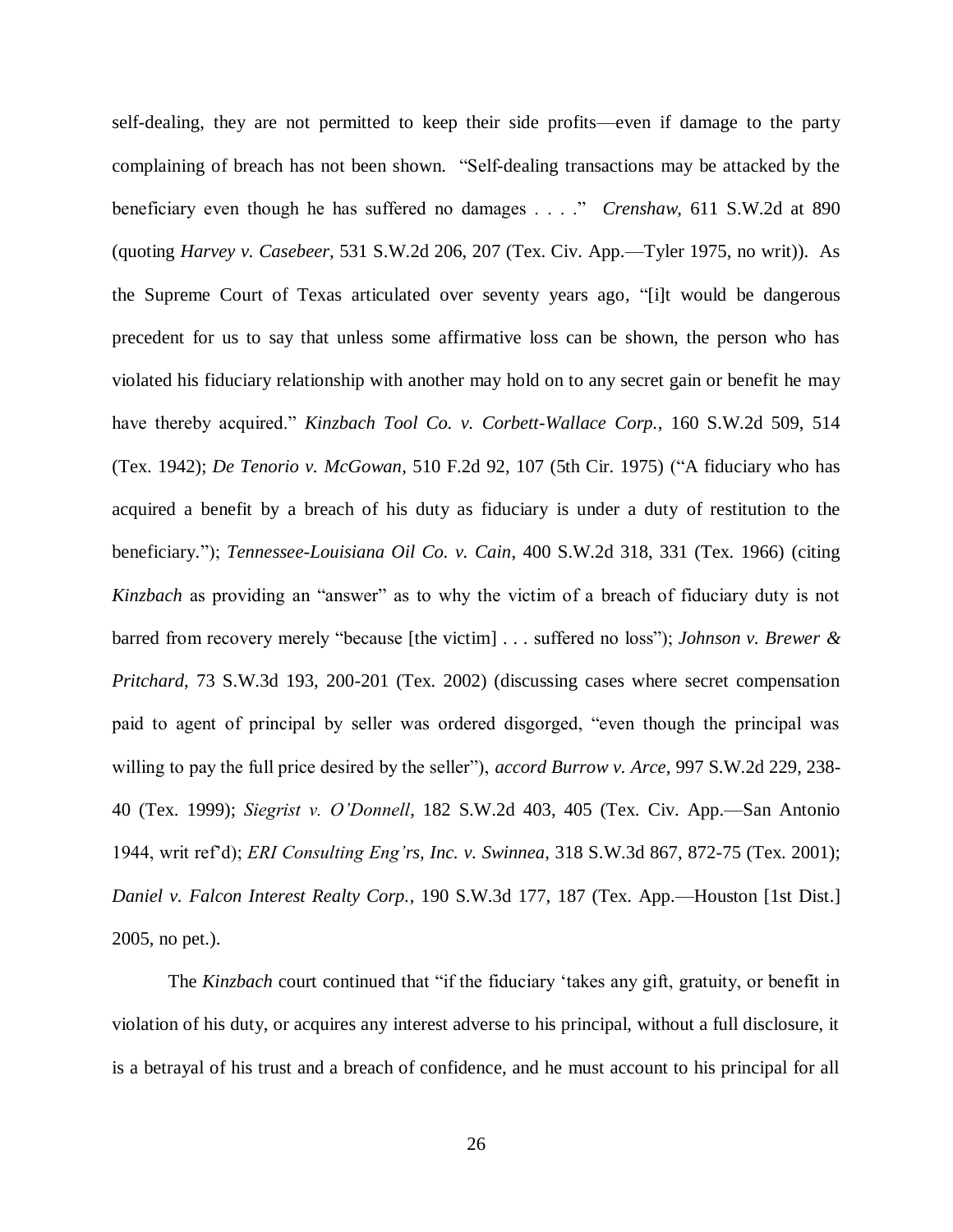he has received.'" *Kinzbach*, 160 S.W.2d at 514 (quoting *United States v. Carter*, 217 U.S. 286, 305 (1910)); *Anderson v. Griffith*, 501 S.W.2d 695, 702 (Tex. Civ. App.—Fort Worth 1973, writ ref'd n.r.e.) ("It is the law that when an agent breaches his fiduciary obligation to his principal, he forfeits all compensation for his services as agent, and he must also account to his principal for every profit, benefit or advantage that he received out of the transaction."). "When one's funds or other assets are used by a fiduciary to acquire property for himself, the aggrieved party may seek the property itself or its value." *Lesikar*, 33 S.W.3d at 304.

For this reason, Plaintiffs need not demonstrate that they suffered any further loss in order to sustain their cause of action under §  $523(a)(2)(A)$ . This element of §  $523(a)(2)(A)$  is designed to insure that the debt that forms the basis of a creditor's claim arises from the relevant acts—that there is a causal link between them. The Supreme Court in *Cohen v. de a la Cruz* upheld an award of treble damages as a non-dischargeable claim under this section, explaining that § 523(a)(2)(A) "encompasses *any liability arising from* money, property, etc., that is fraudulently obtained, including treble damages, attorney's fees, and other relief that may exceed the value obtained by the debtor." 523 U.S. 213, 223 (1998) (emphasis added); *see also Fire Safe Protection Servs. v. Ayesh (In re Ayesh)*, 465 B.R. 443, 449-52 (Bankr. S.D. Tex. 2011) (analyzing the scope of "arising from" in this section); *Smiedt v. Williams (In re Williams)*, Adv. No. 13-4062, 2014 WL 2624911 (Bankr. E.D. Tex. June 12, 2014) (finding debts for mental anguish, emotional distress and exemplary damages nondischargeable under  $\S 523(a)(4)$ . "The Supreme Court has read this provision as exempting from discharge all debts arising out of the underlying fraud." *Snook v. Popiel (In re Snook)*, 168 F. App'x 577, 578 (5th Cir. 2006) (unpublished).

Thus, while the Fifth Circuit's test states that a creditor must show that it "sustained a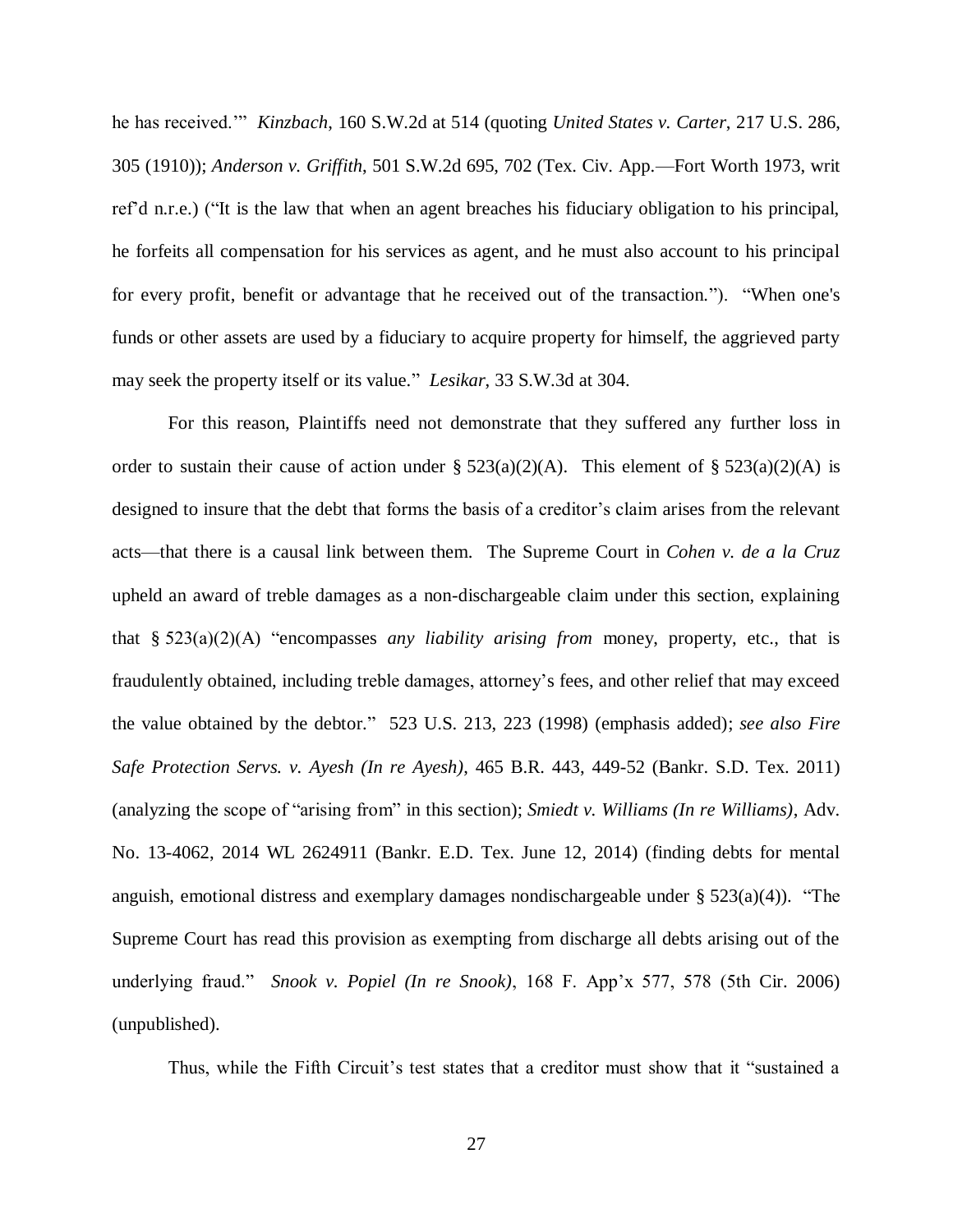loss as a proximate result of its reliance," *Acosta*, 406 F.3d at 372, that phrasing should not be read as adding an extrastatutory requirement that a plaintiff demonstrate an exact amount of a monetary "loss" in order to prevail in its nondischargeability suit. Rather, "loss" in this context is construed in a broad sense to include all grounds for recovery—"any debt," as the statutory language indicates—arising from fraud. The statute, in essence, renders nondischargeable the claim of a creditor against a debtor deriving from the prohibited acts. The scope of the term "loss" here is analogous to, for instance, the term "damages," which can include, for example, punitive damages and other forms of awards that do not, strictly speaking, conform precisely to the "damage" suffered by a plaintiff. The principle is demonstrated by the Supreme Court's approval of treble damages as nondischargeable in the *Cruz* case. In sum, another way of phrasing this element would be that the creditor's "claim arising from its reliance on the debtor's false representation" is nondischargeable.

There is clearly a causal link here between the debt Whittington owes the Investor Partnerships and limited partners and the conduct from which it "arises," although as discussed in the damages section below, the exact amount of the appropriate damages remains to be determined. This element is met, as are the other elements of  $\S$  523(a)(2)(A).

#### *2. § 523(a)(4)*

Under 11 U.S.C. § 523(a)(4), a debtor cannot receive a discharge "from any debt  $\dots$  for fraud or defalcation while acting in a fiduciary capacity." According to the Fifth Circuit, "[t]his bar to discharge reaches 'debts incurred through abuses of fiduciary positions . . . [and] involv[ing] debts arising from the debtor's acquisition or use of property that is not the debtor's.'" *FNFS, Ltd. v. Harwood (In re Harwood)*, 637 F.3d 615, 620 (5th Cir. 2011) (quoting *Texas Lottery Comm'n v. Tran (In re Tran)*, 151 F.3d 339, 342 (5th Cir. 1998)). "The term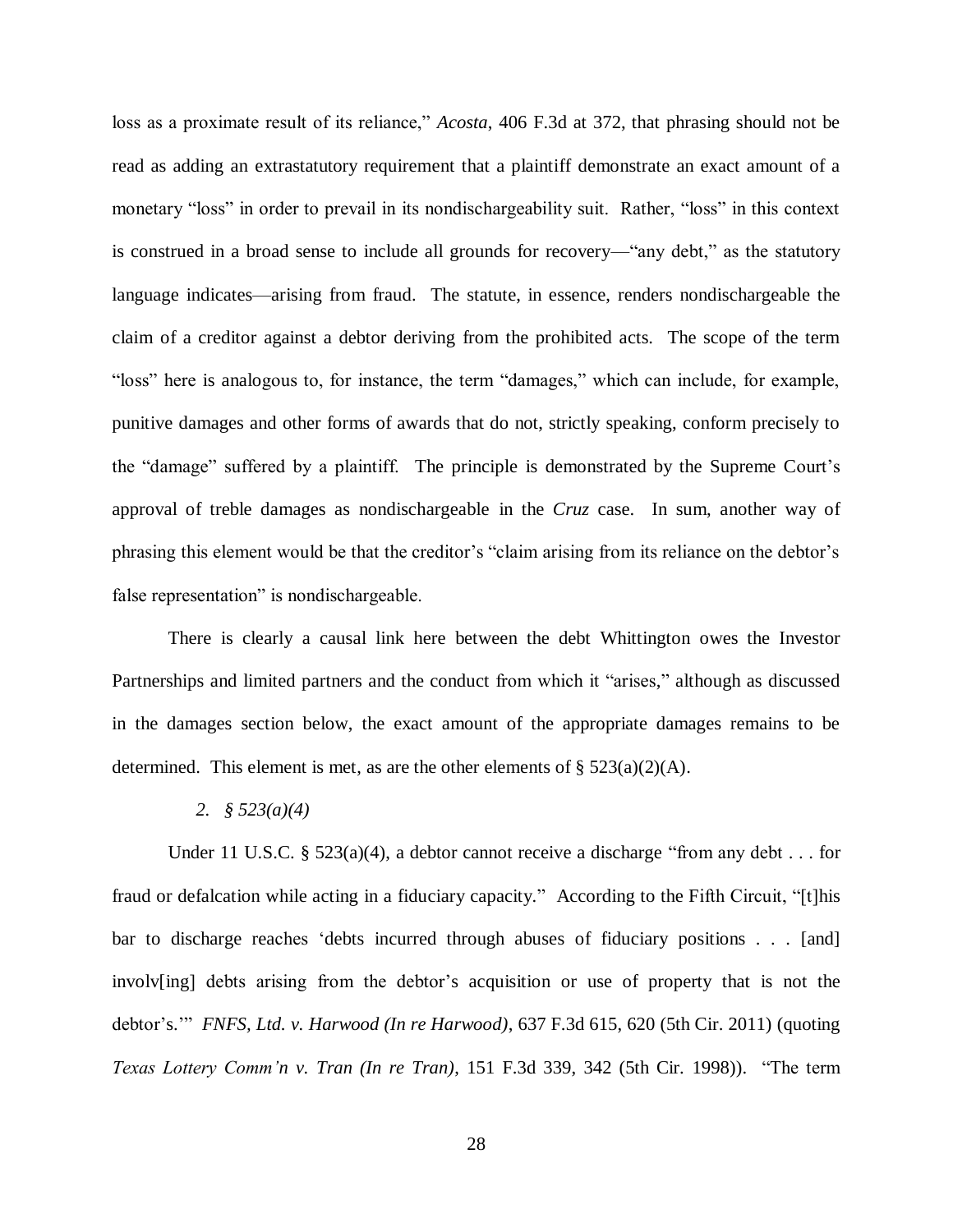'fiduciary' in this context is construed narrowly, limited to 'technical trusts' and to traditional fiduciary relationships involving 'trust-type' obligations imposed by statute or common law." *Id.* at 619-20 (quoting *LSP Inv. P'ship v. Bennett (In re Bennett)*, 989 F.2d 779, 784-85 (5th Cir. 1993)). "The scope of the concept of fiduciary under  $\lceil \frac{8}{5} \cdot 523(a)(4) \rceil$  is a question of federal law; however, state law is important in determining whether or not a trust obligation exists." *Id.* (quoting *Bennett*, 989 F.2d at 784). The fiduciary relationship between Whittington as the controlling manager of the general partner of each Investor Partnership to the limited partners of each partnership suffices to trigger liability for a fiduciary under § 523(a)(4). Such was the clear holding of the Fifth Circuit in *Harwood*. 637 F.3d at 622 ("We conclude that an officer of a corporate general partner who is entrusted with the management of the limited partnership and who exercises [a sufficiently significant degree of] control over the limited partnership . . . owes a fiduciary duty to the partnership that satisfies Section  $523(a)(4)$ .").

The Court now turns to the issue of whether Whittington incurred a debt to Plaintiffs by fraud or defalcation while acting in his fiduciary capacity.

Fraud in a fiduciary capacity, for purposes of  $\S$  523(a)(4), requires "positive fraud, or fraud in fact, involving moral turpitude or intentional wrong . . . and not implied fraud." *Bullock*, 133 S.Ct. at 1759 (quoting *Neal v. Clark*, 95 U.S. 704, 709 (1878)). In other words, it requires a showing of "wrongful intent." *Id*. at 1760. In addition, "[f]raud typically requires a false statement or omission." *Id*. (internal quotation marks omitted).

Whittington has committed fraud in a fiduciary capacity. As discussed in the preceding sections of this opinion, there is no genuine issue as to whether Whittington had a fiduciary duty that arose at or before he signed the closing documents in the Challenged Transactions on behalf of each Investor Partnership. His fiduciary duties required him to disclose the side profits to the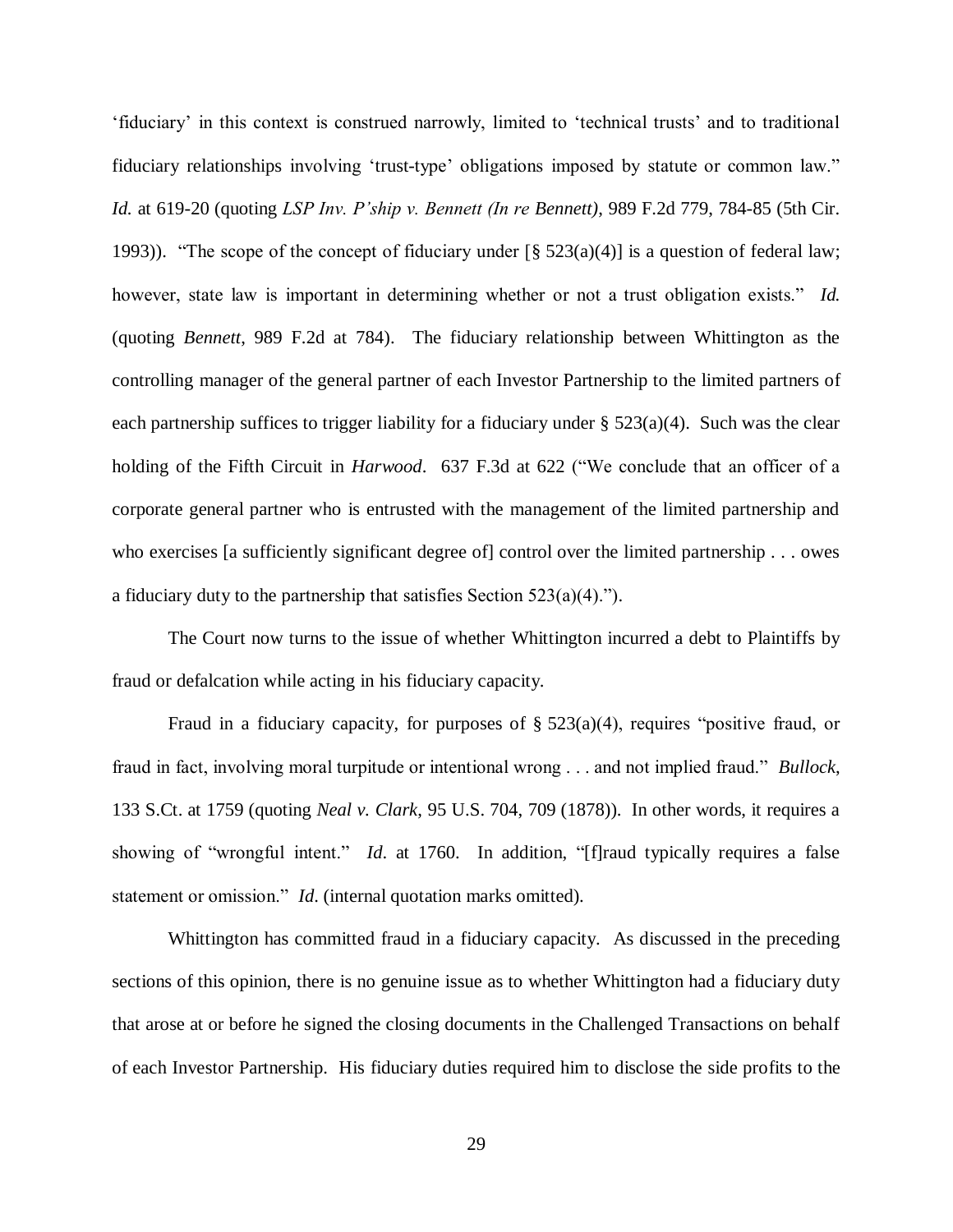limited partners in each Investor Partnership before signing the documents on their behalf and taking his secret profits. He intended to deceive Plaintiffs, not only in the misrepresentation that he made but in his omissions as to the other transactions. "This discharge exception 'was intended to reach those debts incurred through abuses of fiduciary positions . . . .'" *In re Miller*, 156 F.3d 598, 602 (5th Cir. 1998) (quoting *In re Boyle*, 819 F.2d 583, 588 (5th Cir. 1987)). Whittington's abuse of his position as a fiduciary was a necessary predicate for the injuries suffered by the Investor Partnerships and the limited partners. He would have been unable to commit this fraud if he had not been in a fiduciary position; if one of the Individual Plaintiffs had been acting as general manager of each Investor Partnership, the partnership would have become aware of the side profits, and at a minimum, have made an informed decision as to whether to proceed with the purchase.

A finding of defalcation in a fiduciary capacity can also be sustained. "Even without the necessity of a fraud finding . . . self-dealing and wrongful diversion of . . . funds [in the context of a fiduciary relationship] constitutes a defalcation for the purposes of § 523(a)(4)." *Smiedt v. Williams (In re Williams)*, No. 13-40856, 2014 WL 2624911, at \*8 (Bankr. E.D. Tex. June 12, 2014). This is true even under the "heightened culpability standard for defalcation" announced by the Supreme Court in *Bullock*, because intentional self-dealing "clearly meets the [*Bullock*] definition [of defalcation]." *Id.* at \*8-9.

The Court construes all relevant facts in Whittington's favor (as the Court must at summary judgment), but nonetheless, any reasonable fact-finder would have to find that he met the "culpable state of mind requirement" in light of his "gross recklessness in respect to the improper nature of the relevant fiduciary behavior." *Bullock*, 133 S.Ct. at 1759. He "'consciously disregard[ed]' (or [was] . . . willfully blind to) 'a substantial and unjustifiable risk'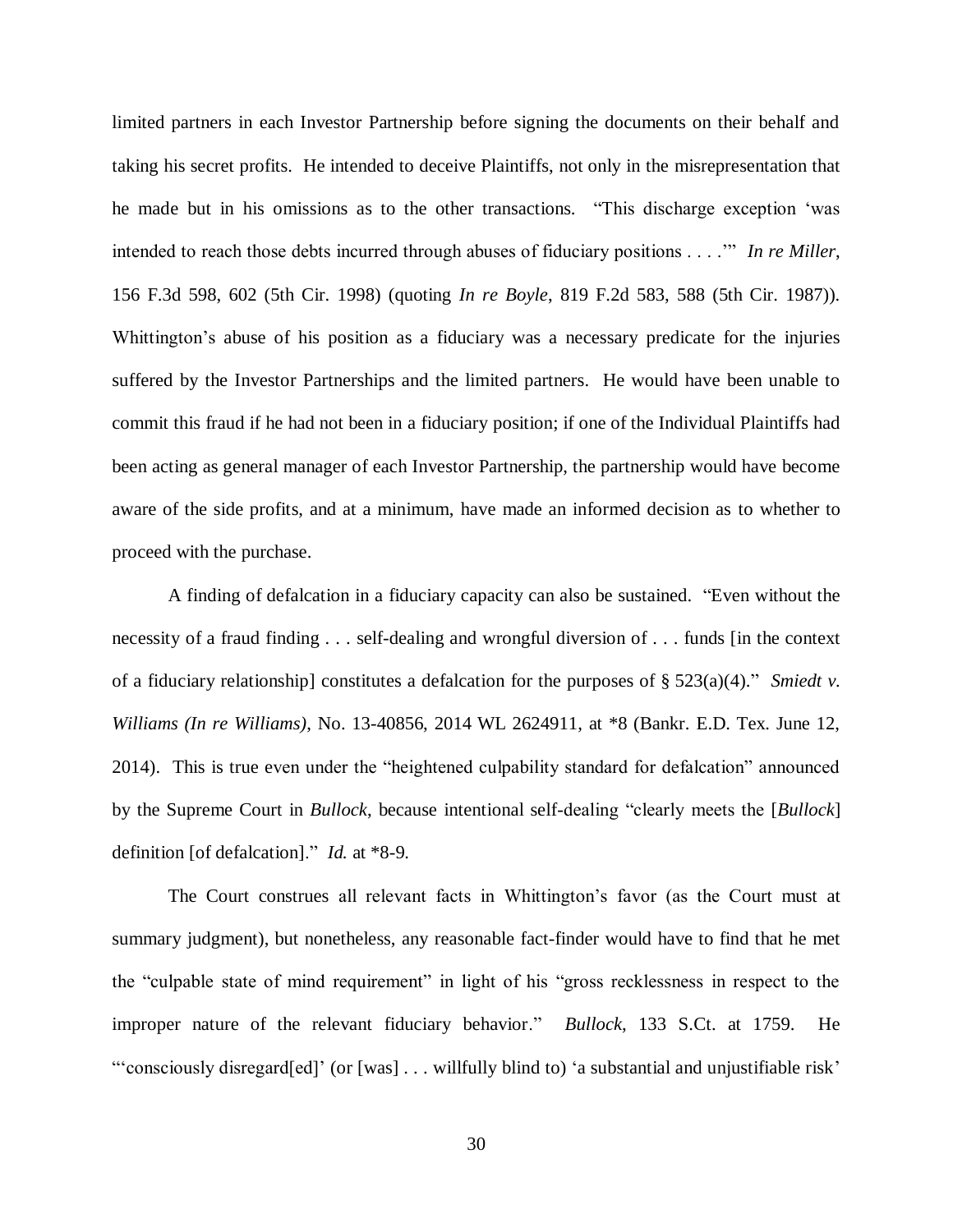that his conduct [would] . . . turn out to violate a fiduciary duty." *Id*. (quoting ALI, *Model Penal Code* § 2.02(2)(c), p. 226 (1985)). His "culpable state of mind" is irrefutably established by his admitted lie to Duncan when confronted about the Meadows at Kyle II/Perron Property contract, as well as by the preparation of dual sets of closing documents carefully hiding the secret profits.

Thus, in addition to his debts to Plaintiffs being established and held nondischargeable under § 523(a)(2)(A), Whittington's discharge of these debts must be denied under § 532(a)(4) as well.

#### **B. Defenses**

Whittington has urged several affirmative defenses in response to Plaintiffs' claims. He argues that the Individual Plaintiffs lack standing to bring their claims, that the statute of limitations bars all Plaintiffs' claims, and that the equitable doctrines of fraud, unclean hands, and laches should bar recovery.

## *1. Standing*

 $\overline{a}$ 

Under Federal Rule of Bankruptcy Procedure 4007(c), the deadline for objecting to discharge in this case was August 27, 2013. Plaintiffs filed their complaint on August 26, the day before the deadline ran. But as Whittington points out and Plaintiffs do not dispute, Texas law does not permit claims such as this to be brought by individual limited partners. *See, e.g.*, *Nauslar v. Coors Brewing Co.*, 170 S.W.3d 242, 250 (Tex. App.—Dallas 2005, no pet.) ("[D]amages for loss in value of the partnership interest . . . are subsumed in the partnership's causes of action.");<sup>14</sup> *Wingate v. Hajdik*, 795 S.W.2d 717, 719-20 (Tex. 1990) (holding that unless a shareholder can show "personal" cause of action and "personal" injury, claims for fraud

 $14$  The Individual Plaintiffs have not claimed to be suing derivatively or to have suffered the sort of direct injuries that can occasionally permit suits by partners instead of the partnership. *See id*. at 249-52 (discussing cases and doctrine).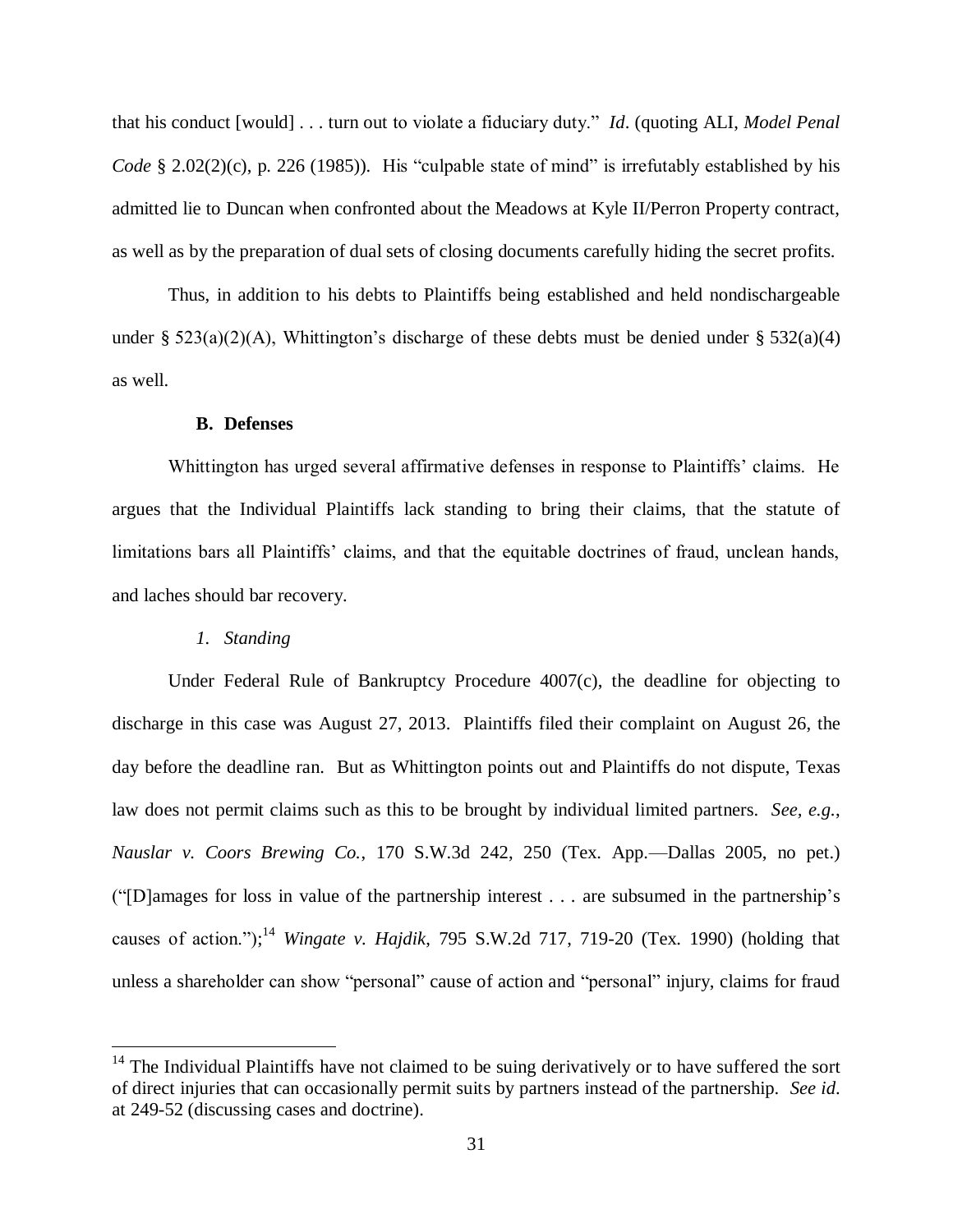and breach of fiduciary duty belong to the corporation and not the shareholder); *Hall v. Douglas*, 380 S.W.3d 860, 872-74 (Tex. App.—Dallas 2012, no pet.) (holding that *Nauslar* and *Wingate* principles apply even when equitable remedies such as disgorgement are sought); *Broadmoor Villa, LLC v. Am. Crest, Inc.*, No. CIV-A-H-12-819, 2012 WL 4339286, at \*2-3 (S.D. Tex. Aug. 31, 2012) (holding that under Texas law, limited partner could not bring breach of fiduciary duty claims without the partnership because the partner's claims would be "indirect and duplicative" of the partnership's claims), *adopted by* No. CIV-A-H-12-819, 2012 WL 4339207 (S.D. Tex. Sept. 20, 2012); *In re Waco Town Square Partners, L.P.*, No. 11-38928, 2013 WL 3866493, at \*4 (Bankr. S.D. Tex. July 24, 2013) (applying Texas law principle that "a shareholder does not have an independent cause of action for injury to the corporation, even if the shareholder is harmed by the wrong," to the partnership context), *remanded on other grounds,* No. BR-11- 38928, 2014 WL 991824 (S.D. Tex. Mar. 13, 2014). Accordingly, Plaintiffs concede that as of the date this complaint was filed, the only Plaintiff with standing to sue was Meadows at Kyle II, and Meadows at Kyle II only had standing with respect to the Perron Property transaction.

Pursuant to assignment agreements executed several months later, however, the Individual Plaintiffs acquired the relevant claims from Meadows at Buda and Meadows at Kyle I. *See* Pl. M.S.J. on Affirm. Defs., Ex. 56 (assignment agreement stating in relevant part that Meadows at Buda assigns "right, title, and interest" in its legal claims against Whittington to the Individual Plaintiffs), Ex. 57 (assignment agreement<sup>15</sup> stating in relevant part that Meadows at Kyle I assigns "right, title, and interest" in its legal claims against Whittington to the Individual

 $\overline{a}$ 

<sup>&</sup>lt;sup>15</sup> While this assignment agreement is dated Dec. 31, 2012, the actual execution did not take place until the same time as the Meadows at Buda assignment, many months later. *See* Duncan Dep., 67 (stating that Meadows at Kyle I assignment was "[p]robably" not executed until "about the same time as [Meadows at] Buda," that is, "about November," 2013). The analysis in this Memorandum Opinion is premised on this later date.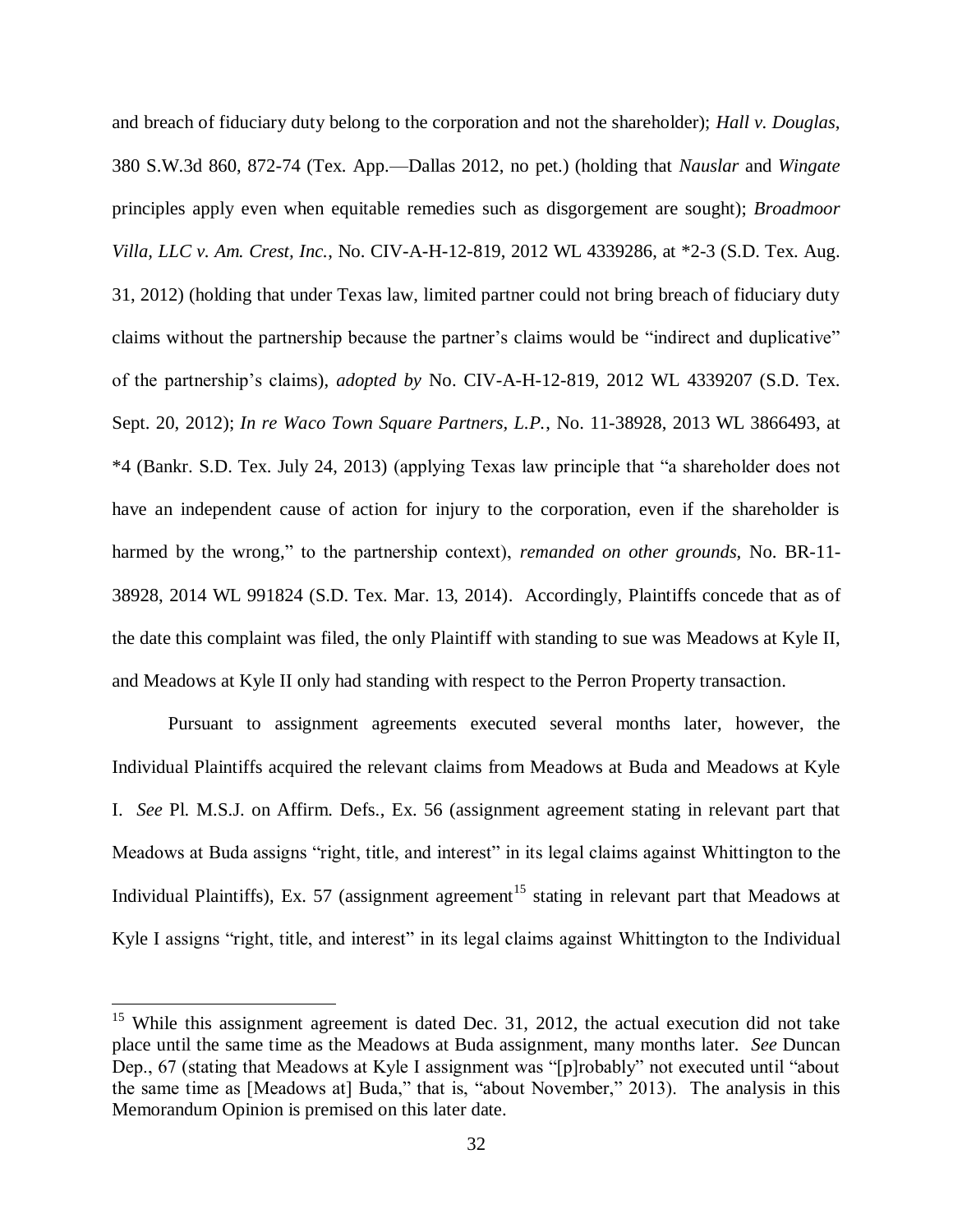Plaintiffs). Plaintiffs argue that these assignments cure any problems that might otherwise have barred their causes of action.

Whittington disagrees. He does not challenge the effectiveness of these assignments in themselves, but he argues that the claims, even if validly assigned, were already dead by the time of the assignments—and they remain dead. In other words, as counsel for Whittington colorfully put it, a valid assignment can "cure the sick but not raise the dead": if a claim is merely infirm (due to the identity of the party bringing it), then an assignment can successfully cure the defect; but where a claim is dead (because it has been forfeited prior to the assignment by the party who could have brought it but failed to), then an assignment cannot resurrect it. Whittington's theory sounds plausible, but he points to no law really supporting it—and as is discussed below, there are numerous cases running in the other direction, including in practically the exact same context as here.

#### a. Constitutional Standing

Whittington does not clearly delineate whether his "standing" argument is Article III/constitutional or prudential/statutory in nature. Insofar as Whittington challenges Plaintiffs' constitutional standing, that challenge is plainly wrong, under clear Fifth Circuit law. *See, e.g.*, *Ensley v. Cody Res.*, 171 F.3d 315, 319-20 (5th Cir. 1999) (holding that the lack of shareholder standing under Texas law does not implicate constitutional standing). Constitutional, "injury in fact" standing requires (1) "invasion of a legally protected interest which is (a) concrete and particularized . . . and (b) actual or imminent"; (2) "causal connection between the injury and the conduct complained of"; (3) "likel[ihood] . . . that the injury will be redressed by a favorable decision." *Lujan v. Defenders of Wildlife*, 504 U.S. 555, 560 (1992). Plaintiffs bear the burden of proof on constitutional standing, which is jurisdictional. *Bennett v. Spear*, 520 U.S. 154, 162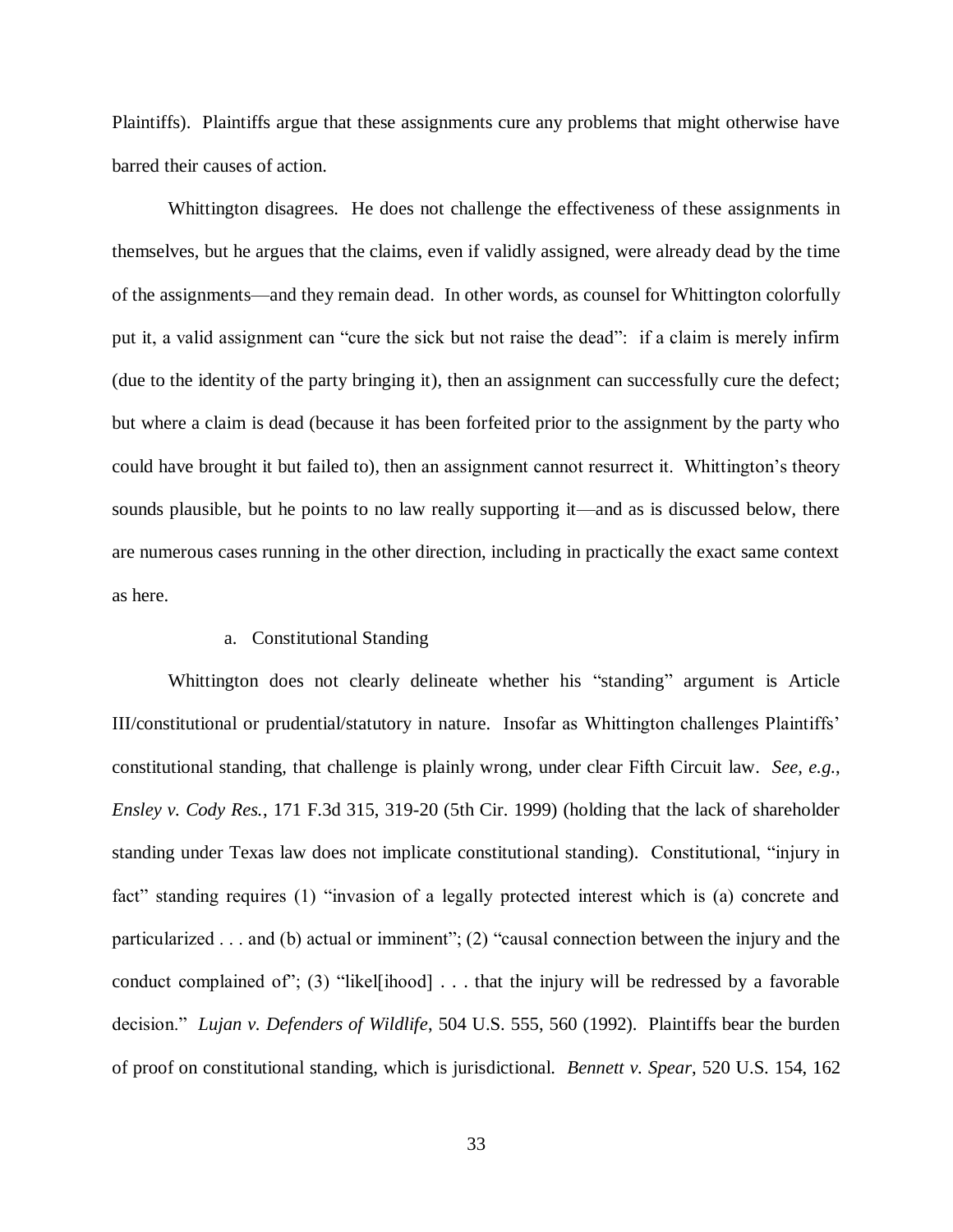(1997).

Plaintiffs have plainly demonstrated their status as investors who were concretely and actually injured by Whittington's conduct (though of course the extent of that injury remains to be determined), and that a favorable decision by the Court would redress this harm. This was decided by the Fifth Circuit in *Ensley*. 171 F.3d at 319-20. The requirements of constitutional standing are met.

- b. Prudential Standing
	- i. Rule 17

It is prudential standing that was lacking on the day this adversary proceeding was filed. The difference between constitutional and prudential standing defects is crucial. For instance, Fifth Circuit precedent teaches that a prudential standing defect, such as this one, can be waived if not raised promptly. In the *Ensley* case, the court found that a defendant who waited until the plaintiff had put on its case-in-chief to object to the plaintiff's standing had waived its opportunity to raise the objection. 171 F.3d at 320, *accord Cibolo Waste, Inc. v. City of San Angelo*, 718 F.3d 469, 474 n. 4 (5th Cir. 2013) (citing *Ensley* and noting that appellate court has discretion to consider prudential standing arguments not raised until appeal, but is not required to do so). In fact, the *Ensley* court favorably cited another case, *Whelan v. Abell*, 953 F.2d 663, 671-73 (D.C. Cir. 1992), that held that a district court had abused its discretion in allowing a defendant who waited to raise the issue on the first day of trial to prevail. 171 F.3d at 320.

Prudential standing involves "judicially created limits concern[ing] (1) whether a plaintiff's grievance arguably falls within the zone of interests protected by the statutory provision invoked in the suit, (2) whether the complaint raises abstract questions or a generalized grievance more properly addressed by the legislative branch, and (3) whether the plaintiff is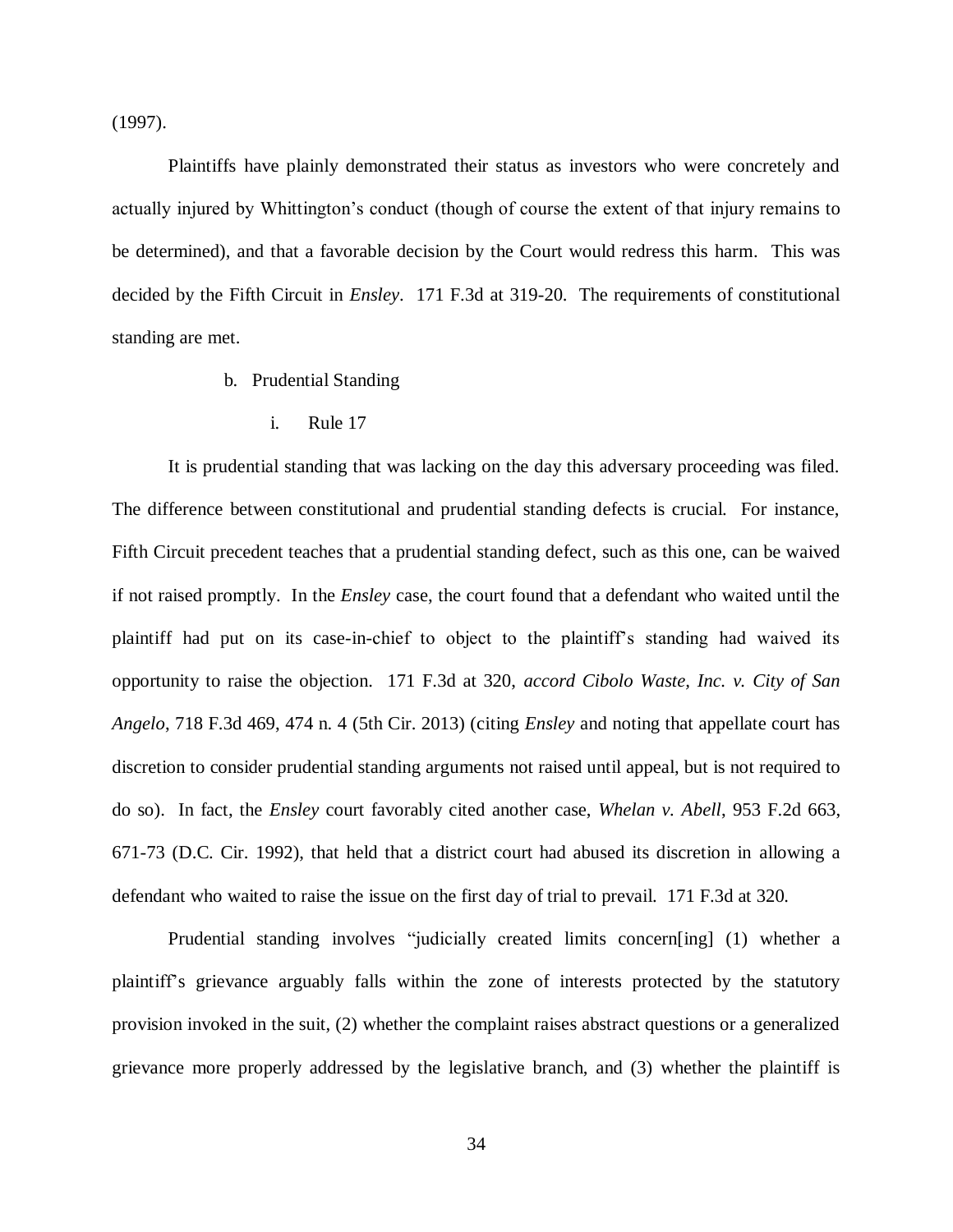asserting his or her own legal rights and interests rather than the legal rights and interests of third parties." *St. Paul Fire & Marine Ins. Co. v. Labuzan*, 579 F.3d 533, 539 (5th Cir. 2009) (quoting *Procter & Gamble Co. v. Amway Corp.*, 242 F.3d 539, 560 (5th Cir. 2001) (numbering added by *St. Paul* court)).

It is the third element that was lacking here: As of the filing of their complaint, the Individual Plaintiffs were in effect "asserting . . . the legal rights and interests of third parties," i.e., the Investor Partnerships. *Id*. "A plaintiff that does not possess a right under the substantive law is not the real party in interest with respect to that right and may not assert it." *In re Enron Corp. Secs., Derivative & ERISA Litig.,* 279 F.R.D. 395, 409 (S.D. Tex. 2011) (citing *United States v. 936.71 Acres of Land,* 418 F.2d 551, 556 (5th Cir. 1969)). "[W]hile the question of whether a claimant is the real party in interest is a procedural one, 'that question must be answered with reference to *substantive* state law.'" *BAC Home Loans Servicing, LP v. Texas Realty Holdings, LLC*, 901 F. Supp. 2d 884, 907 (S.D. Tex. 2012) (quoting *Stichting Ter Behartiging Van de Belangen Van Oudaandeelhouders In Het Kapitaal Van Saybolt Int'l B.V. v. Schreiber,* 407 F.3d 34, 48 (2d Cir. 2005)). Here, the parties agree on the underlying substantive question: Under Texas law, the Individual Plaintiffs did not have standing until the assignments were made. With that state law premise in place, the Court looks to federal procedural law to determine the effect of the assignments, including whether dismissal is merited or whether relation back to the original filing of the complaint should be permitted.

What to do when parties are "asserting . . . the legal rights and interests of third parties," *St. Paul Fire & Marine*, 579 F.3d at 539, is addressed by Federal Rule of Civil Procedure 17, which requires that "[a]n action must be prosecuted in the name of the real party in interest." FED. R. CIV. P. 17(a)(1); *see* FED. R. BANKR. P. 7017 (applying FED. R. CIV. P. 17 to bankruptcy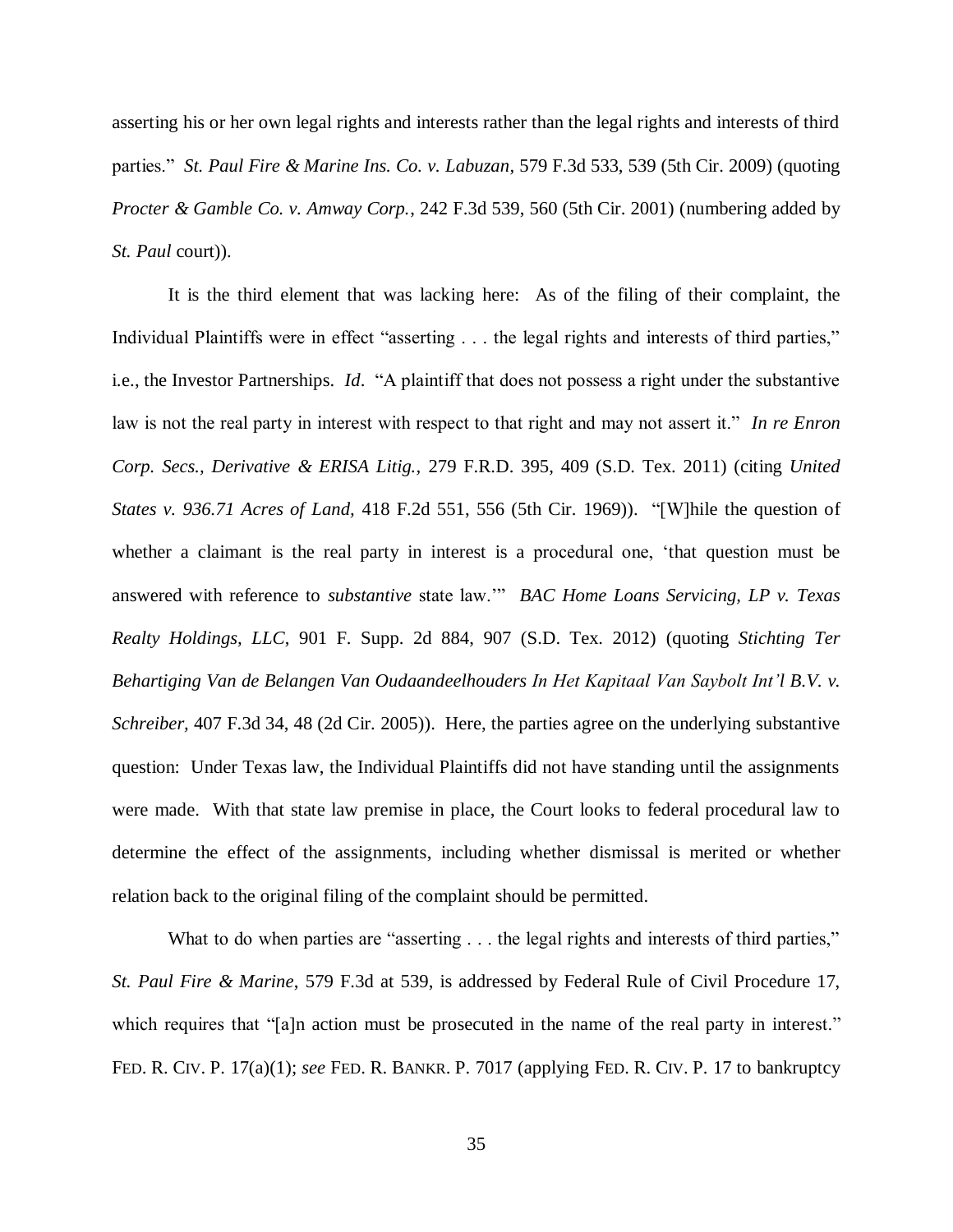adversary proceedings (except as provided in FED. R. BANK. P. 2010(b), which is not relevant here)). "Some courts have described Rule 17's real-party-in-interest requirement as essentially a codification of this nonconstitutional, prudential limitation on standing." *Rawoof v. Texor Petroleum Co.*, 521 F.3d 750, 757 (7th Cir. 2008). In the *Ensley* case, which dealt with an analogous situation involving a shareholder seeking to assert rights purportedly held by the corporation, the Fifth Circuit looked to Rule 17 and explained that "[b]ecause the Federal Rules of Civil Procedure address this prudential standing requirement, they govern our inquiry." 171

F.3d at 320. Rule 17 itself prescribes the means of correcting a Rule 17 violation:

The court may not dismiss an action for failure to prosecute in the name of the real party in interest until, after an objection, a reasonable time has been allowed for the real party in interest to ratify, join, or be substituted into the action. After ratification, joinder, or substitution, the action proceeds as if it had been originally commenced by the real party in interest.

FED. R. CIV. P. 17(a)(3). As explained below, what happened in this case tracks the rule quite well: There was an objection based on a real-party-in-interest defect within a reasonable time (within a few months), there was a ratification of the action by the real party in interest, and now, the action is going to proceed as if it had been originally commenced by the real party in interest.

To get to its holding, the Court will analyze: (1) whether the post-complaint assignments of the causes of action from Meadows at Buda and Meadows at Kyle I to the Individual Plaintiffs successfully ratified them as the real parties in interest in this suit, and, if so, (2) whether this case should be treated "as if it had been originally commenced by the real party in interest" under Rule  $17(a)(3)$ . These questions are decisive for the Individual Plaintiffs: If this "relation" back" were not permitted, then the Individual Plaintiffs would have to be dismissed from this suit with prejudice, because a new suit for nondischargeability would be time-barred under Federal Rule of Bankruptcy Procedure 4007.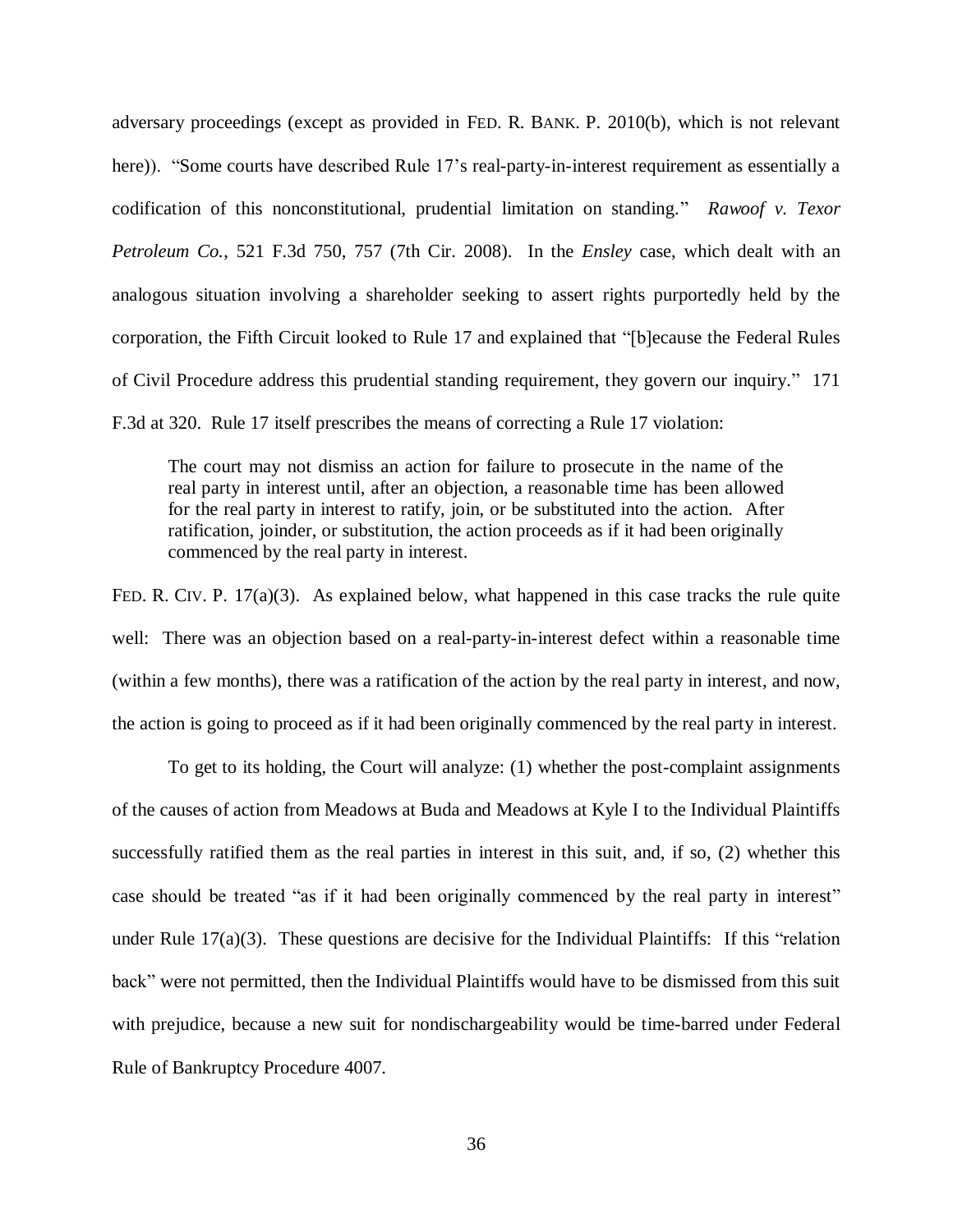#### ii. Assignment and Ratification

There is no doubt that assignments can transform a party into the "real party in interest." *See, e.g.*, *Decorative Ctr. of Houston v. Direct Response Publ'ns*, 264 F. Supp. 2d 535, 543-44 (S.D. Tex. 2003) (rejecting argument that "a party cannot cure a standing defect by subsequent assignment"); *Pyramid Transp., Inc. v. Greatwide Dallas Mavis, LLC*, No. 3:12-CV-0149-D, 2013 WL 3834626, at \*3 (N.D. Tex. July 25, 2013) (noting that a plaintiff who is not the correct party in interest "could become the real party in interest through an assignment"); *S. County Mut. Ins. Co. v. Ochoa*, 19 S.W.3d 452, 465 (Tex. App.—Corpus Christi 2000, no pet.) ("[W]hen a cause of action is assigned or transferred, the assignee becomes the real party in interest with the authority to prosecute the suit to judgment."); *Integon Life Ins. Corp. v. Browning*, 989 F.2d 1143, 1153-54 (11th Cir. 1993) (finding a successful ratification based on an affidavit from the original party in interest). Indeed, causes of action under § 523 of the Bankruptcy Code have been successfully assigned by one real party in interest to another. *Turbo Aleae Invs. v. Borschow (In re Borschow)*, 467 B.R. 410, 419 (W.D. Tex. 2012) (holding that "an assignee of a debt can step into the shoes of the original creditor for purpose of § 523(a)(2)(A)"); *Sierra Chems. v. Mosley (In re Mosley)*, Adv. No. 12-1166-T, 2013 WL 1137061, at \*3 (Bankr. D.N.M. Mar. 19, 2013) (collecting cases and holding that an assignment can support a § 523 claim).

Plaintiffs assert that the assignments here amount to a "ratification" of the suit, in compliance with Rule 17(a)(3). They argue that "[Meadows at] Buda and [Meadows at] Kyle I acknowledge the existence of this suit and have ratified its maintenance by the Plaintiffs, who are now the real parties in interest." Pl. Reply to Def. Resp. to Pl. M.S.J. on Affirm. Defs., 6.

Ratification requires the ratifying party to agree to the lawsuit's continuation and be "bound by any settlement or judgment." *Wieburg*, 272 F.3d at 307. One of the cases that has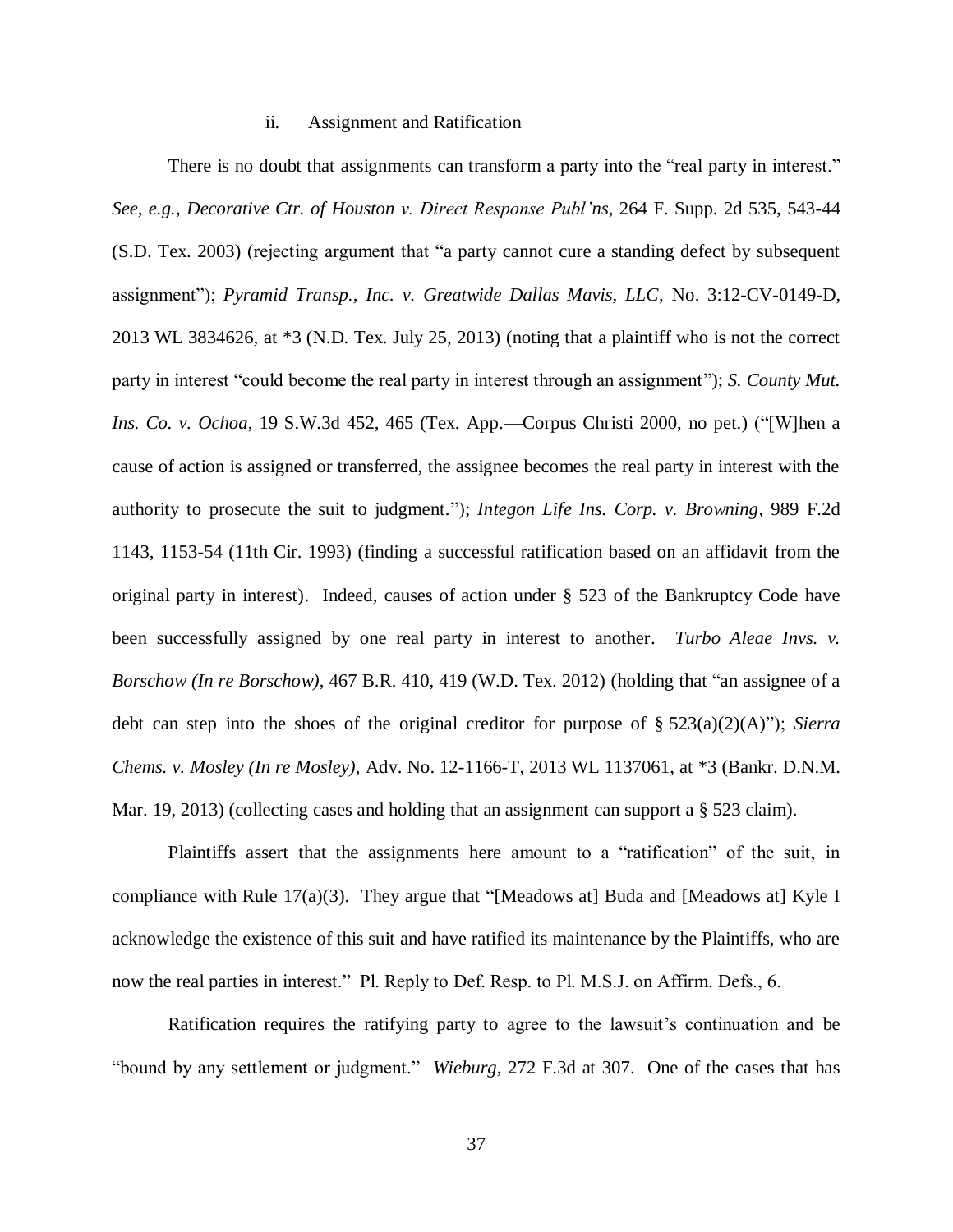been relied upon by the Fifth Circuit summarized the requirements of ratification thus: "A proper ratification under to Rule 17(a) requires the ratifying party to: 1) authorize continuation of the action; and 2) agree to be bound by the lawsuit's result." *Naghiu v. Inter-Continental Hotels Grp, Inc.*, 165 F.R.D. 413, 421 (D. Del. 1996); *see Wieburg*, 272 F.3d at 307. To be successful, a purported ratification must give a defendant "assurance . . . that the principle of res judicata will protect it from having to defend itself against the claims once again in a later action" by the real party in interest. *Wieburg*, 272 F.3d at 307.

As noted above, the assignments here transfer to the Individual Plaintiffs all of Meadows at Buda's and Meadows at Kyle I's "right, title, and interest" in their legal claims against Whittington and numerous of his associates. Pl. M.S.J. on Affirm. Defs., Exs. 56, 57. This broad assignment meets the test for ratification. It authorizes the Individual Plaintiffs' continuance of the action, binds the assignor partnerships to the results of this case, and prevents Whittington from having to defend himself "against the claims again in a later action." *Wieburg*, 272 F.3d at 307. Meadows at Buda and Meadows at Kyle I have ratified the Individual Plaintiffs' pursuit of this cause of action.

#### iii. "Understandable Mistake"

Once the Court has decided that the real party in interest has ratified the action, the language of the rule might seem mandatory: "[T]he action proceeds" as if the real party in interest had commenced it originally; in other words, the post-ratification suit should relate back to the time the suit was originally filed. FED. R. CIV. P.  $17(a)(3)$ . But, relying in part on the guidance of the advisory committee on the federal rules, Fifth Circuit law "has put a gloss on Rule 17's unqualified language. It holds that a plaintiff must have a reasonable basis for naming the wrong party to be entitled to ratification, joinder, or substitution." *Magallon v. Livingston*,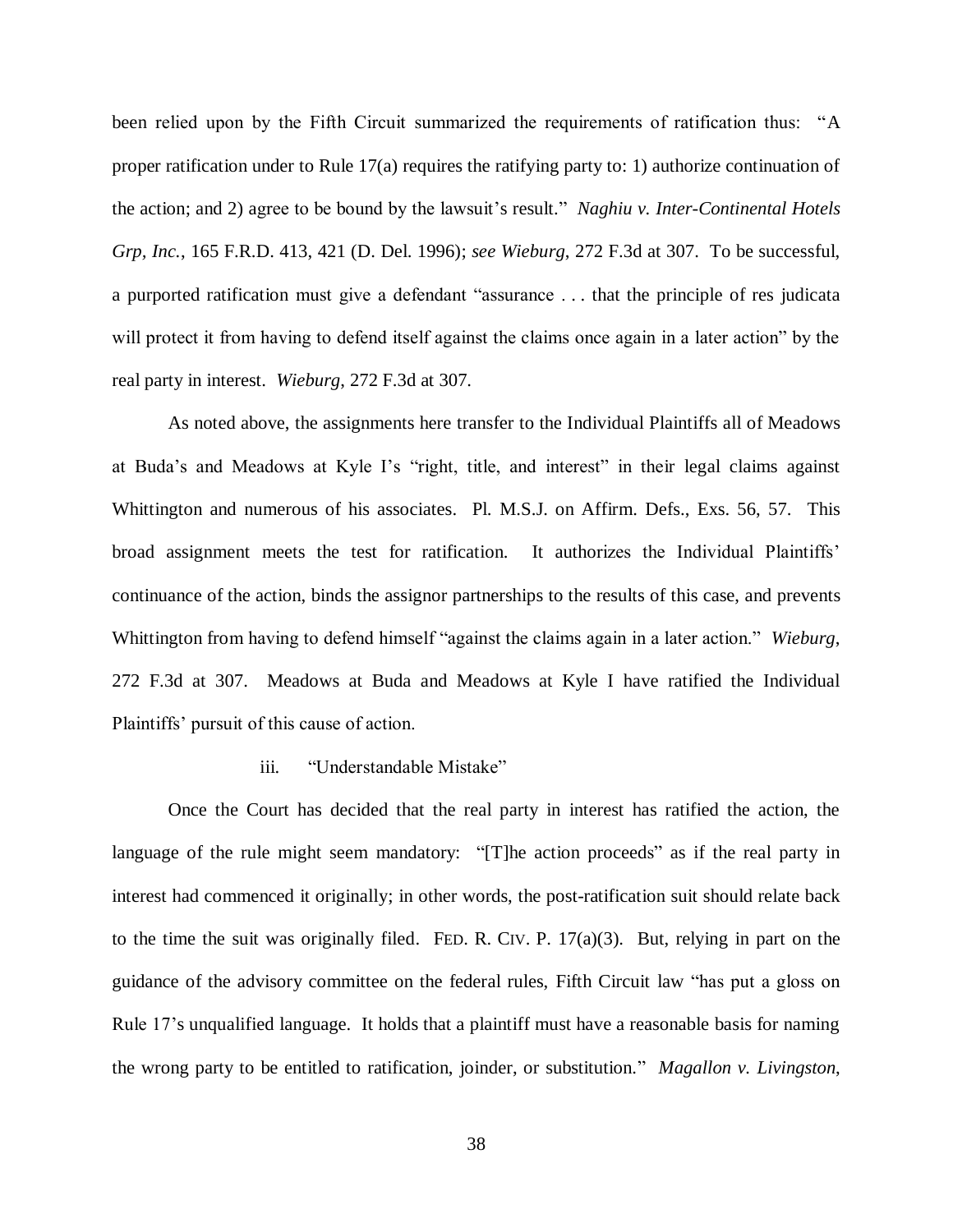453 F.3d 268, 273 (5th Cir. 2006); *Wieburg*, 272 F.3d at 308 ("According to the Advisory Committee's Notes, this provision was added 'simply in the interests of justice' and 'is intended to prevent forfeiture when determination of the proper party to sue is difficult or when an understandable mistake has been made.'" (quoting FED. R. CIV. P. 17(a), advisory committee's notes, 1966 Amendment)).

When the *Wieburg* case returned to the Fifth Circuit after remand, the court, summarizing its prior opinion, stated: "To avoid dismissal . . . a plaintiff who is not the real party in interest must show, first, that he sued in his own name based on an understandable mistake and, second, that he did not have a reasonable time to correct the pleading deficiency." *Wieburg v. GTE Sw., Inc.*, 71 F. App'x 440, 2003 WL 21417074, at \*2 (5th Cir. 2003) (unpublished) (citing *Wieburg*, 272 at 308). Without an "understandable mistake," or if ratification was unreasonably delayed, a court must dismiss the suit insofar as the real party in interest is absent.

Determining whether the failure to properly plead was an "understandable mistake" requires analysis of the particular circumstances that led to the failure, as well as the steps taken to correct the mistake. *See, e.g.*, *Magallon*, 453 F.3d at 273 (finding that a counsel's "belief, not wholly unfounded, that [defendant] . . . was incompetent" was a sufficiently "reasonable explanation" to avoid dismissal); *Jacobson v. Ormsby (In re Jacobson)*, 67 Fed. R. Serv. 3d 1310, 2007 WL 1644346, at \*14 (W.D. Tex. 2007) (declining to "second-guess" the bankruptcy's court's "credibility determination" concerning the plaintiff's "understandable mistake" in not naming the correct party); *Asset Funding Grp., LLC v. Adams & Reese, LLP*, No. CIV-A-07-2965, 2009 WL 799752, at \*4-5 (E.D. La. Mar. 23, 2009) (collecting cases and explaining that "cases in which the court has chosen dismissal over joinder or ratification have found lack of an understandable mistake because of deliberate, and often deceitful or at least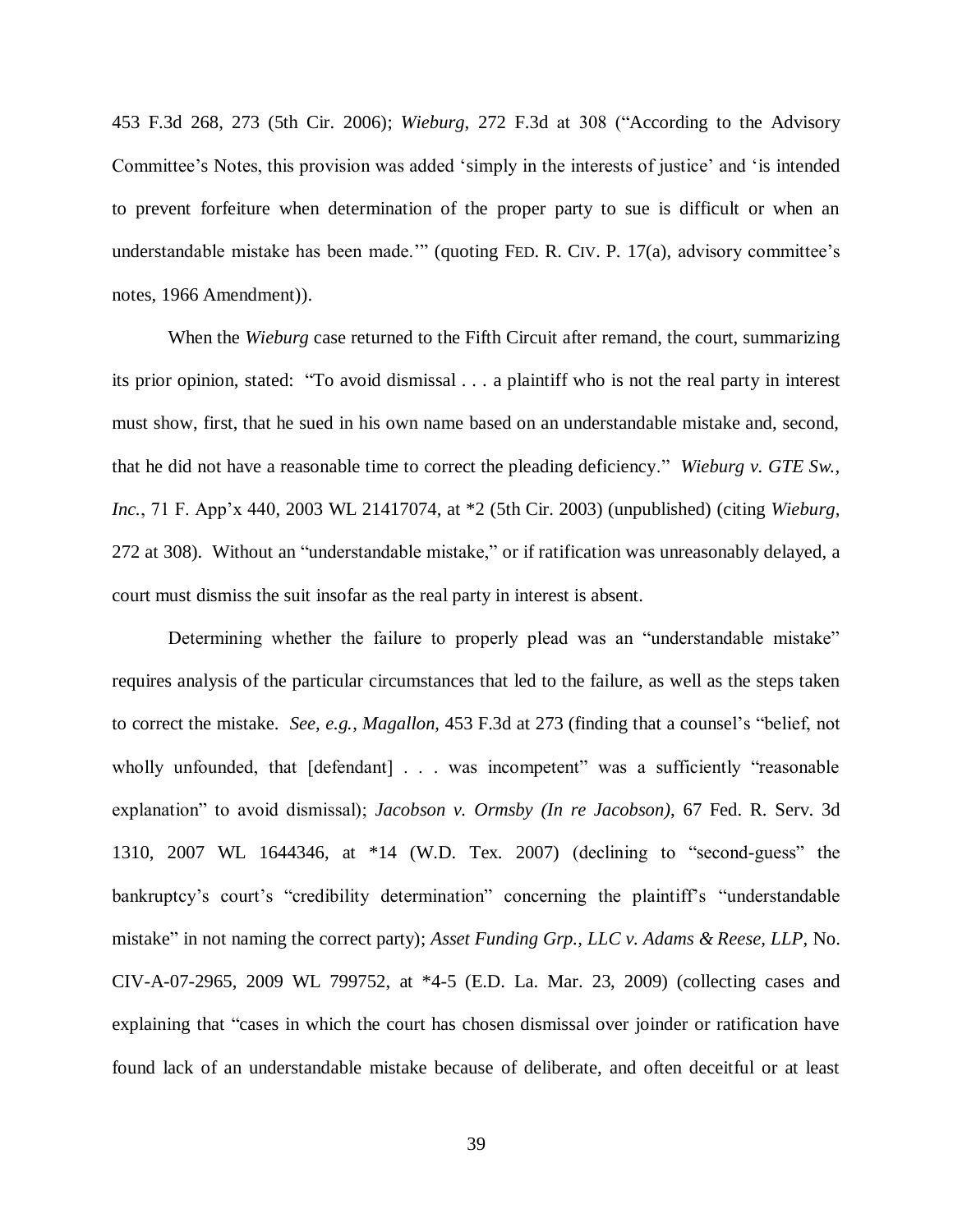self-serving, actions of the plaintiff"); *Delor v. Intercosmos Media Grp., Inc.*, 232 F.R.D. 562, 568 (E.D. La. 2005) (finding that "plaintiff's problems are of his own making, due largely to his intentional misrepresentations to opposing counsel and this Court" and denying leave to amend complaint to name proper party); *Silva v. Grp. Practice Affiliates*, 125 F. App'x 541, 542 (5th Cir. 2005) (unpublished) (finding no abuse of discretion in dismissal, because plaintiff "was informed several times that his claims . . . were the property of the bankruptcy estate" and therefore required ratification, joinder, or substitution of Chapter 7 Trustee); *Isbell v. DM Records, Inc.*, No. 4:07-CV-146, 2009 WL 792415, at \*1 (E.D. Tex. Mar. 24, 2009) (finding plaintiff's mistake was not "reasonable given the clear import of the language used in the contract" between him and the proper party, and finding that, because he waited until four months after defendant's answer and also after its motion to dismiss had been filed, he "did not act within 'a reasonable time' in seeking to add" the proper plaintiff); *In re Enron Corp. Sec., Derivative & "ERISA" Litig.*, No. MDL-1446, 2013 WL 2189865, at \*6 (S.D. Tex. May 16, 2013) ("Here there was no 'understandable mistake' as Plaintiffs knew all along that they did not own the note at the time they filed suit and they knew who did."); *Lexxus Int'l, Inc. v. Loghry*, 512 F. Supp. 2d 647, 660-62 (N.D. Tex. 2007) (dismissing after long delay with no effort to intervene by real party in interest). As these cases reflect, dismissal is usually found warranted when the plaintiff has been deceitful, dilatory, or strategic in making or in failing to correct a Rule 17 problem. Such mistakes are not "reasonable." In addition, a mistake on an obvious point is not "understandable." That said, the standard is not overly strict; the case law demonstrates that the Fifth Circuit's "gloss" does not function as some sort of high, extratextual hurdle. The gloss is merely a way of making sure that the rule serves "the interests of justice," as the advisory committee and the *Wieburg* court put it, 272 F.3d at 308, and not the narrow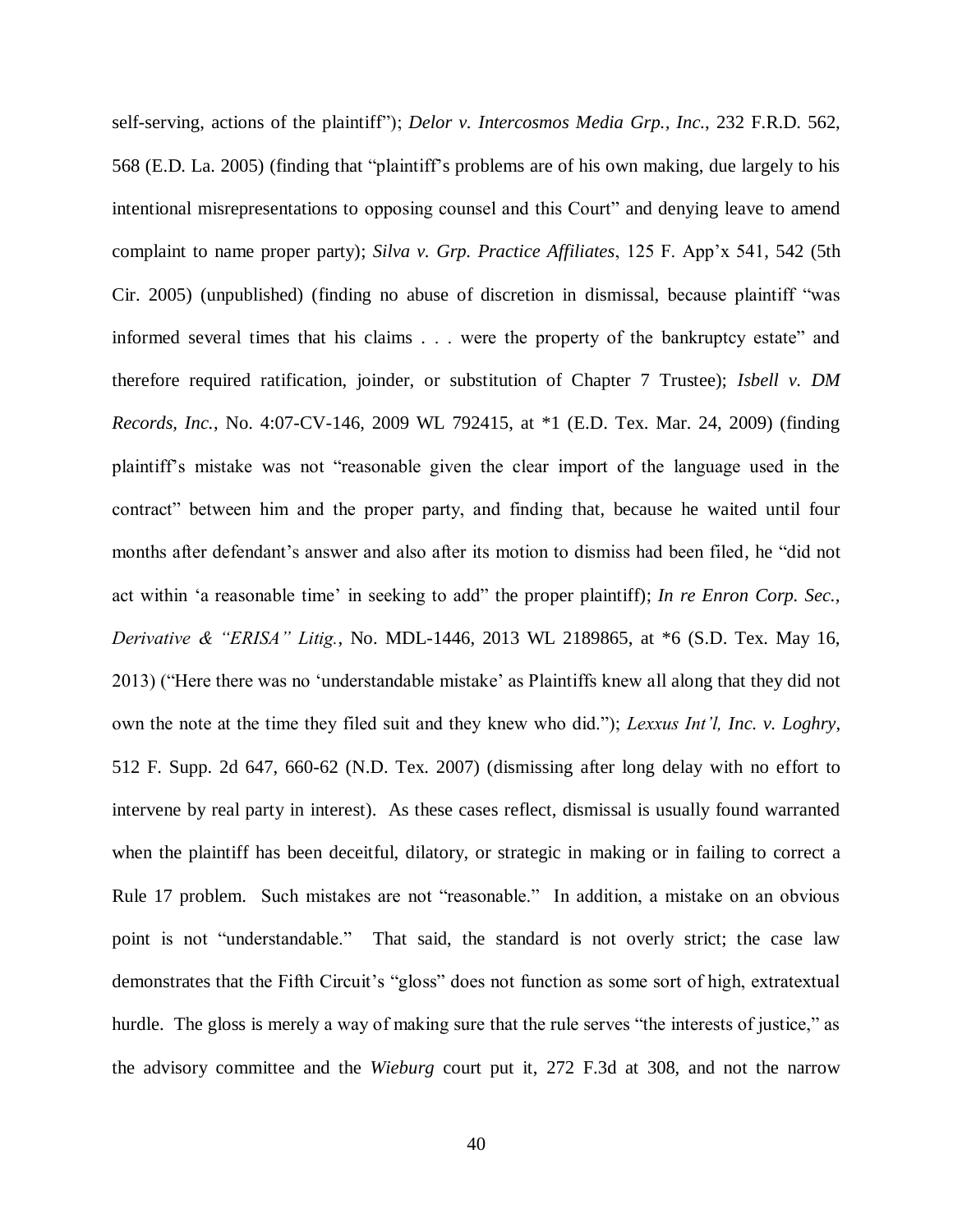interests of a calculating plaintiff.

 $\overline{a}$ 

Plaintiffs have provided no real argument concerning how "understandable" their mistake was. Nonetheless, the record is clear in several respects. First, there was little delay between the Individual Plaintiffs' being alerted to their error and their remedying it. Plaintiffs' amended complaint [Dkt. No. 6] was filed on September 16, 2013. Whittington's answer, which raises the issue of standing, was filed on October 16, 2013. Answer [Dkt. No. 19], ¶¶ 5-6, 42-43, 61. Uncontroverted deposition testimony shows that while the assignments bear earlier dates, they were actually executed in November of 2013. *See* Duncan Dep., 67; Gist Dep., 29-31. Plaintiffs' first motion for partial summary judgment was filed December 6, 2013, and it discusses and attaches the assignment documents. *See* Pl. M.S.J. on Affirm. Defs., 2-5, Exs. 56- 57. In other words, the mistake was corrected quickly, thus preventing any prejudice to Whittington or any delay to this proceeding. Whittington has not argued that he was in any way prejudiced or strategically disadvantaged because of the timing of the assignments.

In addition to being promptly remedied, the mistake is of a relatively technical nature, by no means as plain or obvious as many of the mistakes that have caused courts to dismiss cases. Since (as noted above) there is no doubt but that the limited partners in this situation suffered an "injury in fact," and that fiduciary duties ran from Whittington to the Individual Plaintiffs as individual limited partners in addition to each Investor Partnership, their apparent conviction that they could bring suit in their own names seems reasonable and understandable—even if, under Texas law, it is mistaken.<sup>16</sup> Nor is there any evidence that Plaintiffs were aware of the defect before filing suit and simply ignored it; indeed, their prompt correction suggests that they could

<sup>&</sup>lt;sup>16</sup> Indeed, Whittington himself may have made a similar "jump" past the partnerships and to the limited partners: Whittington's bankruptcy schedules list several of the Individual Plaintiffs as unsecured creditors with disputed claims apparently emerging from the Investor Partnerships. *See* Case No. 13-11036, Dkt. No. 1, Sch. F.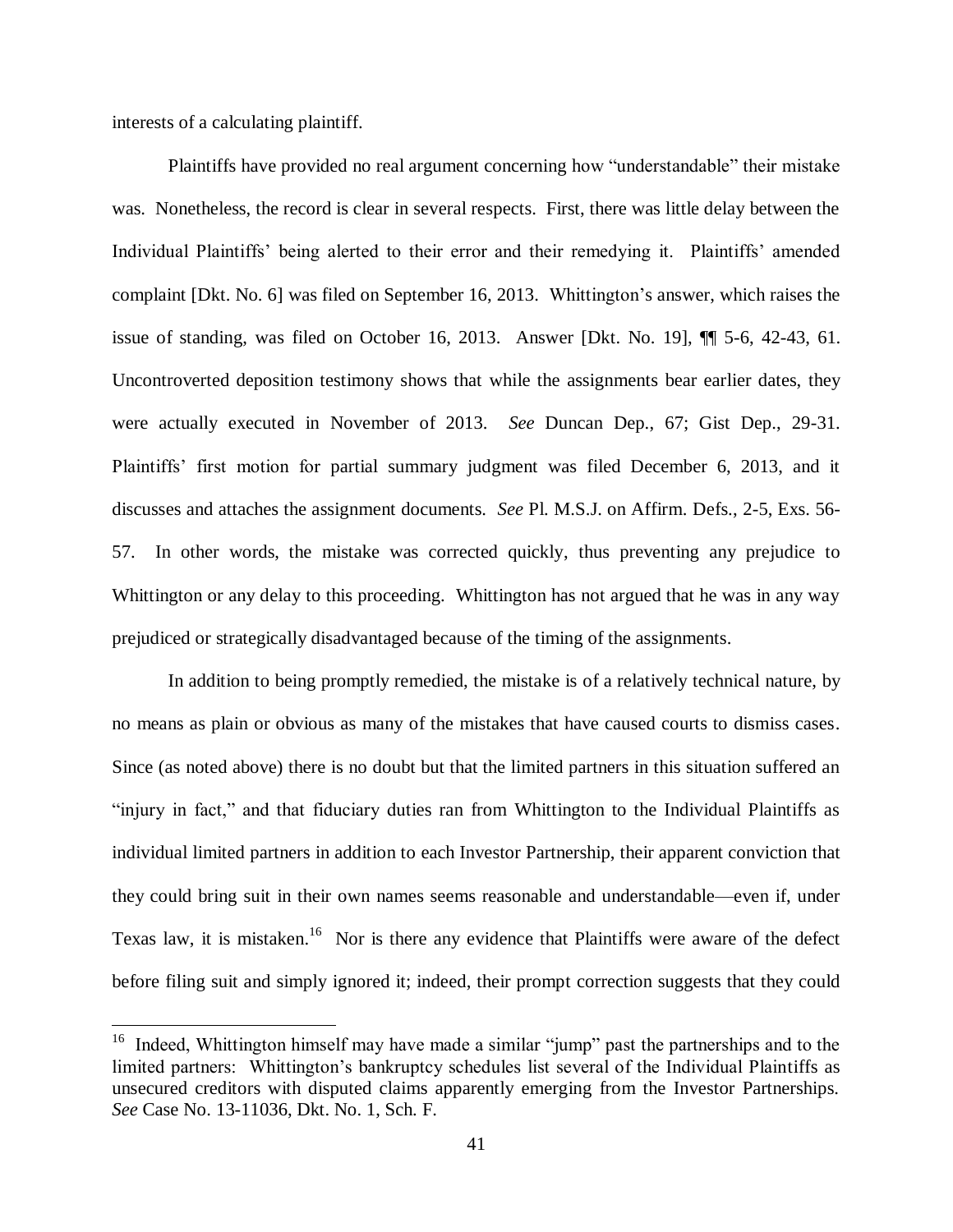and would have had the claims assigned to them earlier if they had been aware of the problem.

Whittington points to a statement of experience that Plaintiff Gary Duncan put in the record, and he argues that Plaintiffs' mistake should not be considered understandable because the statement shows that "Duncan is an extremely experienced and talented commercial trial lawyer." *Id*. In fact, however, as far as the statement of experience reveals, Duncan has neither a license to practice in Texas nor experience with Texas law, nor does his experience appear directly pertinent to assessing the questions of partnership law relevant here. *See generally* Dkt. No. 49, Ex. A, 10-16 (reflecting a career focused on plaintiff's law since 1979). The mistake made by Plaintiffs in this case resembles that made in *Asset Funding Group*, in which the plaintiff failed to include some affiliate entities to whom particular claims belonged, and in which the plaintiff moved promptly to correct the mistake and was permitted to do so by the court. 2009 WL 799752, at \*4-6. Here, as in *Asset Funding Group*, the technical nature of the mistake and the speedy correction speak in Plaintiffs' favor.

As limited partners aggrieved by the general partner of the partnership, Plaintiffs' mistake in seeking to sue in their own names was understandable. There is no hint of strategic manipulation in the record, nor is there a reason to think the assignments could not have been executed earlier if the need for them had been recognized. Nor does the alteration appear to have caused any prejudice or vexation to the defendants. Whittington has failed to provide any reason to doubt any of this. Thus, the Court holds that the Individual Plaintiffs are now the real parties in interest with respect to the Meadows at Buda transaction and Meadows at Kyle I transaction.

iv. Relation Back, "Dead" Causes of Action, and Bankruptcy Rule 4007

The remaining issue is whether the lawsuit (as ratified) "relates back" to the time the complaint was originally filed. There is no merit in Whittington's argument that because the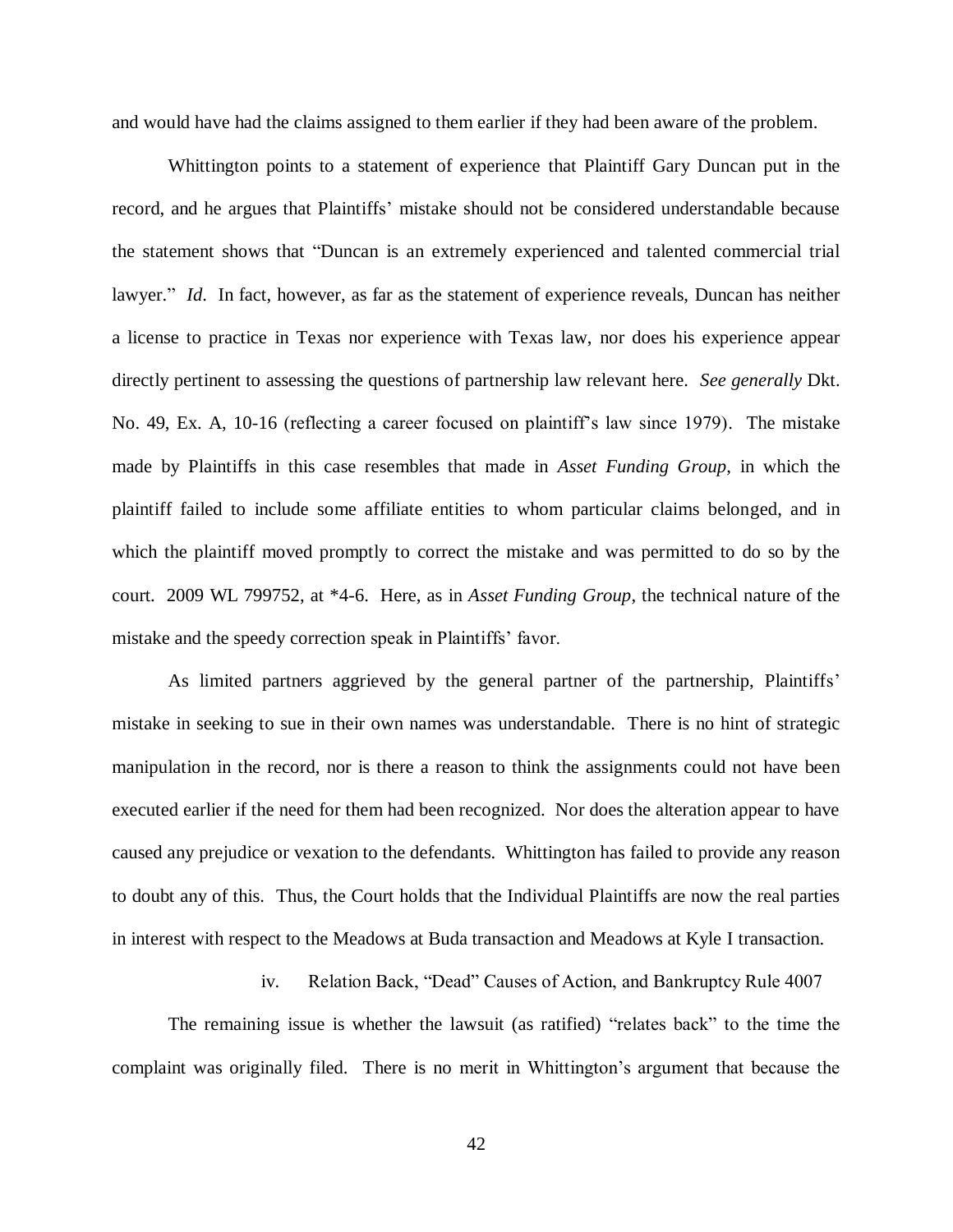Individual Plaintiffs were not the real parties in interest at the inception of this lawsuit, they cannot be made so after the fact, or that that their alteration in status cannot "relate back" to the date of the original complaint. Courts commonly allow "relation back" of Rule 17(a) corrections of the real party in interest, including in situations where plaintiffs' claims would otherwise be time-barred. *See, e.g.*, *Advanced Magnetics, Inc. v. Bayfront Partners, Inc.*, 106 F.3d 11, 18-21 (2d Cir. 1997) (reversing dismissal by the district court and allowing amendment under Rule 17, which would relate back to time of original complaint, even though statute of limitations had since run); *Scheufler v. Gen. Host Corp.*, 126 F.3d 1261, 1270-71 (10th Cir. 1997) ("[T]he language of [Rule 17]  $\dots$  mandated that, once the district court concluded the tenants were real parties in interest and allowed them to join as plaintiffs, their claims automatically related back to the original filing of the action."); *Eaton v. Taskin, Inc.*, No. 07-3056, 2007 WL 2700554, at \*6 (C.D. Ill. July 20, 2007) (allowing substitution of proper party in interest after state statute of limitations would have run and permitting relation back to original date of filing of complaint); *In re Vivendi Universal, S.A. Secs. Litig.*, 605 F. Supp. 2d 570, 582-85 (S.D.N.Y. 2009) (allowing time for real parties in interest to join, substitute, or ratify; explicitly rejecting the argument that plaintiff "must have had standing at the time an action was brought" and that, consequently, "only assignments made prior to the commencement of this suit can possibly establish that Individual Plaintiffs have standing to sue").

Given this clear law, Whittington's only hope is to argue that there is something particular to non-dischargeability actions that would alter this usual practice. But contrary to his arguments, Bankruptcy Rule 4007 requires no special treatment in this respect. Missing the deadline for an objection to discharge is not a "jurisdictional" defect and may be waived if not timely made. *Kontrick v. Ryan*, 540 U.S. 443, 447 (2004) (holding that failure to comply with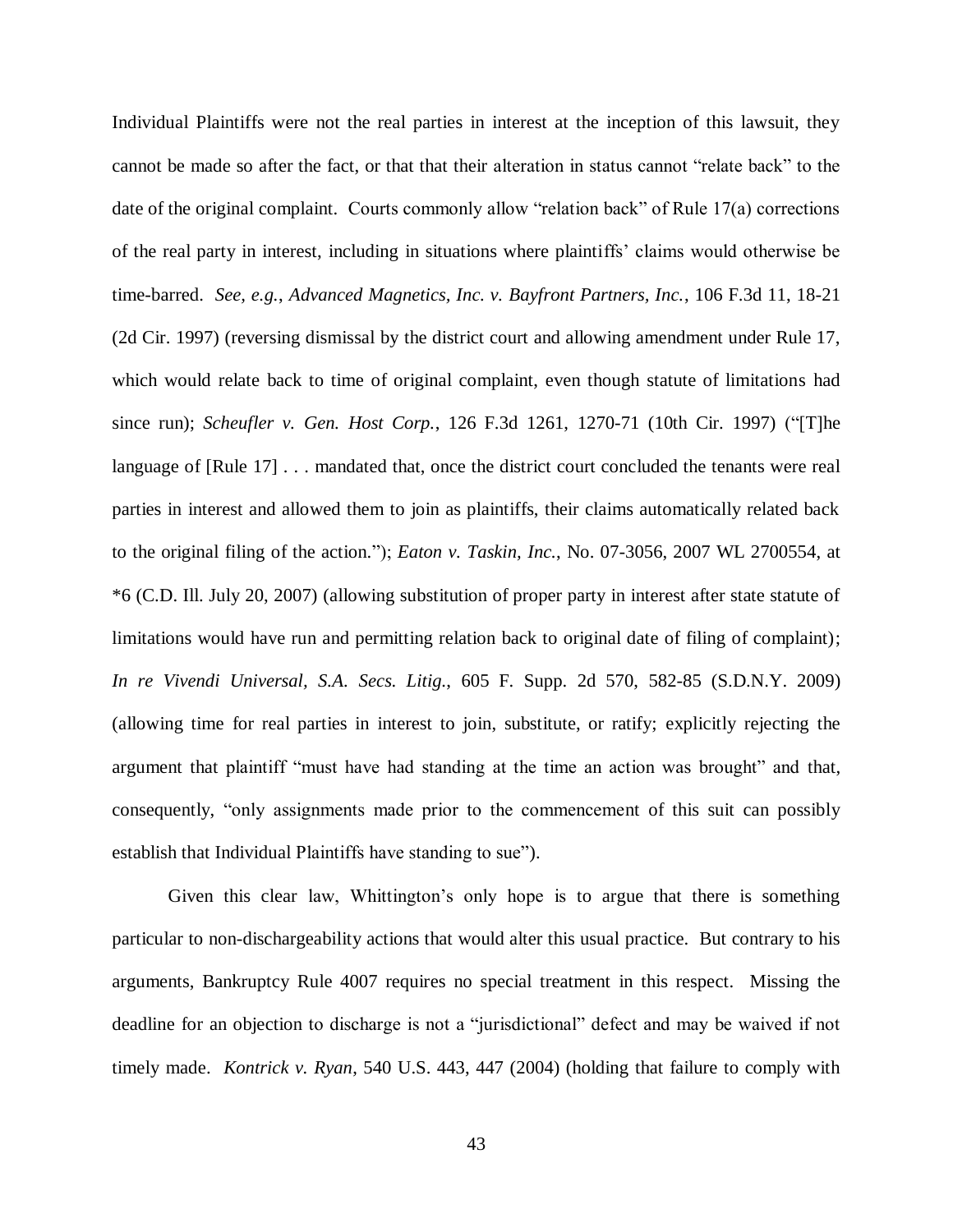Bankruptcy Rule 4004 may be waived); *id*. at 448 n. 3 (acknowledging that Bankruptcy Rule 4007 establishes "essentially the same time prescriptions" for denial-of-discharge actions as Bankruptcy Rule 4004 for dischargeability-of-a-debt deadlines, and that cases concerning one rule have been applied to the other); *Owen v. Miller (In re Miller)*, 333 B.R. 368, 371 (Bankr. N.D. Tex. 2005) (applying *Kontrick* to Bankruptcy Rule 4007 context, citing to other courts that have done so, and noting that "[b]ecause the language of the two rules is virtually the same, the Court . . . concludes that the sixty-day deadline of Rule 4007(c) is not jurisdictional"), *aff'd*, No. 04-80905-HDH-7, 2006 WL 6507922 (N.D. Tex. Mar. 28, 2006).

The nondischargeability context does not differ from the other situations in which Rule 17 has been applied to permit a claim to proceed when it would otherwise be barred by the statute of limitations. It is true that the filing deadline of Bankruptcy Rule 4007 is interpreted strictly. "The strict time limitation placed upon creditors who wish to object to a debt's dischargeability reflects the Bankruptcy Code's goal of providing debtors with a fresh start." *State Bank & Trust, N.A. v. Dunlap (In re Dunlap)*, 217 F.3d 311, 315 (5th Cir. 2000); *Neeley v. Murchison*, 815 F.2d 345, 347 (5th Cir. 1987) (stating that Rule 4007 "places a heavy burden on the creditor to protect his rights"). But Bankruptcy Rules 4004 and 4007 can be and have been harmonized with other principles and rules without losing their strictness. *See, e.g.*, *Coston v. Bank of Malvern (In re Coston)*, 987 F.2d 1096, 1099 (5th Cir. 1992) (holding that the deadline ran from the *second* setting of § 341 meeting when the initial proceedings were stayed due to the pendency of a related action in another state); *Dunlap*, 217 F.3d at 314-17 (holding that the "first date set" for creditors meeting does not mean the date set in the first notice if circumstances (like dismissal or an order of abatement) prevent creditor from filing timely complaint objecting to discharge); *Official Comm. of Unsecured Creditors of the Project Grp., Inc. v. Crawford (In re*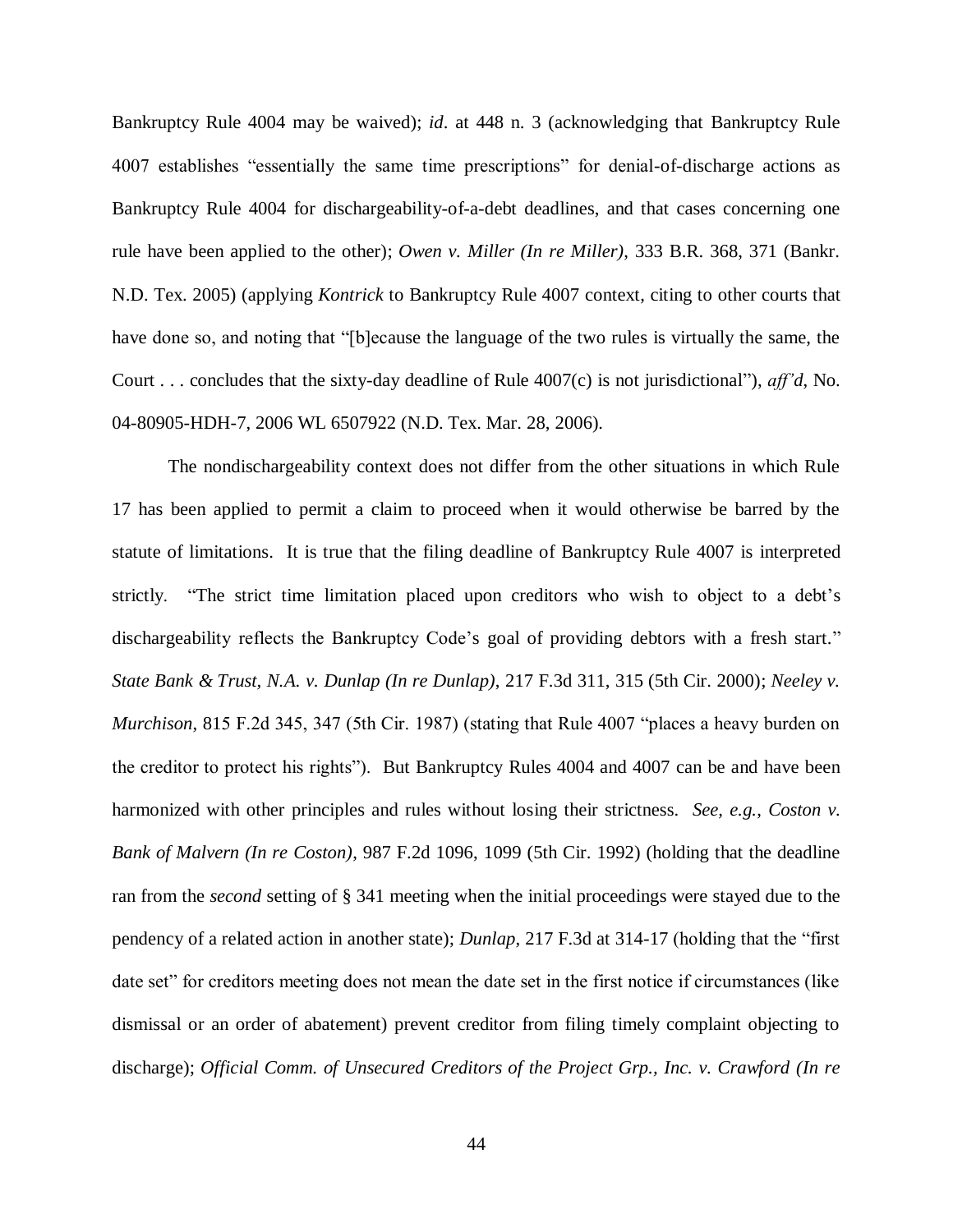*Crawford)*, 347 B.R. 42, 48 (Bankr. S.D. Tex. 2006) (looking to *Neeley*, 815 F.2d at 347 n. 5, to support the "conclu[sion] that the Fifth Circuit would follow the Sixth, Eighth, Ninth, and Tenth circuits in holding that an affirmative misstatement of the deadline [for objecting to discharge] extends the deadline . . . ."); *In re Castleman*, No. 10-36376-SGJ-7, 2011 WL 925567, at \*3-4 (Bankr. N.D. Tex. 2011) (reaching same result as *Crawford*).

The Court does not believe that Federal Rule 17 conflicts with Bankruptcy Rule 4007, be it however so strict. The rules are compatible, and both should be given force. What was in doubt here was the real-party-in-interest requirement of Federal Rule 17, not the timeliness requirement of Bankruptcy Rule 4007. As the Fifth Circuit has explained, a purpose of the strict time limits of Bankruptcy Rules 4004 and 4007 is "to promote the expeditious and efficient administration of bankruptcy cases by assuring participants in bankruptcy proceedings 'that, within the set period of 60 days, they can know which *debts* are subject to an exception to discharge.'" *Grossie v. Sam (In re Sam)*, 894 F.2d 778, 781 (5th Cir. 1990) (quoting *Neeley*, 815 F.2d at 347-48) (emphasis added); *see also Dunlap*, 217 F.3d at 315 (quoting same language); *Eric D. Fein, P.C. & Assoc. v. Young (In re Young)*, 425 B.R. 811, 817 (Bankr. E.D. Tex. 2010) (quoting same language); *Laboratory Corp. of Am. v. Avalos (In re Avalos)*, 361 B.R. 129, 132 (Bankr. S.D. Tex. 2007) (quoting same language); *FDIC v. Meyer (In re Meyer)*, 120 F.3d 66, 68 (7th Cir. 1997) ("The force of Rule  $4007(c)$ ... should fall first and foremost on whether a complaint was filed against a specific debt, not so much on who makes the complaint."). As this oft-quoted language reflects, participants in bankruptcy proceedings need to know which *debts* are being challenged—not necessarily *who* is challenging them. The "who" is, under Federal Rule 17, correctable after the fact. Here, for instance, whether the Individual Plaintiffs brought this action on their own behalf as limited partners or on behalf of the Investor Partnerships as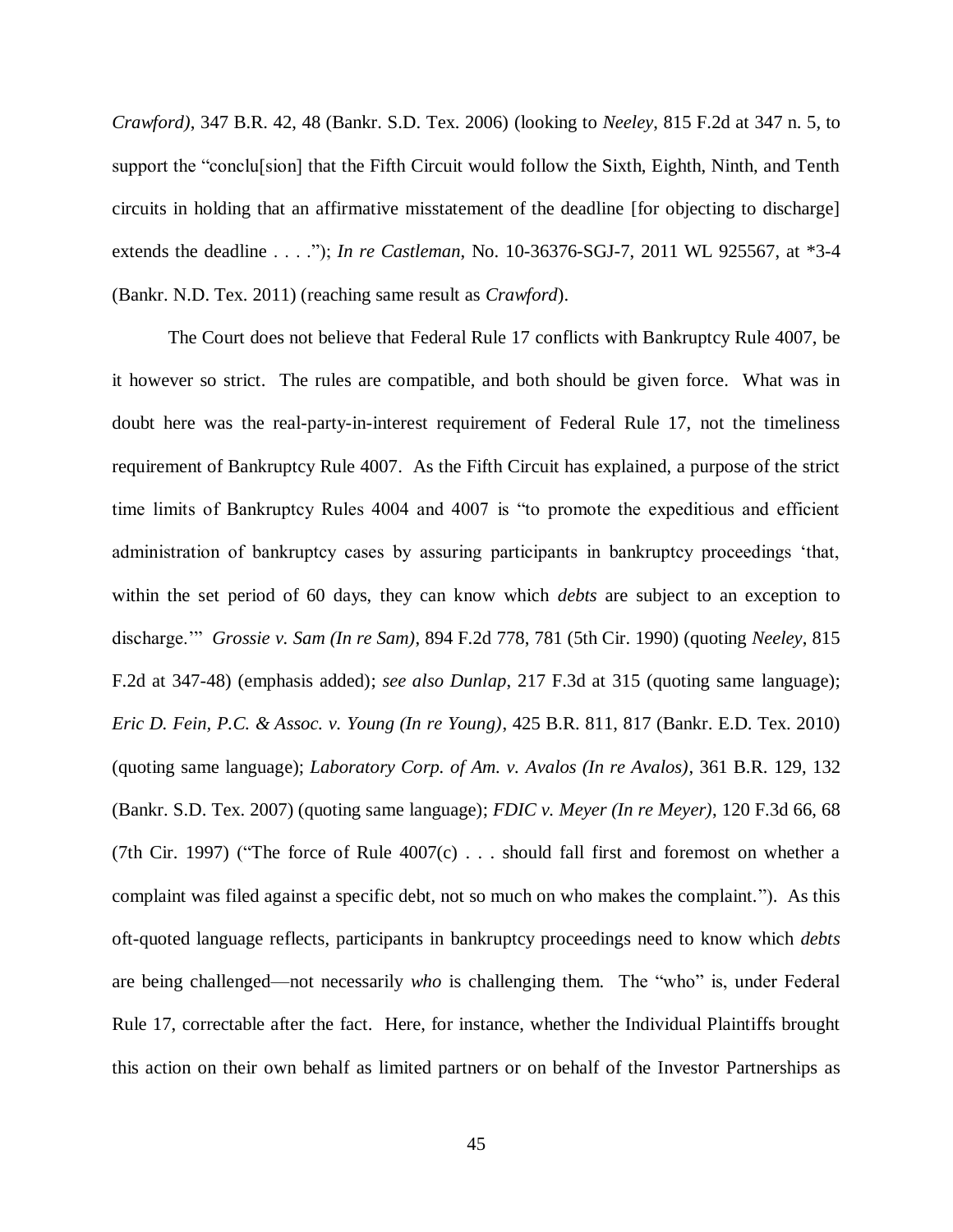assignees would appear to be of no importance to any participant in Whittington's bankruptcy. The alleged debt against which the complaint was filed, however, was a very important fact and was the subject of a timely complaint.

Numerous cases, addressing the issue in various circumstances, support the Court's holding as to the intersection of Federal Rule 17 and Bankruptcy Rule 4007. These cases have allowed relation back after the correction of a "real party in interest" defect, including where the Bankruptcy Rule 4004 or 4007 deadlines would have been missed but for the relation back, where there is no prejudice to the defendant, and where Rule 17's requirements are met. One leading case is *Meyer*, out of the Seventh Circuit. 120 F.3d at 68. In *Meyer*, due to a chain of bank failures and takeovers, a large, non-dischargeable claim against the debtor had passed through the hands of numerous entities. One of these former creditors sought extension of the Rule 4007 deadline, and ultimately filed a timely complaint. It was not until almost a year later that, prompted to recognize its error by the debtor's objection, it substituted in the correct party in interest as the plaintiff. The court noted that the original complaint, while defective as to the party in interest, "put [defendant] . . . on notice" that "some creditor in a daisy chain would contest the discharge" of the debt in question. *Id.* at 68. The court noted also that no prejudice was even alleged as a result of the "nominal error." *Id*.

There are numerous other, similar cases. *See, e.g.*, *Capobianco v. Trew (In re Capobianco)*, 248 B.R. 833, 836-41 (B.A.P. 9th Cir. 2000) (allowing substitution of proper party in interest after Bankruptcy Rule 4007 bar date); *First Mutual Bank. v. Briceno (In re Briceno)*, Adv. No. 08-1110, 2009 WL 9084775, at \*2-3 (Bankr. N.D. Cal. May 12, 2009) (allowing adversary proceeding to proceed with new plaintiff, the real party in interest, after the objection to discharge deadline had passed, and noting that there would be "no surprise" and "no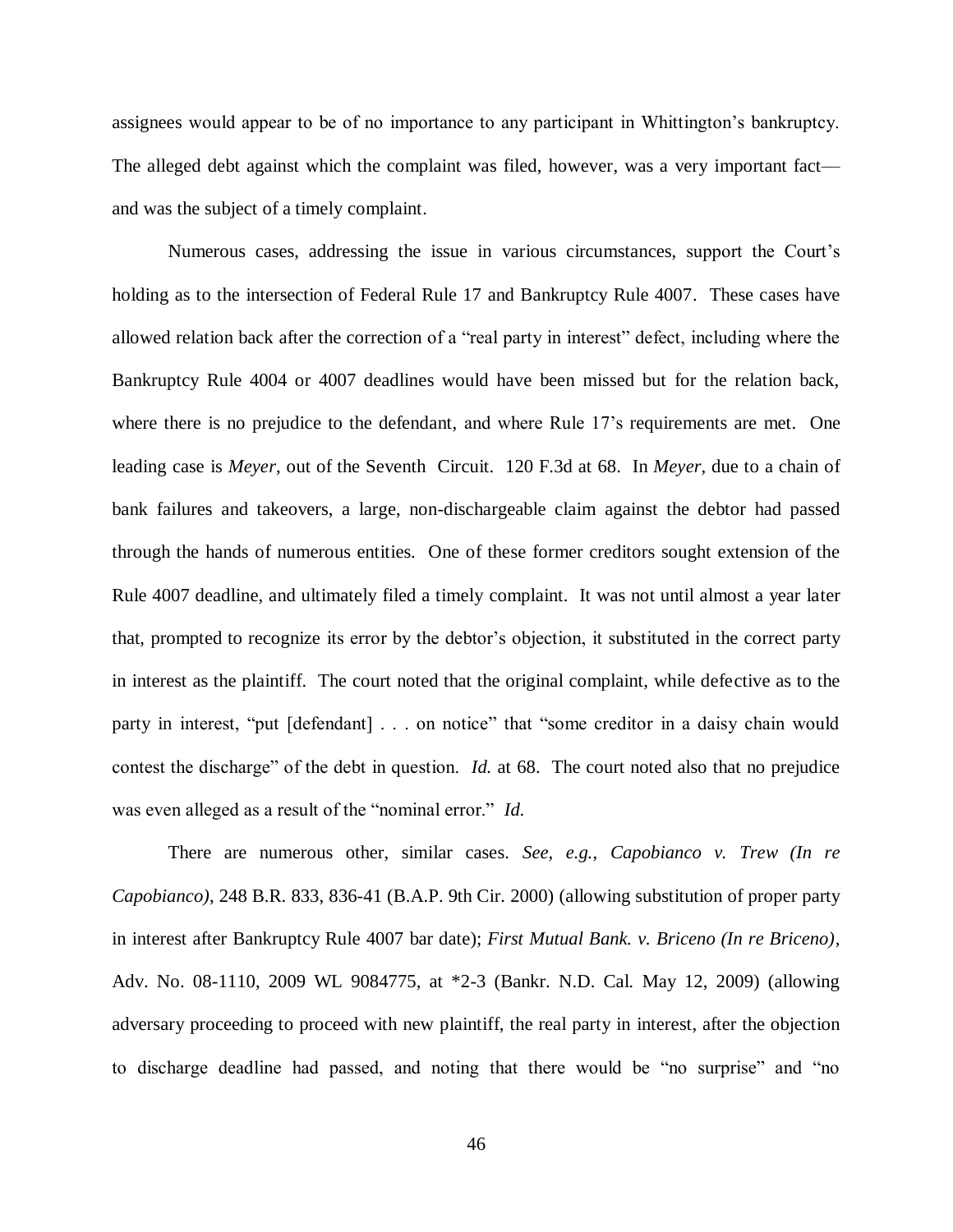prejudice" to the debtor); *Mid-Century Ins. Co. v. Haddon (In re Haddon)*, No. 99-40572, 2000 WL 33712480, at \*2-4 (Bankr. D. Idaho Apr. 12, 2000) (allowing relation back of amended complaint by actual party in interest to date of filing of original complaint by incorrect party; noting that "[t]he proper focus of the Rule  $4007(c)$  time bar should be the nature of the debt, rather than the identity of the claimant," that defendants had "sufficient notice of the claims being asserted," and that "[i]t is of no significant consequence to Defendants which entity asserts the claims").

For these reasons, the Court concludes that Plaintiffs meet the requirements of both constitutional and prudential standing, and that they may continue as Plaintiffs in this cause of action as if they were the real parties in interest as of the date the complaint was originally filed.

#### *2. Statute of Limitations*

Under Texas law, claims for breach of fiduciary duty must be brought within four years of the alleged breach. TEX. CIV. PRAC. & REM. CODE § 16.004(a)(5); *Suter v. Univ. of Tex. at San Antonio*, 495 F. App'x 506 (5th Cir. 2012) (unpublished). Usually, causes of action, including breaches of fiduciary duty, "accrue[ ] when a wrongful act causes an injury, regardless of when the plaintiff learns of that injury." *Childs v. Haussecker*, 974 S.W.2d 31, 36 (Tex. 1998). As noted above, the Finley Property closing was June 11, 2004; the Hale Property closing was June 15, 2004; the Whitten Property closing was December 16, 2005; and the Perron Property closing was August 8, 2006. *See supra* note [4.](#page-4-0) If each claim accrued when each transaction occurred, as per the usual rule, then these claims—which were not brought until August 26, 2013, over seven years later—would be barred by the statute of limitations. For this reason, Whittington has moved for summary judgment on grounds that Plaintiffs' claims are time-barred.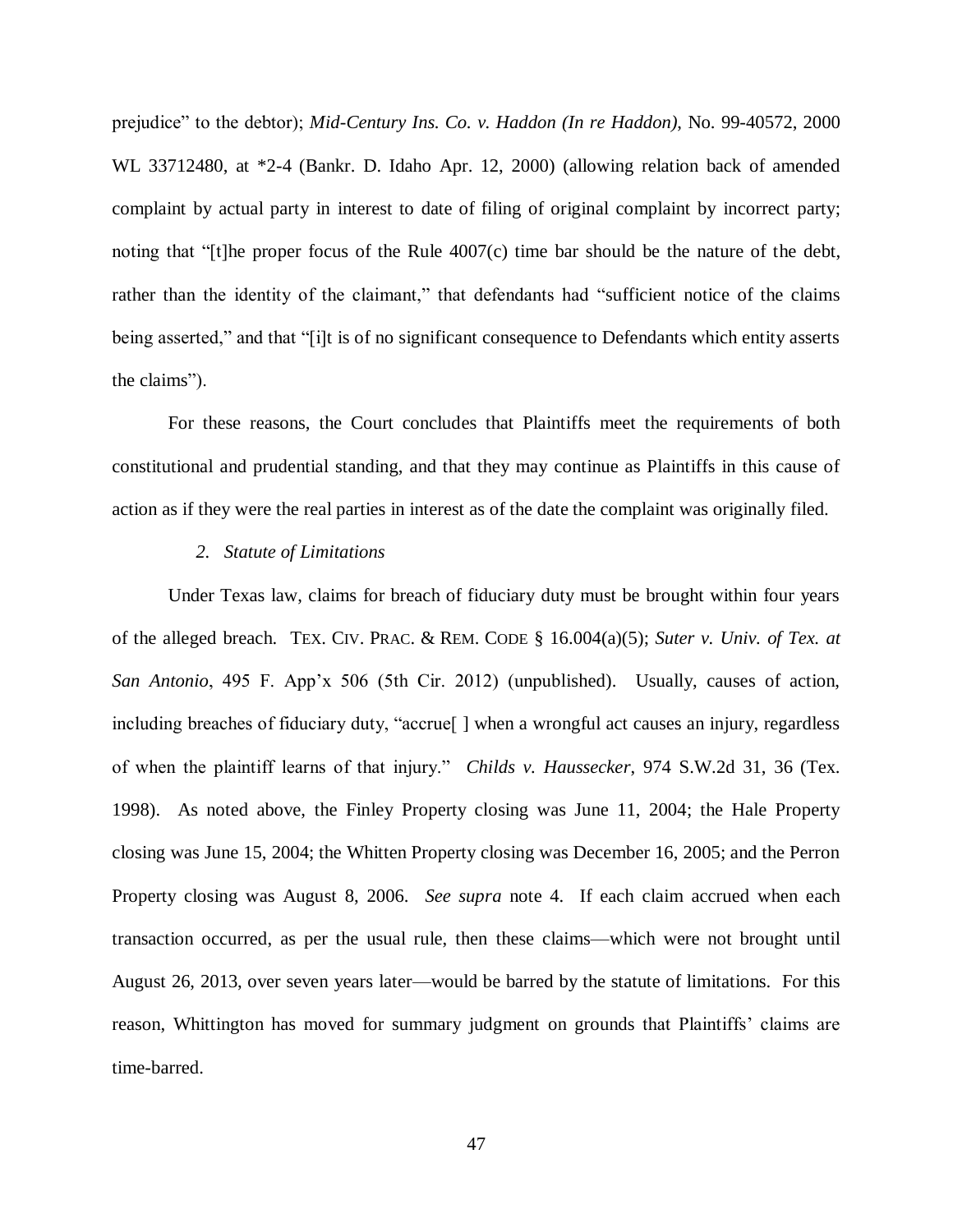Plaintiffs respond that the "discovery rule" defers accrual of their claim against Whittington. The Fifth Circuit has noted that "[u]nder Texas law, the discovery rule is an exception to the general rule that a cause of action accrues when a wrongful act causes some legal injury." *TIG Ins. Co.v. Aon Re, Inc.*, 521 F.3d 351, 357 (5th Cir. 2008); *see S.V. v. R.V.*, 933 S.W.2d 1, 8 (Tex. 1996); *Computer Assocs. Int'l, Inc. v. Altai, Inc.*, 918 S.W.2d 453, 455 (Tex. 1996). "When applied, the discovery rule 'defer[s] accrual of a cause of action until the plaintiff knew or, exercising reasonable diligence, should have known of the facts giving rise to a cause of action.'" *TIG*, 521 F.3d at 357 (quoting *HECI Exploration Co. v. Neel*, 982 S.W.2d 881, 886 (Tex. 1998)); *see also Computer Assocs.*, 918 S.W.2d at 455.

A close companion to the discovery rule—and sometimes conflated with it—is the principle that estops a defendant from relying on a statute of limitations defense in cases "in which the wrongdoing is fraudulently concealed." *S.V.*, 933 S.W.2d at 7. As the Texas Supreme Court has explained:

The doctrine of fraudulent concealment provides that where a defendant is under a duty to make disclosure but fraudulently conceals the existence of a cause of action from the party to whom it belongs, the defendant is estopped from relying on the defense of limitations until the party learns of the right of action or should have learned thereof through the exercise of reasonable diligence.

*Moreno v. Sterling Drug, Inc.*, 787 S.W.2d 348, 352 n. 1 (Tex. 1990).

In its thorough discussion of these linked principles in the case of *S.V. v. R.V.*, the Texas Supreme Court, after surveying numerous cases, noted that Texas courts "have sometimes used the phrase ['discovery rule'] to refer generally to all instances in which accrual is deferred, including fraud and fraudulent concealment," and that "[a]t other times we have distinguished between fraudulent concealment and the discovery rule." 933 S.W.2d at 4. The Texas Supreme Court stated that it would "observe the distinction between the two categories because each is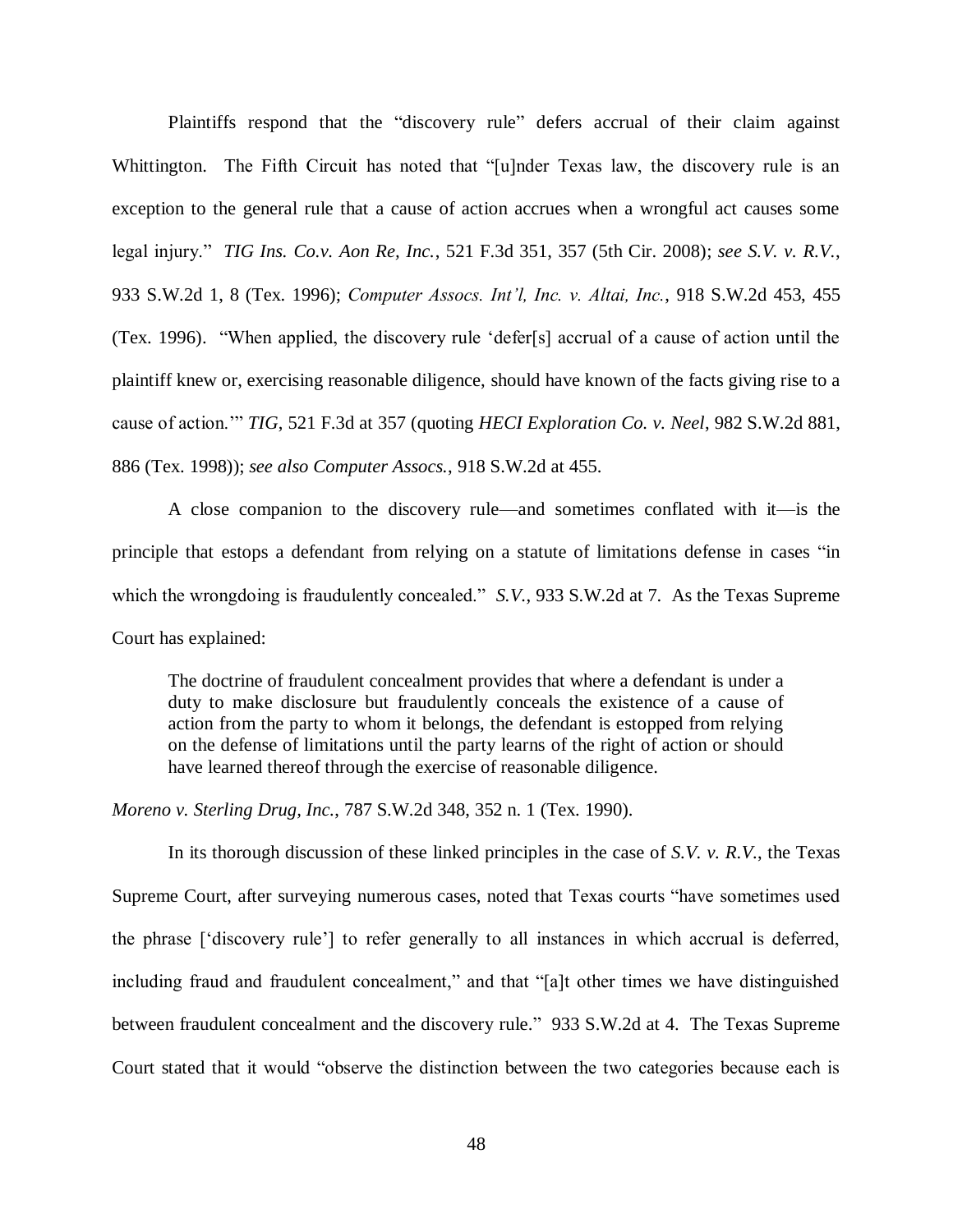characterized by different substantive and procedural rules," but the court explained that in both categories, "the general principle is this: accrual of a cause of action is deferred in cases of fraud or in which the wrongdoing is fraudulently concealed, and in discovery rule cases in which the alleged wrongful act and resulting injury were inherently undiscoverable at the time they occurred but may be objectively verified." *Id*. at 4, 6.

### a. Fraudulent Concealment

Plaintiffs cited the "discovery rule" as their response to the statute of limitations defense, but they may also be entitled to deferral of the limitations on grounds of fraudulent concealment, which courts have characterized as "[t]he equitable estoppel effect of fraudulent concealment." *A.W. v. Humble Indep. Sch. Dist.*, No. H-13-3551, 2014 WL 2611810, at \*11 (S.D. Tex. June 11, 2014). To benefit from estoppel, Plaintiffs must show "(1) a false representation or concealment of material facts; (2) made with knowledge, actual or constructive, of those facts; (3) with the intention that it should be acted on; (4) to a party without knowledge or means of obtaining knowledge of the facts; (5) who detrimentally relies on the representations." *Id*. (quoting *Johnson & Higgins of Tex., Inc. v. Kenneco Energy, Inc.*, 962 S.W.2d 507, 515-16 (Tex. 1998)).

While the preceding sections demonstrate that elements  $(1)$ ,  $(2)$ ,  $(3)$ , and  $(5)$  are easily met, element (4) requires further analysis. Even if a plaintiff is "without knowledge," this element has been held to require "reasonable diligence" in investigation. "In an arm's-length transaction the defrauded party must exercise ordinary care for the protection of his own interests and is charged with knowledge of all facts which would have been discovered by a reasonably prudent person similarly situated." *Courseview, Inc. v. Phillips Petroleum Co.*, 312 S.W.2d 197, 205 (Tex. 1957); *see Kerlin v. Sauceda*, 263 S.W.3d 920, 925 (Tex. 2008) (requiring "exercise of reasonable diligence"). Of course, here, the parties were not transacting on an arm's-length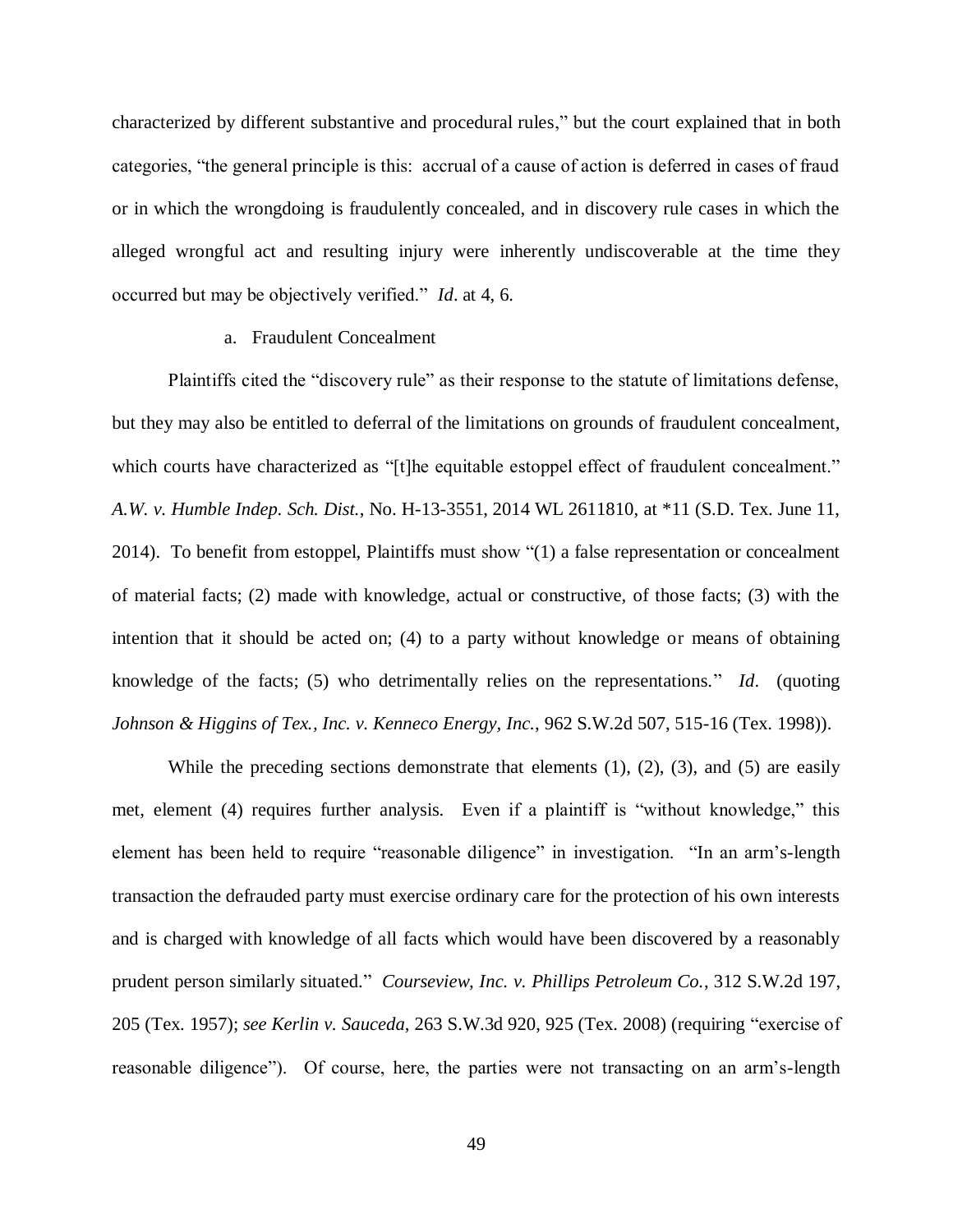basis, because they were within a fiduciary relationship. While "diligence in discovering the breach of fiduciary duty or fraud is required" in a fiduciary relationship as in an arm's-length relationship, nonetheless, the presence of a fiduciary relationship "affects . . . the application of the rule." *G. Prop. Mgmt., Ltd. v. Multivest Fin. Servs. of Tex., Inc.*, 219 S.W.3d 37, 49 (Tex. App.—San Antonio 2006, no pet.); *Douglass v. Langehennig (In re Douglass)*, Adv. No. 08- 1007, 2008 WL 2944568, at \*12 (Bankr. W.D. Tex. July 25, 2008) (holding that fiduciary relationship should be a consideration in "determining whether the fraud might have been discovered through reasonable diligence" (quoting *Powers v. McDaniel*, 785 S.W.2d 915, 918 (Tex. App.—San Antonio 1990, writ denied)). "Facts which might ordinarily require investigation likely may not excite suspicion where a fiduciary relationship is involved." *Willis v. Maverick*, 760 S.W.2d 642, 645 (Tex. 1988); *see Courseview*, 312 S.W.2d at 205 ("[L]imitation does not begin to run in favor of a trustee and against the cestui until the latter has notice of a repudiation of the trust, and there is no duty to investigate at least until the cestui has knowledge of facts sufficient to excite inquiry."); *Dernick Res., Inc. v. Wilstein*, 312 S.W.3d 864, 880-83 (Tex. App.—Houston [1st Dist.] 2009, no pet.) (collecting cases and holding in favor of beneficiary of a fiduciary relationship). In one leading case, the Texas Supreme Court stated:

[A fiduciary relationship] may excuse the defrauded party from taking action that would be required in an arm's-length transaction or from making as prompt or searching investigation as might otherwise be expected. In some situations there is no legal duty to use means available for discovering the fraud . . . . We are not prepared to say, however, that one in a relationship of trust and confidence is always justified as a matter of law in neglecting every precaution until something occurs to arouse his suspicions.

*Courseview*, 312 S.W.2d at 205; *Duthu v. Pena*, 228 F.3d 409, 2000 WL 1056126, at \*7-9 (5th

Cir. 2000) (unpublished) (collecting cases).

This case presents precisely the sort of intentional concealment of ill-gotten profits (in the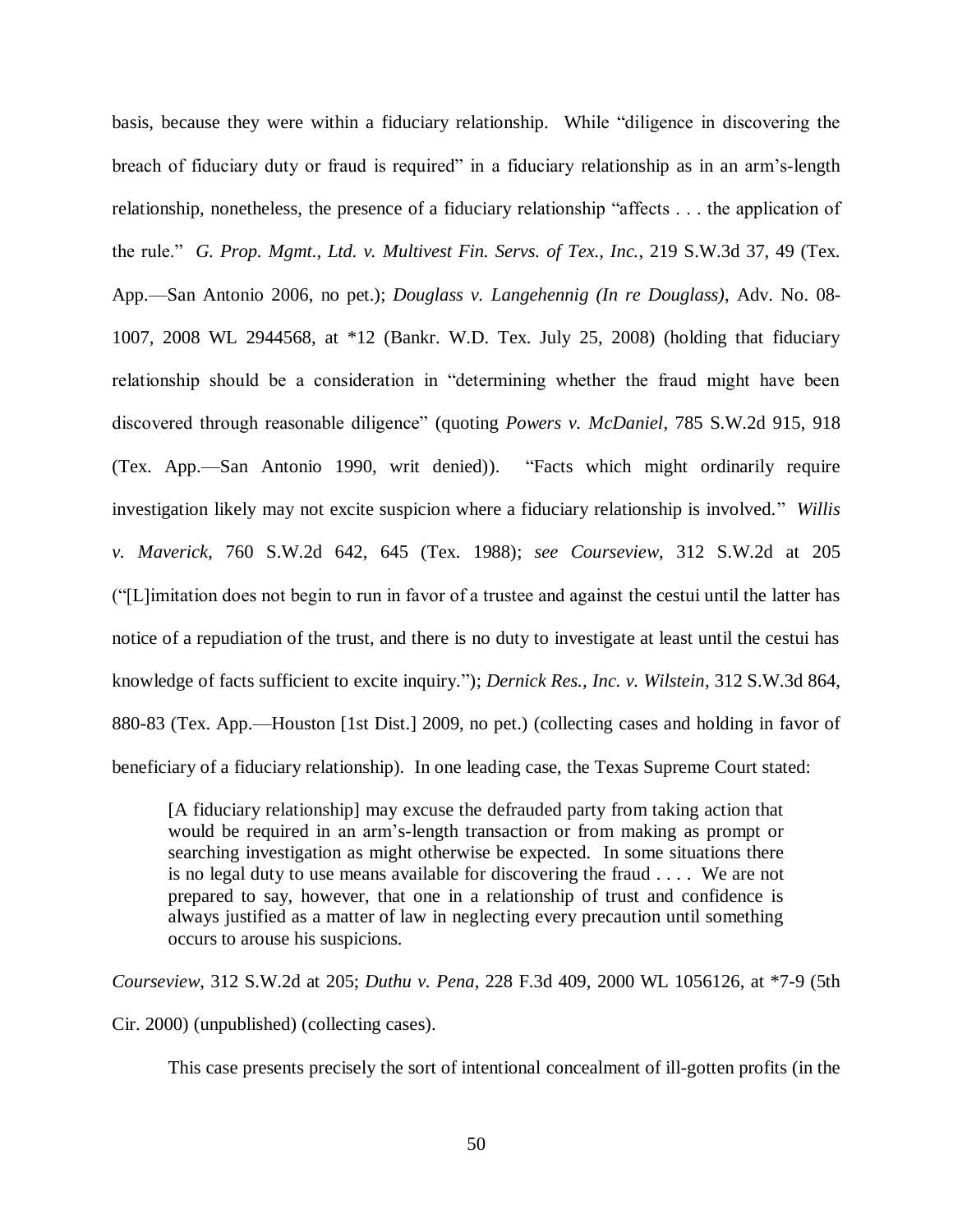face of a duty to disclose such profits) that allows a plaintiff to benefit from equitable estoppel. *See Borderlon v. Peck*, 661 S.W.2d 907, 908 (Tex. 1983) (holding that because a physician has a duty to "disclose a negligent act or fact that an injury has occurred," and physician failed to do so, cause of action was deferred until victim learned of the right of action); *Gibson v. Burkhart*, 650 S.W.2d 183, 188-89 (Tex. App.—Corpus Christi 1983) (applying doctrine to estop statute of limitations defense when fraud arose within fiduciary relationship); *Zimmerman v. First Am. Title Ins. Co.*, 790 S.W.2d 690, 699 (Tex. App.—Tyler 1990) (same). As discussed extensively in the preceding sections of this opinion, Plaintiffs have more than met their "burden of coming forward with proof to support the allegation" of Whittington's fraudulent concealment of the facts underlying Plaintiffs' causes of action. *Weaver v. Witt*, 561 S.W.2d 792, 793 (Tex. 1977) (noting that burden of proof to support fraudulent concealment allegations is on plaintiff).

Against this view, Whittington argues that Plaintiffs could and should have investigated more than they did. Whittington points to the fact that Gunn revealed the side-profits scheme to Plaintiffs in 2010, and he reasons that "[i]f [Plaintiff Gary Duncan] . . . had just asked William Gunn, [Whittington's] . . . partner, in 2006 he would have gotten the information he needed." Def. Resp. to Pl. M.S.J. on Affirm. Defs., ¶ 32. Similarly, he suggests that Plaintiffs "could have followed up with the title companies" to discover the true destination of their investment funds, back at the time of the transactions. *Id*. But the uncontroverted evidence is that Gunn and Whittington had consciously chosen *not* to reveal their profiteering scheme, and that Gunn revealed it only after he himself felt betrayed or ill-treated by Whittington, years after the transactions. Pl. M.S.J. on Affirm. Def., Duncan Aff., ¶ 11, Gunn Aff., ¶¶ 7-8. It is true that now, long after the fact, Gunn's retroactive deposition testimony is that, if he had been called in 2006, he "probably would have had to tell" Duncan about the scheme. Gunn Dep., 43. But this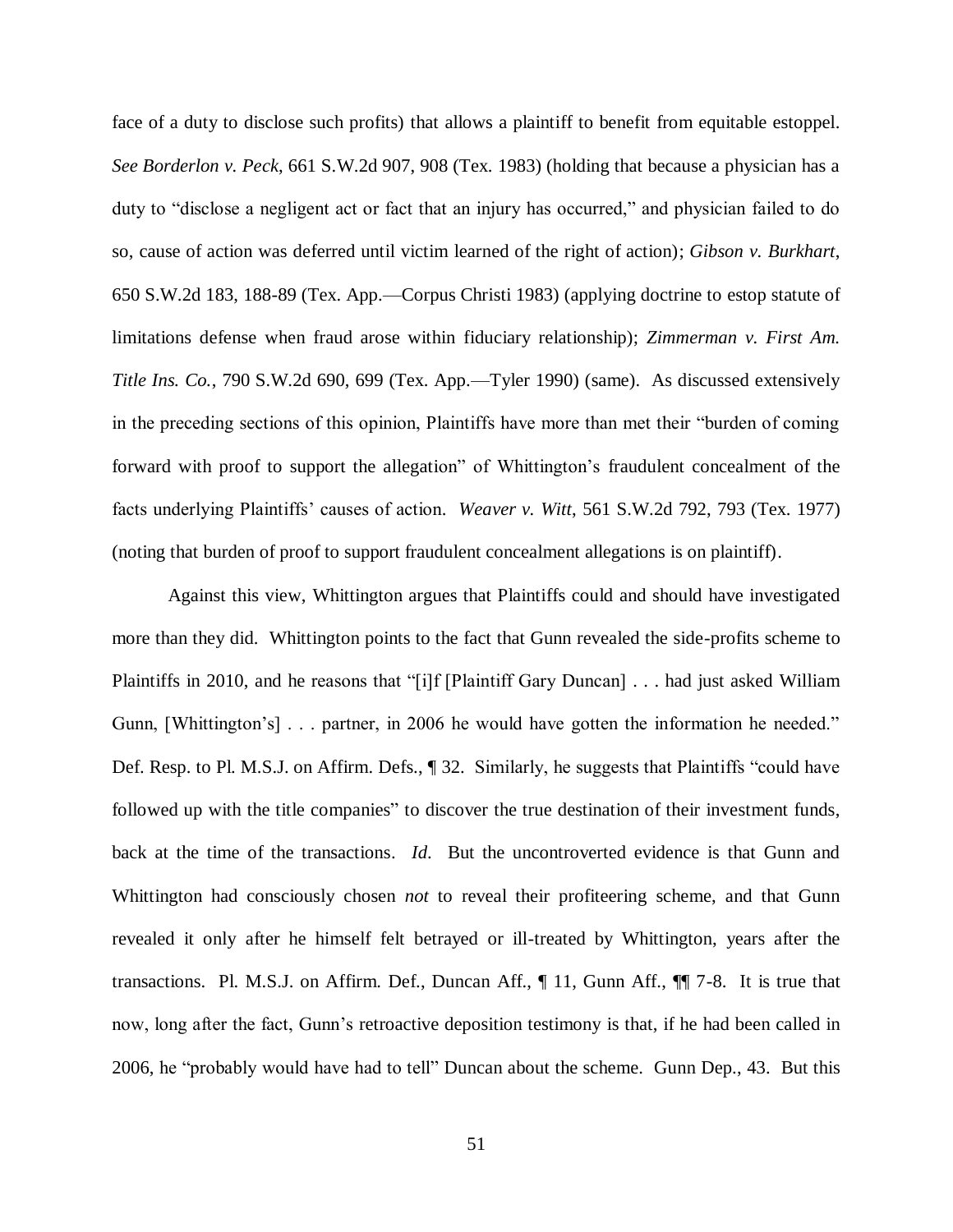half-hearted statement is preceded by several pages that cast considerable doubt on it: There is equivocation on Gunn's part ("I cannot speculate on a hypothetical"), acknowledgement of a powerful financial motivation to keep the details concealed ("My excuse for not doing it was . . . we had many big loans that were pending," and were worried disclosure would "have maybe forced [Duncan] . . . to protect himself with his partners . . . . [W]e had some 10,000 lots with rotating loans at all times, so I chose not to say anything."), and even personal pressure from Whittington's attorney ("I have dealt with you for years and I know you to be an honest and upstanding person. . . . And that's why I'm asking you this question. In your heart, do you believe you would have told [the truth] . . . ?"). Gunn Dep., 40-43.

But even crediting Whittington's assertion that Plaintiffs could have discovered the truth simply by asking Gunn, the Court cannot find that that Plaintiffs were obliged to engage in such an investigation. As the evidence shows, great care was taken to make sure that a parallel set of documents was produced to hide the side profits. The only conceivable "red flag" was the partially redacted Meadows at Kyle II/Perron Property contract that was sent to Plaintiff Gary Duncan. Far from "neglecting every precaution," Duncan followed up on this surprising document by specifically asking Whittington if he was receiving a side profit on the deal. Whittington answered that he was not. Whittington's suggestion that Duncan should have distrusted his fiduciary and sought more details from Gunn or from the relevant title companies is difficult to sustain—even construing the facts fully in Whittington's favor. "[Whittington] cannot lie to his potential investors . . . and then, when the lies are discovered, cry foul because they should have known better than to trust him." *Ward Family Found. v. Arnette (In re Arnette)*, 454 B.R. 663, 687-88 (Bankr. N.D. Tex. 2011). Whittington apparently admitted to Duncan that there was a gap between the purchase price and the price the Investor Partnership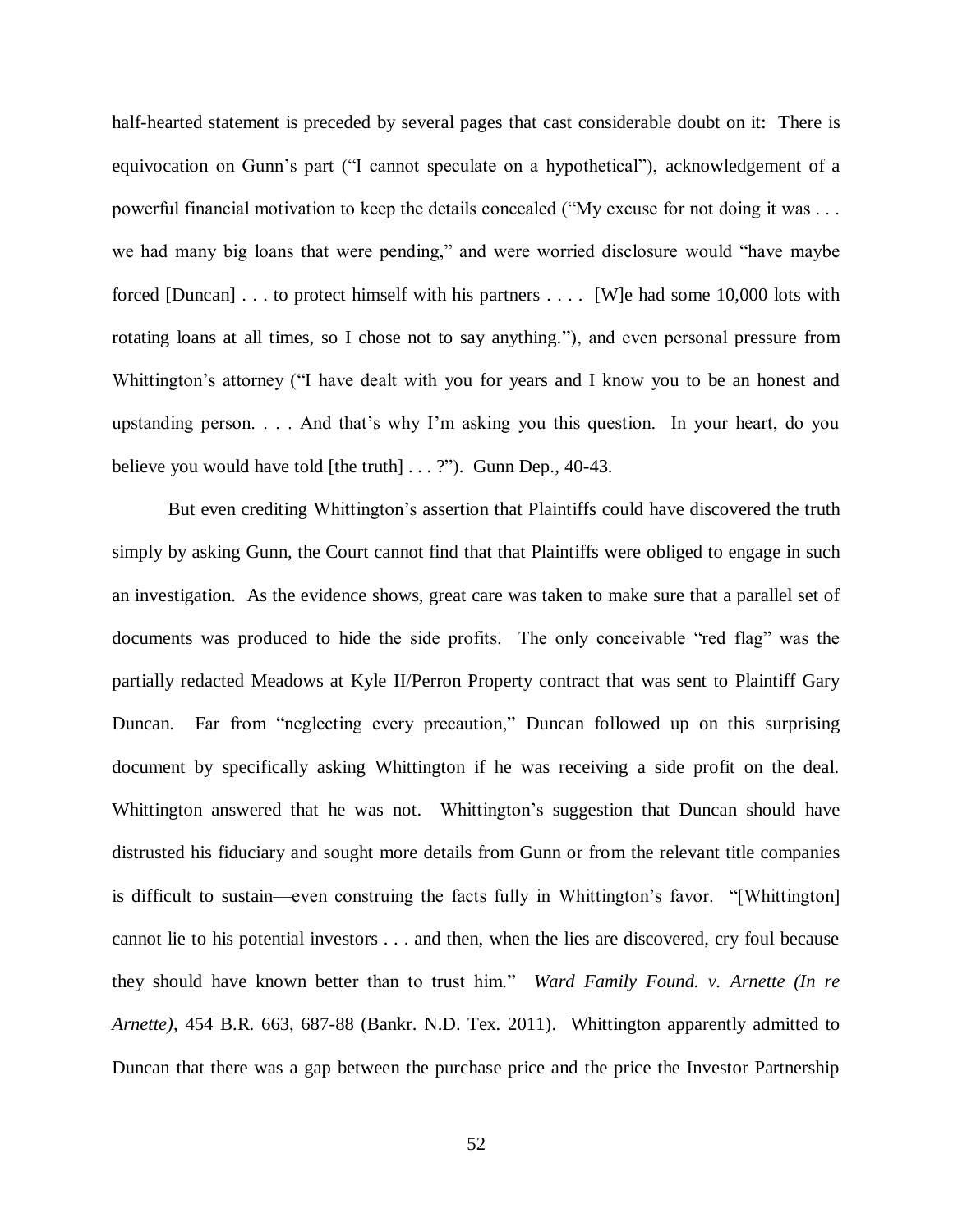was paying, and thus implicitly acknowledged that someone involved in the purchase was taking a developer's or finder's fee out of the purchase price. But he denied, when directly asked, that he was taking a piece of this excess. Thereafter, the Perron Property payments were structured so as to hide Whittington's cut: They were made through an intermediary (Gannaway) who then paid them into the trust fund of a lawyer (Jesse Whittenton), from which they were paid to Whittington or Whittington's fully owned entity, Madras. *See* Pl. M.S.J. on Liab., Exs. 48, 52, 53. In other words, far from being apparent, this fraud was covered over with great care. Even if a thorough investigation might have yielded insight into the discrepancies between the different sets of sale documents and allowed Duncan to clear his way through this layered fraud, Plaintiffs had no reason to engage in such investigation at the time of the transactions, or at any time before they were given more reason to be suspicious, in 2010.

In the cases where courts have denied equitable estoppel despite fraud by a fiduciary, the parties have been informed of at least some particulars indicating suspicious or fraudulent behavior. *See Etan Indus., Inc. v. Lehmann*, 359 S.W.3d 620, 623-24 (Tex. 2011) (declining to apply fraudulent concealment doctrine because plaintiffs were aware of numerous suspicious facts underlying their cause of action); *Doe v. Henderson Indep. Sch. Dist.*, 237 F.3d 631, 2000 WL 1701752, at \*4-5 (5th Cir. 2000) (unpublished) (denying equitable estoppel because plaintiffs were aware of the facts of the injury they suffered even if they did not fully appreciate its practical or legal consequences); *KPMG Peat Marwick v. Harrison County Housing Fin. Corp.*, 988 S.W.2d 746, 749-50 (Tex. 1999) (holding that once plaintiff knew it had suffered a large loss caused by the "wrongful conduct" of another and had sued its fund manager, it was on inquiry notice to investigate its auditor as well).

The case of *Thomas v. Barton Lodge II, Ltd.* provides a useful contrast to this case. 174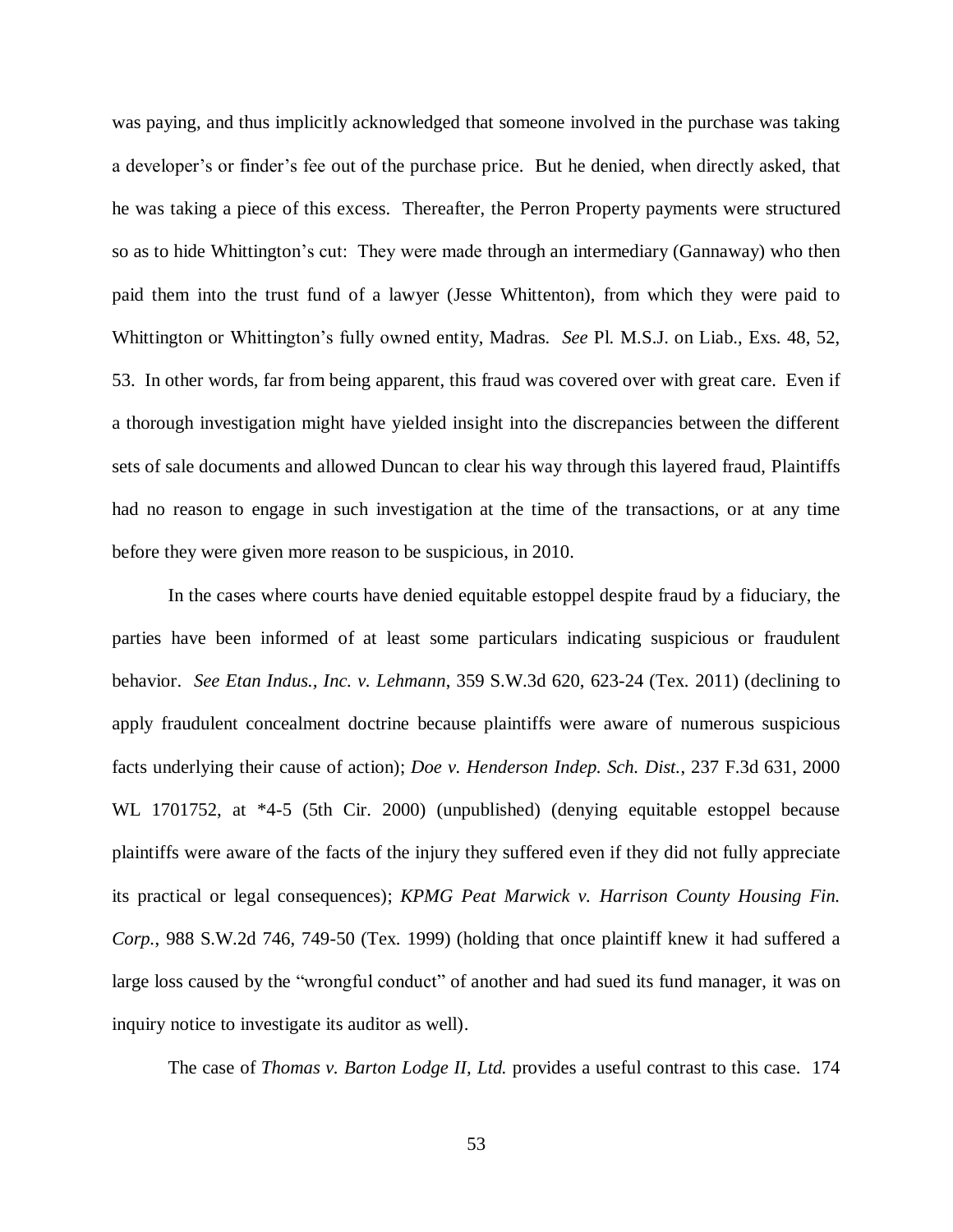F.3d 636 (5th Cir. 1999).<sup>17</sup> The relationships of the parties and some of the operative facts in *Thomas* are similar to those here; limited partners sued the general partner who stood on both sides of a transaction. *Id*. at 639-40. The allegations in that case were essentially that the general partner benefitted from the sale of the partnership-owned property to the detriment of the limited partners and that the partnership agreement required unanimous consent that the general partner never obtained. *Id.* at 641-42. The court noted that the general partner sent a letter that "informed the limited partners that the project would be sold in the face of foreclosure, that the sale likely would result in considerable losses to the limited partners, and that the purchasers . . . were affiliated with the general partner." *Id.* at 647. This put the limited partners on notice that they needed to investigate. One of the limited partners stated at the time that he "plan[ned] to consult [his] attorney about legal remedies." *Id.* at 640. Finding that fraudulent concealment did not apply, the court stated "[the limited partners] had enough knowledge to investigate and a reasonable investigation would have led the partners to file a claim in court." *Id.* at 646. A letter disclosing a self-interested transaction that results in significant losses to sophisticated investors should provide the basis for those investors to investigate whether there may be potential fraud. *Id*. at 647. *Thomas* provides a revealing contrast in several ways: the relative candor of the general partner in providing information about the potential self-dealing to the limited partners, and the relative amount of suspicion-inducing knowledge that the limited partners received. Here, Whittington exhibited no such candor, and Plaintiffs possessed much less suspicioninducing knowledge. And the Court finds no cases holding that a limited partner should not be able to trust a general partner when the limited partner, confronted with a document that raised

 $\overline{a}$ 

 $17$  For clarity, the statute of limitations for breach of fiduciary under Texas law (as interpreted by the Fifth Circuit) was, at the time of *Thomas*, two years. *See id*. at 645. Texas law was subsequently amended, and four years is now the limitations period for breach of fiduciary duty claims. TEX. CIV. PRAC. & REM. CODE § 16.004(a)(5); *Suter*, 495 F. App'x at 509 (unpublished).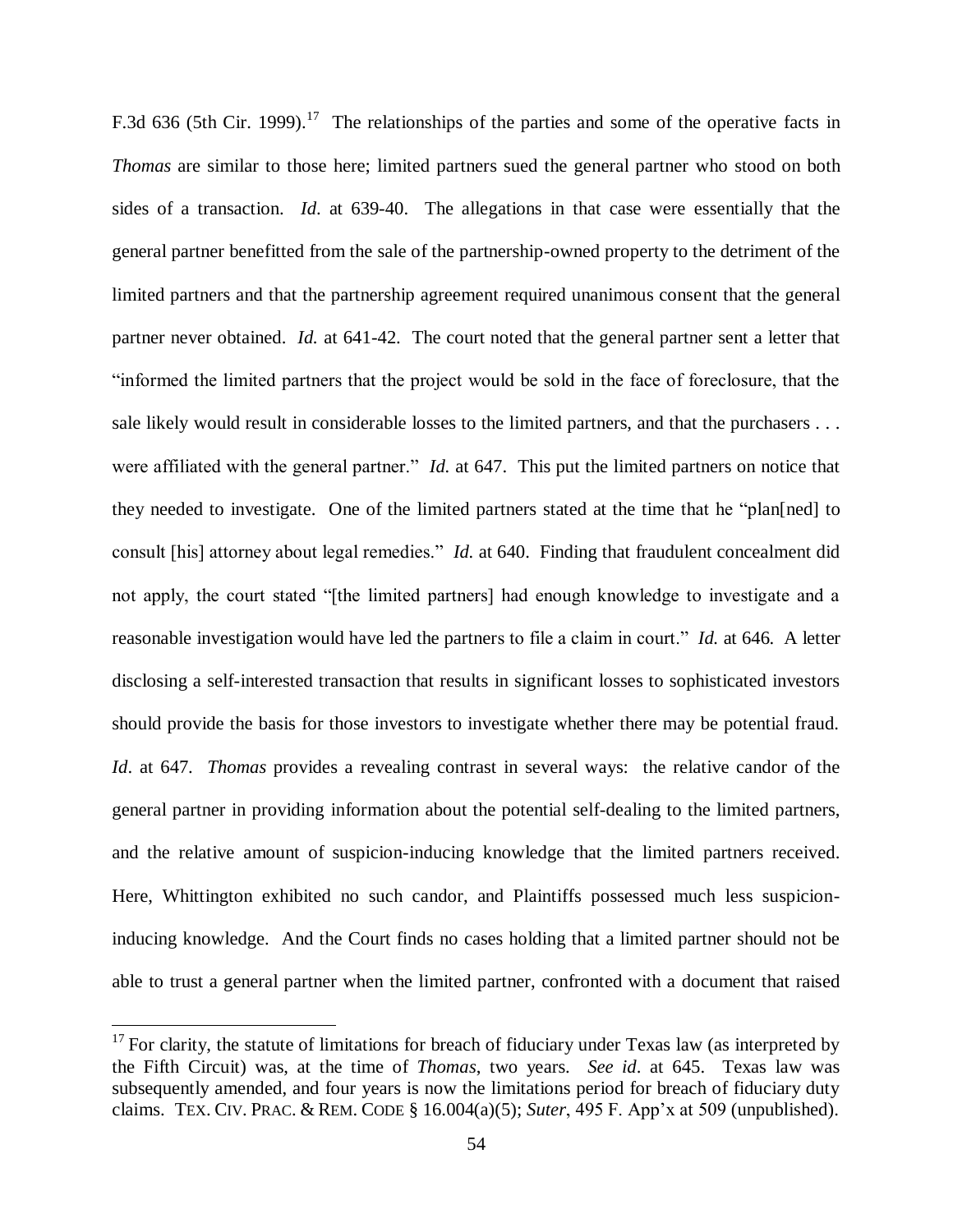some suspicions, investigates by asking direct questions of the general partner, who provides a facially sufficient and non-suspicious explanation. Without further reason for suspicion, such an investigation suffices.

Typically, application of the fraudulent concealment doctrine requires fact-specific inquiries into reasonableness. But on this record, even with all facts construed in Whittington's favor, no reasonable fact-finder could hold that Plaintiffs "knew or should have known of [their] . . . wrongful injury." *USPPS, Ltd. v. Avery Dennison Corp.*, 326 F. App'x 842, 848-50 (5th Cir. 2009) (unpublished). Without more reason for suspicion, Plaintiffs were entitled to trust the documents and explanation provided by their fiduciary Whittington. Equitable estoppel applies under these circumstances.

#### b. Discovery Rule

Even if the application of the statute of limitations were not equitably estopped by virtue of fraudulent concealment, the discovery rule would apply.

"The determination of whether the discovery rule applies to a particular cause of action is a question of law." *TIG*, 521 F.3d at 357; *see also Holy Cross Church of God in Christ v. Wolf*, 44 S.W.3d 562, 567 (Tex. 2001) ("[W]hen a cause of action accrues is a question of law, not fact."); *Computer Assocs.*, 918 S.W.2d at 456 (declining to extend discovery rule to misappropriation of trade secret cases). "Importantly, the Texas [Supreme] court explained that whether the discovery rule applies is determined *categorically*," by general inquiry into the relevant *type* of injury, as opposed to factual inquiries regarding a specific injury. *TIG*, 521 F.3d at 358 (citing *HECI*, 982 S.W.2d at 886); *cf. Kerlin*, 263 S.W.3d at 925-26 (noting that "the discovery rule differs from fraudulent concealment in that its applicability is determined on a categorical basis"). Under the "categorical approach," the Court analyzes the aspects of a cause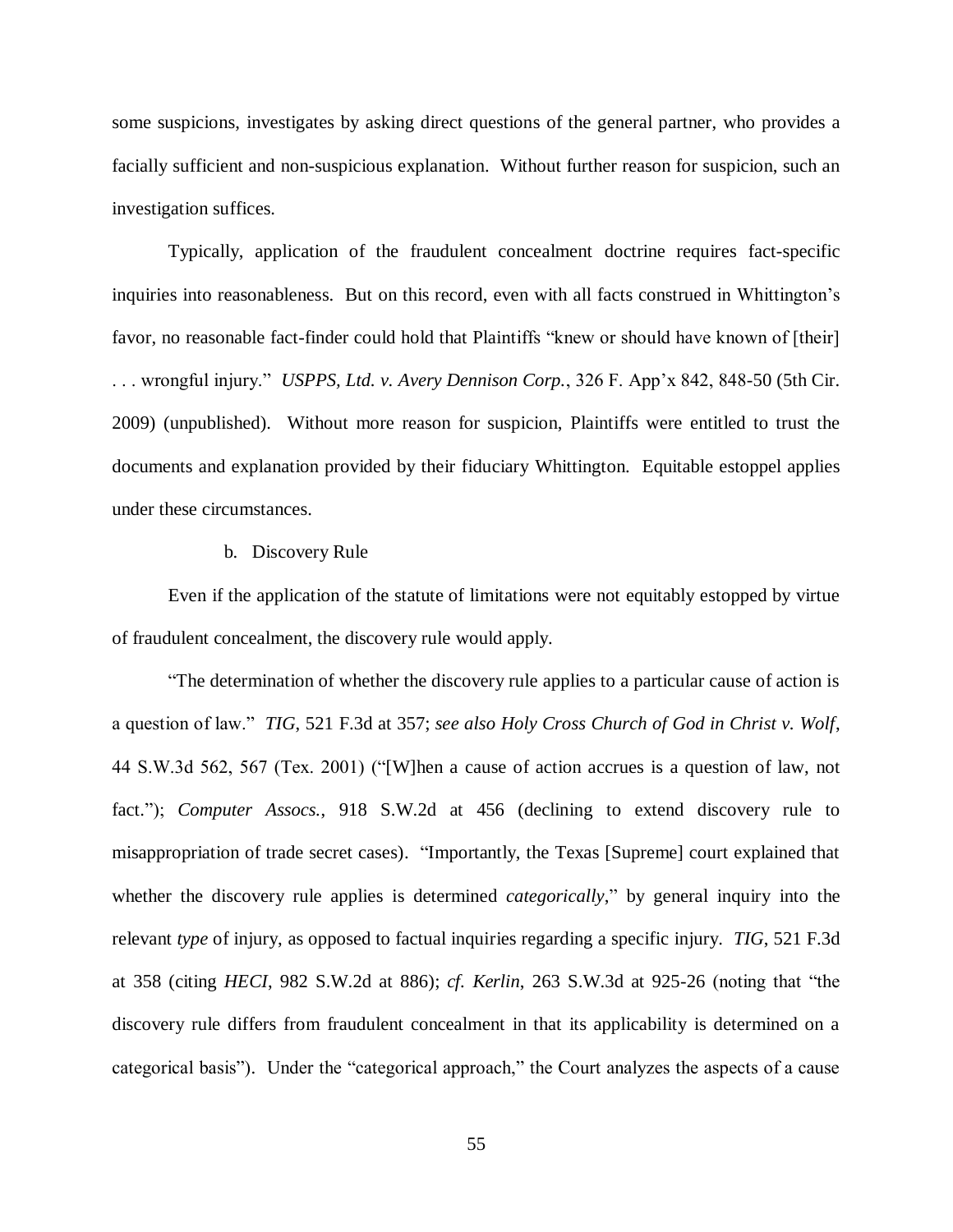of action to determine whether such actions should benefit from the discovery rule.

Even if the discovery rule applies to a cause of action "categorically," the delayed accrual of the claim can present fact issues—including what would have been a reasonably diligent investigation under the circumstances of a particular case. *See, e.g.*, *Willis*, 760 S.W.2d at 647 (deciding as a matter of law that the discovery rule applied to attorney-client negligence cases, and then stating that "the claimant has the burden of pleading and proving facts suspending operation of a statute of limitations"); *Barker v. Eckman*, 213 S.W.3d 306, 312 (Tex. 2006) (refusing to find that the trial court "could have determined that the discovery rule applied as a matter of law under the state of pleadings and the record" because "exactly when [plaintiff] should have known [of the wrong] . . . was disputed"). Here, for purposes of ruling on Plaintiffs' summary judgment motion, the Court construes fact issues in Whittington's favor. As discussed in the preceding section, that means that the Court will accept Whittington's assertions that Gunn would have told the truth earlier if he had been asked about the side profits by Plaintiffs, and that an investigation of the documents with the title company could eventually have led Plaintiffs to discover the well-hidden destinations of significant portions of their investments. The discussion that follows assumes those facts are true.

In order to determine the discovery rule's applicability, Texas law requires "that the nature of the injury must be inherently undiscoverable and that the injury itself must be objectively verifiable." *Id.* (quoting *HECI*, 982 S.W.2d at 886).

There is no dispute over the second requirement, that the injury be objectively verifiable. The cases where courts have found this element lacking are, for instance, cases where subjective impressions and extensive expert testimony are required to establish an injury. *See generally S.V.*, 933 S.W.2d at 7-8 (collecting and discussing cases). By contrast, cases where documents,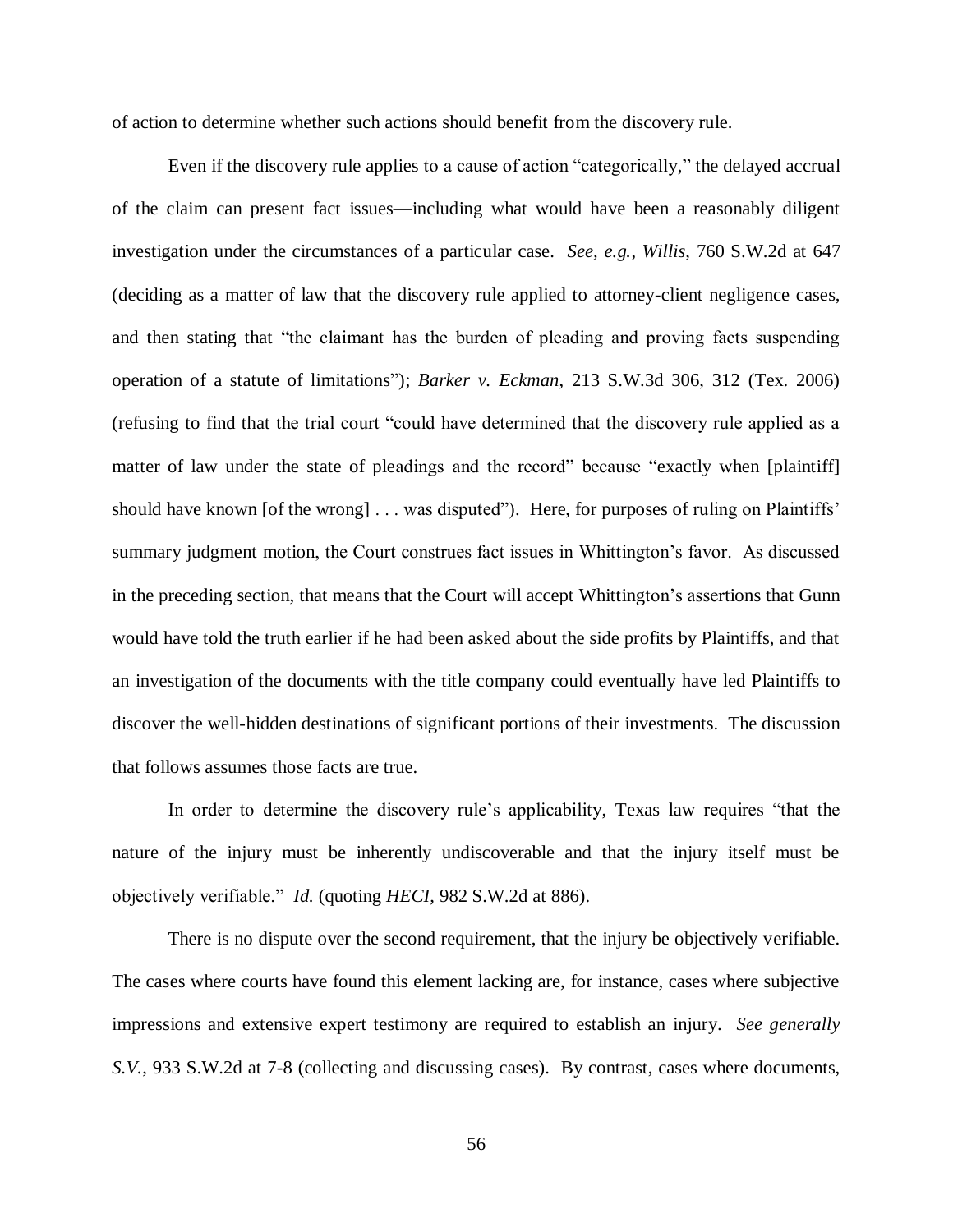records, or other objective evidence reflect the injury—including injury by self-dealing, misrepresentation, and breach of fiduciary duty—courts have held that the "objectively verifiable" element is met. *See id*. Whittington's self-dealing is, as Plaintiffs put it, "a prototypical example of an objectively verifiable injury." Pl. M.S.J. on Affirm. Defs., 12. Whittington did not contest this element in his responsive briefs, and the Court holds that Plaintiffs have fulfilled its requirement.

The other element of the discovery rule test requires that the injury be "inherently undiscoverable." "An injury is inherently undiscoverable if it is by nature unlikely to be discovered within the prescribed limitations period despite due diligence." *S.V.*, 933 S.W.2d at 7. Courts have suggested that "the requirement that the injury be 'inherently undiscoverable' may be deemed satisfied when there is a fiduciary relationship between the plaintiff and defendant." *Douglass*, 2008 WL 2944568, at \*12. "[T]he Texas Supreme Court has held that a fiduciary's misconduct may be inherently undiscoverable. . . . When the fact of a fiduciary's misconduct becomes apparent, the person owed the fiduciary duty is no longer relieved of the duty to exercise reasonable care and diligence to discover the existence of a cause of action." *West v. Proctor*, 353 S.W.3d 558, 566 (Tex. App.—Amarillo 2011, pet. denied); *see also S.V.*, 933 S.W.2d at 8 (citing *Willis*, 760 S.W.2d at 645; *Slay v. Burnett Trust*, 187 S.W.2d 377, 394 (Tex. 1945)). In sum, "although a person owed a fiduciary duty has some responsibility to ascertain when an injury occurs" (and certainly cannot ignore "apparent" injuries), nonetheless, when there is a fiduciary relationship, "the nature of the injury is presumed to be inherently undiscoverable." *Computer Assocs.*, 918 S.W.2d at 456.

Looking to the facts of this case, Plaintiffs assert that they were unaware of any injuries until December 20, 2010, and Whittington does not contest that. Whittington claims that they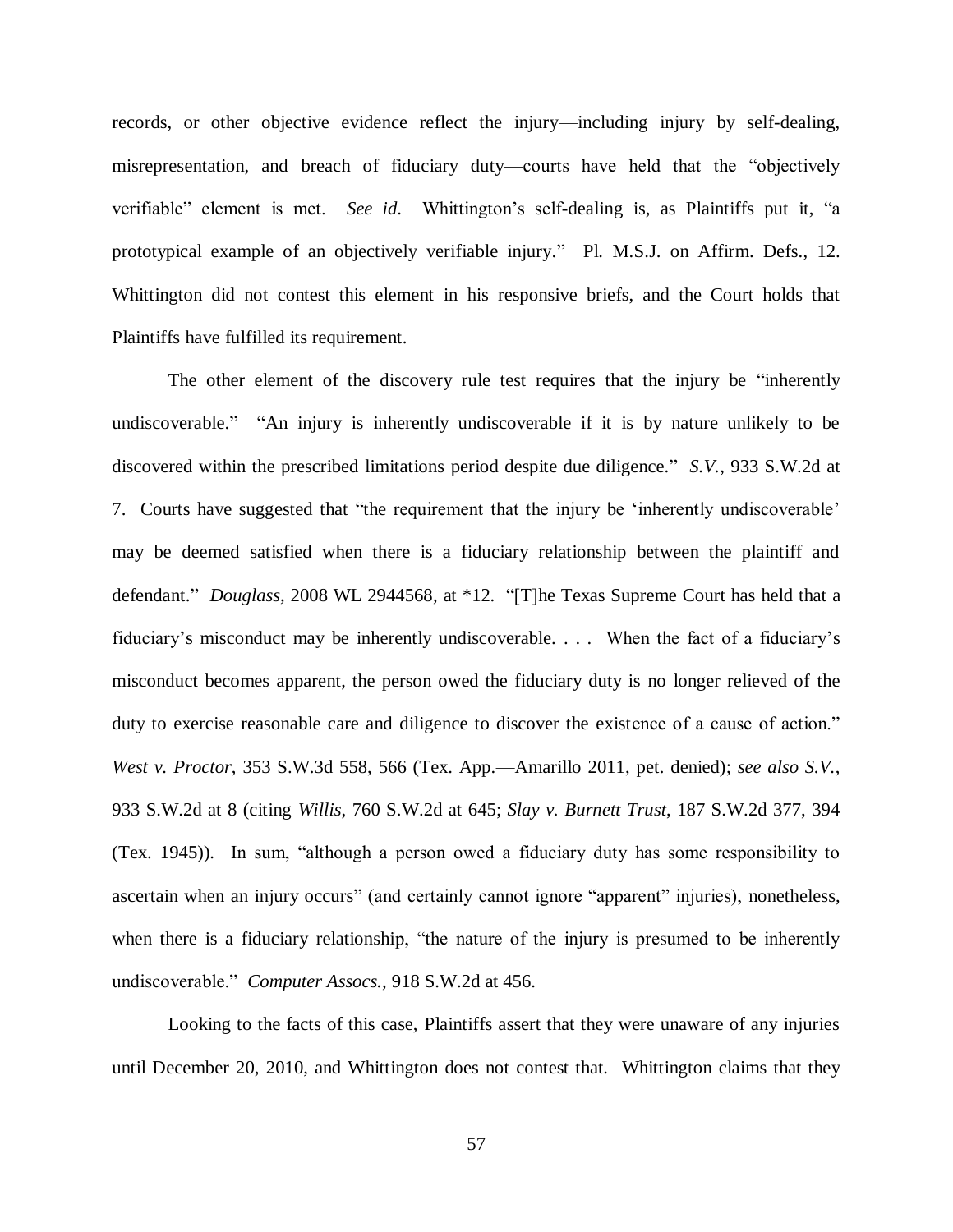should have become aware of the wrongdoing earlier. But Whittington's suggestion that Plaintiffs could have asked Gunn concerning side profits or pressed an investigation with the title company does little to refute the presumption of inherent undiscoverability in this fiduciary context.<sup>18</sup> As discussed above, the *only* "red flag" here arose from the partially redacted Meadows at Kyle II transaction documents. It is important to note that even this flag was not very red; while the contract showed the sellers of the land receiving a significantly lower price than the investors were actually paying into the deal, Whittington provided a benign, facially sufficient answer to Duncan's concern. The "red flag" did not suggest that Whittington would be paid a cut of the discrepancy, nor did it provide any hint that two sets of closing documents were being prepared, with one to be hidden from Plaintiffs.

The Court disagrees with Whittington's idea that Plaintiffs had to look behind the answer of their fiduciary to ask the same questions of Gunn or of the title company, who did not owe them the same duties that Whittington did. Again, the relevant principle seems to be that "[Whittington] cannot lie to his potential investors . . . and then, when the lies are discovered, cry foul because they should have known better than to trust him." *Arnette*, 454 B.R. at 687-88. There was simply no reason Plaintiffs would have engaged in a further investigation, based on

 $\overline{a}$ 

 $18$  Even the public availability of documents indicating misconduct does not refute "inherent" undiscoverability," when a fiduciary relationship is involved and is relied upon. *See Douglass*, 2008 WL 2944568, at \*13. *Douglass* involved a married couple and a dispute over an interest in property, the deed to which was solely in the husband's name despite a contribution by the wife in the purchase of the property. *Id.* at \*4. Judge Gargotta considered the recording of the deed as not "conclusively preclud[ing] a discovery rule or fraudulent concealment exception to a statute of limitations defense under Texas law where a plaintiff establishes a fiduciary or confidential relationship between the parties that prevented her from discovering the cause of action." *Id.* at \*12. The court held that the recorded deed did not establish conclusively that the wife had notice of the claim. *Id.* at \*13. Here, of course, Whittington's argument is not that public documents would have told the story, rather that inquiries with the title company concerning documents in its possession might have yielded more information and allowed Plaintiffs to uncover the fraud.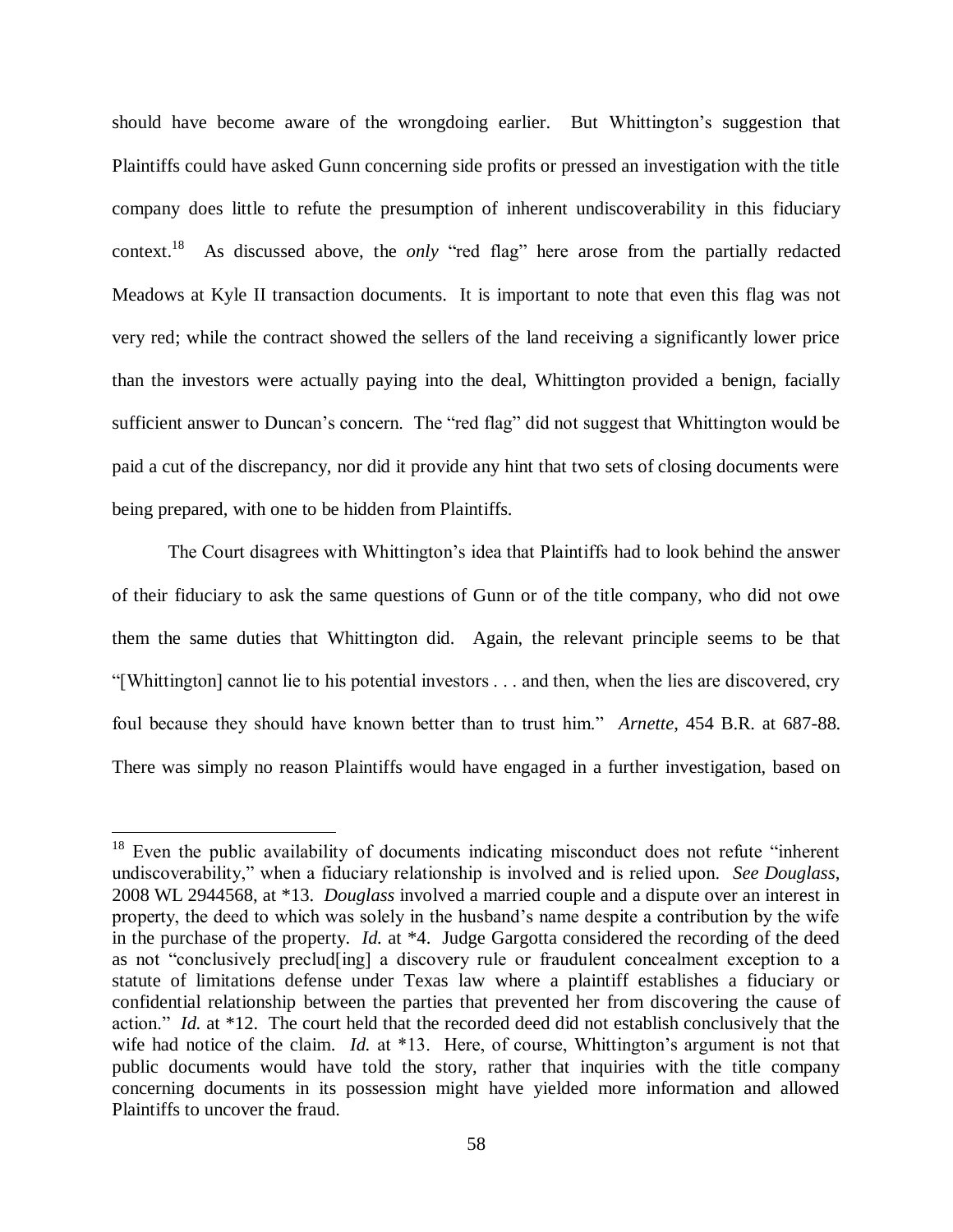what they did know and had been told about the transaction—including, of course, both Whittington's direct lie as to his profit on the Meadows at Kyle II deal, as well as the "scrubbed" second set of documents produced for each transaction to hide the self-dealing. In light of this significant degree of cover-up, the wrongdoing was anything but "apparent" to Plaintiffs.

The cases cited by Whittington are not analogous. For instance, in the Fifth Circuit case of *Suter v. University of Texas at San Antonio*, a professor alleged that her university employer mishandled funds that were meant to support her in establishing a laboratory when she began employment with the university. 495 F. App'x 506, 510-11 (5th Cir. 2012) (unpublished). She alleged that university administrators failed to inform her of deadlines related to the availability and use of her research funds. But the professor had received a letter that highlighted that there was a schedule for when she needed to use her available funds; although the actual deadline was not specified, the letter put her on notice that there was a deadline, particularly because she could have inquired of the university or of the National Institutes of Health to request more information. *Id.* at 511. Importantly, the Fifth Circuit noted that there was no reason to think that if she had inquired, the university "would have misrepresented such information or otherwise withheld it from her." *Id*. Obviously, Whittington's breach is very different from the university's alleged breach in *Suter*, since he very clearly misled Plaintiffs—by affirmative misstatement, by intentionally withholding material information, and by the related documentbased deceptions. To the degree they were put on notice by the Meadows at Kyle II/Perron Property contract, they investigated, and Whittington misrepresented the relevant information.

Even construing the contested facts in Whittington's favor, the discovery rule applies to this situation. It delayed the accrual of Plaintiffs' cause of action until they actually learned of their injury in 2010. Accordingly, Whittington's statute of limitations defense is denied.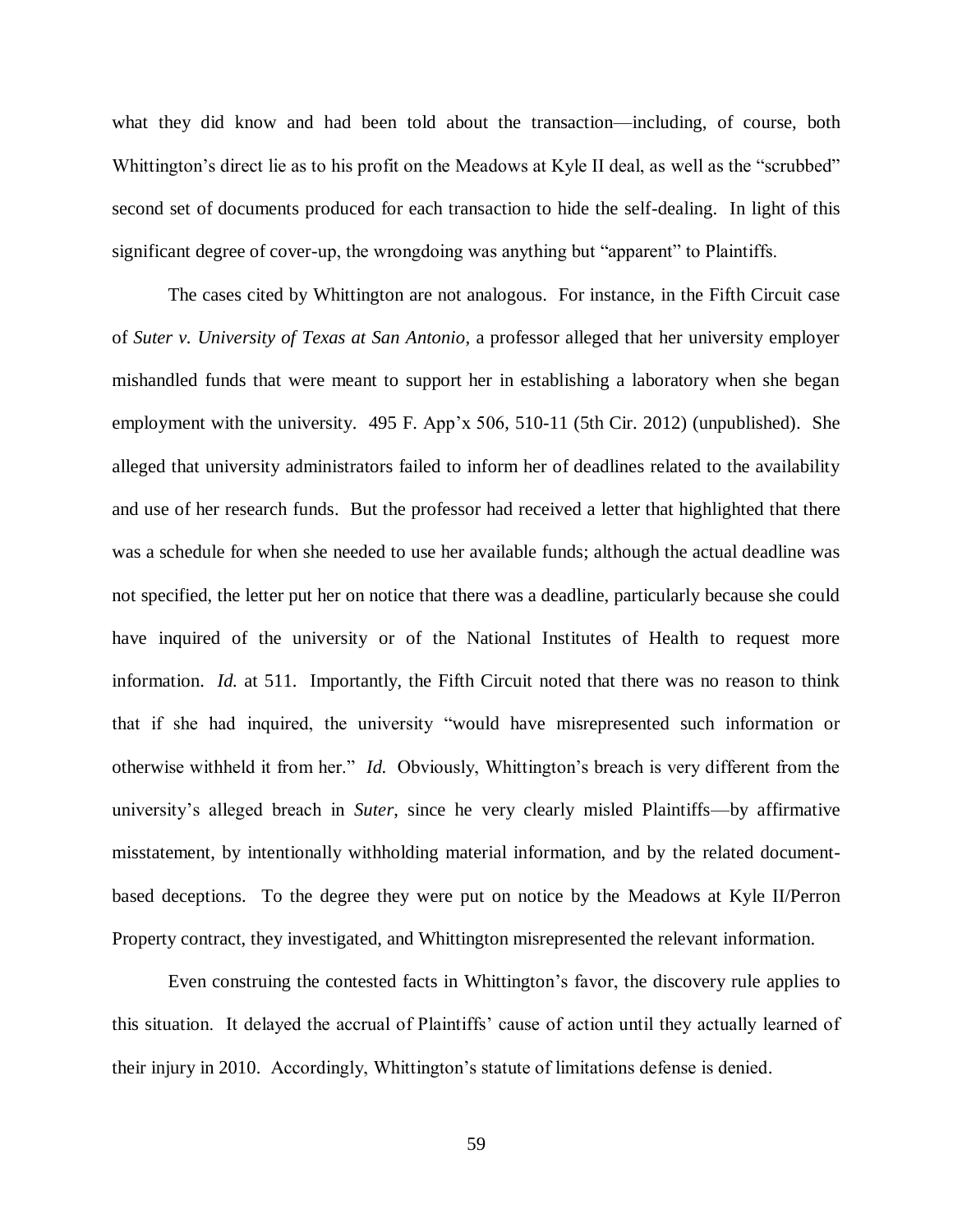#### *3. Fraud/Unclean Hands/Laches*

Whittington has alleged that certain equitable doctrines, namely fraud, unclean hands, and laches, should bar Plaintiffs' recovery. On these affirmative defenses, Whittington bears the burden of proof. *Elmo*, 2008 WL 2200265, at \*1. Thus, for Plaintiffs to win summary judgment on these defenses, they must "point to the absence of any fact issue in the record, and the evidentiary burden shifts to the non-moving party to show with 'significant probative' evidence that there exists a triable issue of fact." *Century Savings & Loan*, 1994 WL 171463, at \*2 (unpublished) (quoting *Celotex*, 477 U.S. at 322). Plaintiffs have pointed to the absence of fact issues concerning these claims, and Whittington must point to evidence of triable issues supporting his defenses.

The only factual basis on which Whittington suggests these doctrines should apply is Duncan's denying Whittington a promised commission for the September 2012 closing of a resale of the Meadows at Kyle I property. *See* Def. Resp. to Pl. M.S.J. on Affirm. Defs., ¶¶ 35-38; Duncan Dep., 57-58 (Duncan acknowledging that "[a]t some point I made a decision" not to pay Whittington's commission on the September 2012 deal). The parties settled this dispute, and the settlement provided in part that the commission that was owed to Whittington "was forfeited by you" (i.e., by Whittington), and that Whittington agreed to take a credit for \$110,000 against whatever damages he owes to Plaintiffs. Pl. M.S.J. on Affirm. Defs., Ex. 59. Plaintiffs argue that whatever behavior on either side led up to that settlement, the settlement removes the September 2012 closing as the basis for any further claims against them based on it. This argument has considerable force. The settlement would seem to provide a resolution of any injury Whittington suffered in the September 2012 situation. Even so, the Court will provide analysis of some of the numerous other reasons that these defenses are doomed.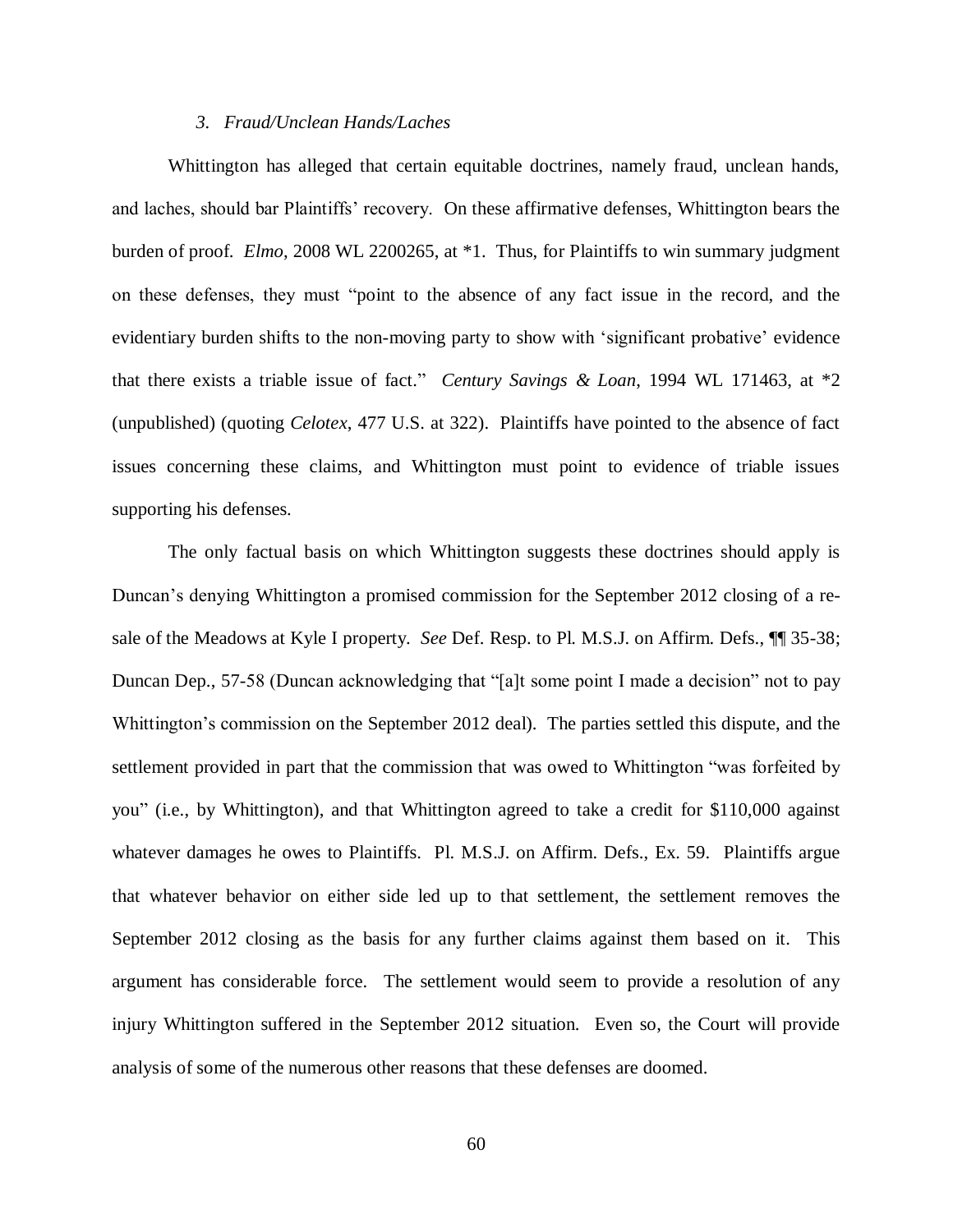"The clean hands doctrine requires that one who seeks equity, does equity. Equitable relief is not warranted when the plaintiff has engaged in unconscionable, unjust, or inequitable conduct with regard to the issue in dispute." *Dunnagan v. Watson*, 204 S.W.3d 30, 41 (Tex. App.—Fort Worth 2006, pet. denied) (internal citations omitted). "The clean hands doctrine should not be applied unless the party asserting the doctrine has been seriously harmed and the wrong complained of cannot be corrected without the application of the doctrine." *Id*. Even crediting Whittington's account of the events fully, under the circumstances it is difficult to see how Plaintiffs' actions could be considered inequitable. Plaintiffs were in a tough spot due to what they discovered in 2010 concerning the earlier land purchases. They had discovered that their fiduciary had violated his duties, yet they were unavoidably involved in land partnerships with him and his associates. Some strategic behavior on their part is understandable and, as a matter of law, does not rise to the level of inequity. That fact is further underscored by the settlement agreement that the parties signed, which essentially resolved the September 2012 issues, i.e., the "wrong complained of." In addition, the settlement agreement undermines the notion that Whittington ever was or remained "seriously harmed" enough to trigger this doctrine. Finally, the relevant behavior, even if inequitable, is not sufficiently connected "to the issue in dispute," which is of course *not* the re-sale of the land by the partnership in September 2012, but rather its original sale to the partnership. Unclean hands is, here, no defense.

"The defense of laches requires proof of (1) a party's unreasonable delay in asserting a legal or equitable right, and (2) a good-faith detrimental change of position by another because of the delay." *Fox v. O'Leary*, No. 03-11-00270-CV, 2012 WL 2979053, at \*3 (Tex. App.—Austin July 10, 2012, pet. denied) (unpublished). Whittington provides *no* explanation of what "goodfaith detrimental change of position" was caused by Plaintiffs' delay in bringing this cause of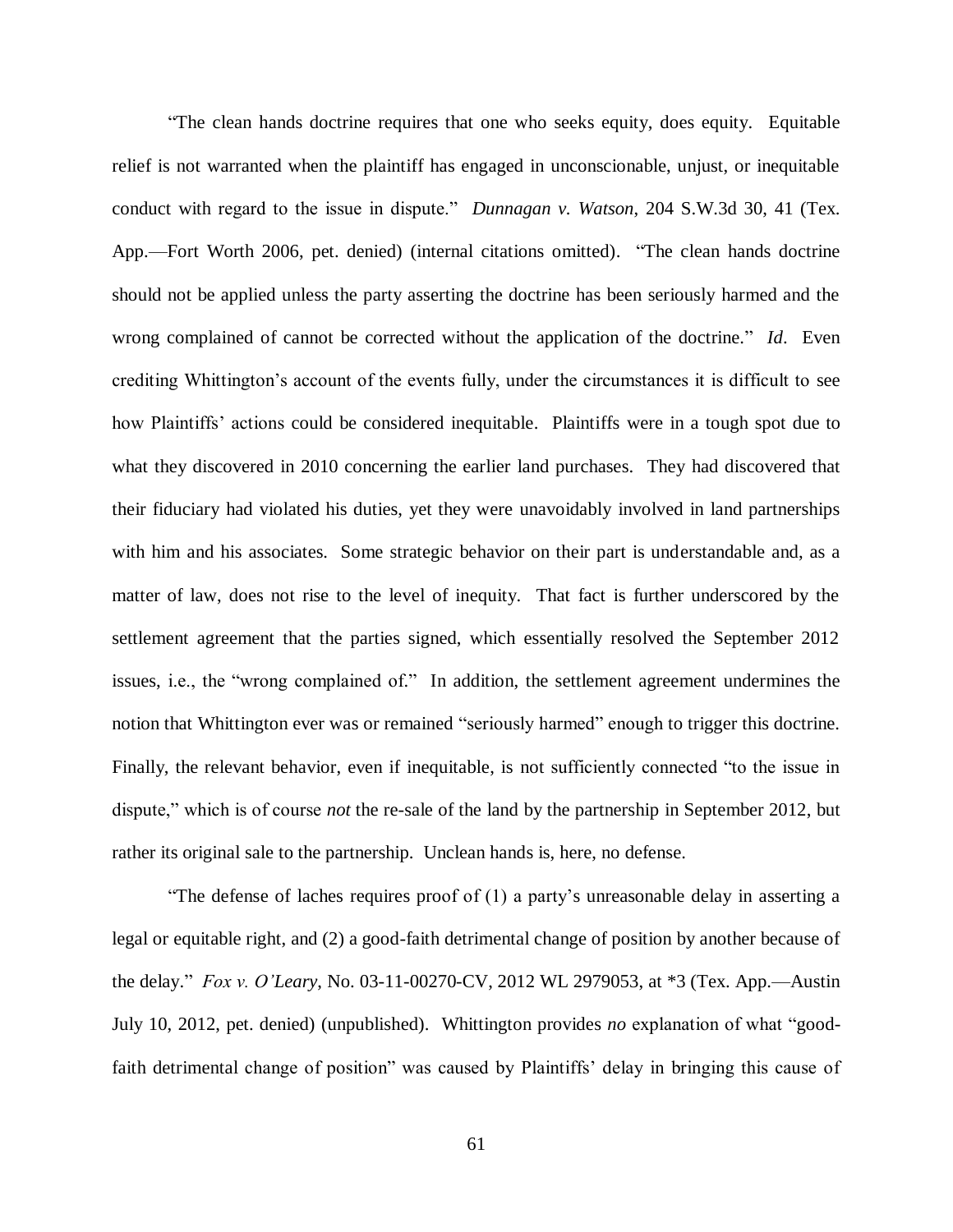action. Nor does he provide any reason to think the delay was unreasonable, given when the conduct actually came to light, and given the breach of trust that was at the core of the problem. Whittington simply states that Duncan "for his own economic benefit, intentionally delayed filing this action for three (3) years." Def. Resp. to Pl. M.S.J. on Affirm. Defs., ¶ 37.1. But his allegations do not describe an unreasonable delay. There is nothing inherently unreasonable about acting to one's own "economic benefit," nor in delaying for a time to assert one's rights, particularly when significant investigation into land documents and other facts is required, or when one wants to extricate oneself from certain investments or partnerships before bringing suit. In fact, Texas courts have held that "[a]s a general rule, laches will not bar a plaintiff's suit before the statute of limitations has run absent 'extraordinary circumstances' that would work a 'grave injustice.'" *Fox*, 2012 WL 2979053, at \*3 (quoting *Caldwell v. Barnes*, 975 S.W.2d 535, 538 (Tex. 1998)). The summary judgment record does not reflect any risk of "grave injustice" as a result of Plaintiffs' delays. The laches defense is meritless.

As far as fraud, Texas law requires the following elements to make out a fraud claim:

(1) a material representation was made; (2) it was false when made; (3) the speaker either knew it was false, or made it without knowledge of its truth; (4) the speaker made it with the intent that it should be acted upon; (5) the party acted in reliance; and (6) the party was injured as a result.

*Fluorine On Call, Ltd. v. Fluorogas Ltd.*, 380 F.3d 849, 858 (5th Cir. 2004) (quoting *Coffel v. Stryker Corp.*, 284 F.3d 625, 631 (5th Cir. 2002)). Even if the behaviors as alleged could meet some of these elements, the sixth element, loss, is difficult to sustain in light of the settlement agreement. The parties reached a comprehensive set of agreements based on their obligations to one another at that time, and the Court is reluctant to look past the settlement document into what remaining "loss," if any, Whittington can be said to have suffered at that time.

Furthermore, even if Whittington could make out an independent fraud claim based on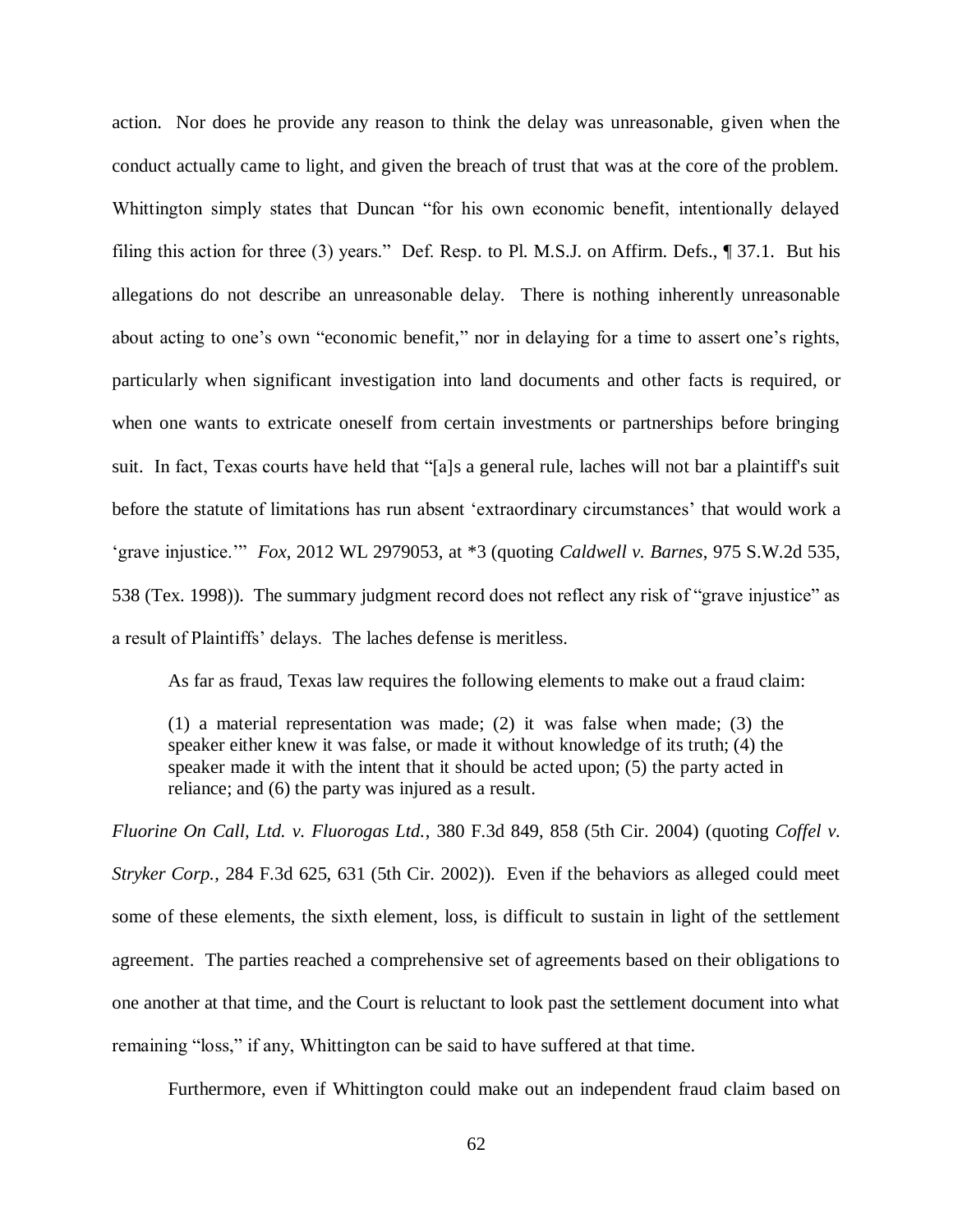the September 2012 transaction, he does not explain how it could serve as an affirmative defense to the claims at hand, which are based on distinct activities from years before. There is simply no nexus between the alleged fraud and the dispute at hand. Whittington's fraud defense must fail.

Plaintiffs have pointed to a lack of a "fact issue in the record" concerning any of these issues. Thus the burden shifted to Whittington. He has failed to show "significant probative evidence" of a "triable issue of fact." *Century Savings & Loan*, 21 F.3d at 1107. The Court grants summary judgment to Plaintiffs on Whittington's affirmative defenses of unclean hands, fraud, and laches.

### **C. Damages**

In relevant part,  $\S 523(a)(2)(A)$  covers "any debt . . . for money . . . to the extent obtained by . . . a false representation, or actual fraud . . . ." This section has been held to cover "all liability arising from fraud," including for instance restitution, exemplary damages, and attorneys' fees. *Cohen v. de a la* Cruz, 523 U.S. 213, 215 (1998); *see also In re Gober*, 100 F.3d 1195, 1208 (5th Cir. 1996) (analyzing whether damages claims "arise out of the same set of transactions . . . underlying [creditor's] . . . objection to dischargeability"). The same principle applies to claims under  $\S$  523(a)(4), which covers "any debt . . . for fraud or defalcation while acting in a fiduciary capacity"; a court must ascertain the degree to which the debt in question "arises from" the fraud while in a fiduciary capacity. *See Smiedt v. Williams (In re Williams)*, Adv. No. 13-4062, 2014 WL 2624911 (applying *Cohen* "arising from" test to § 523(a)(4) context).

Here, because there is no pre-existing judgment on Plaintiffs' claims, the Court must determine the amount of Whittington's liability arising from fraud and breach of fiduciary duty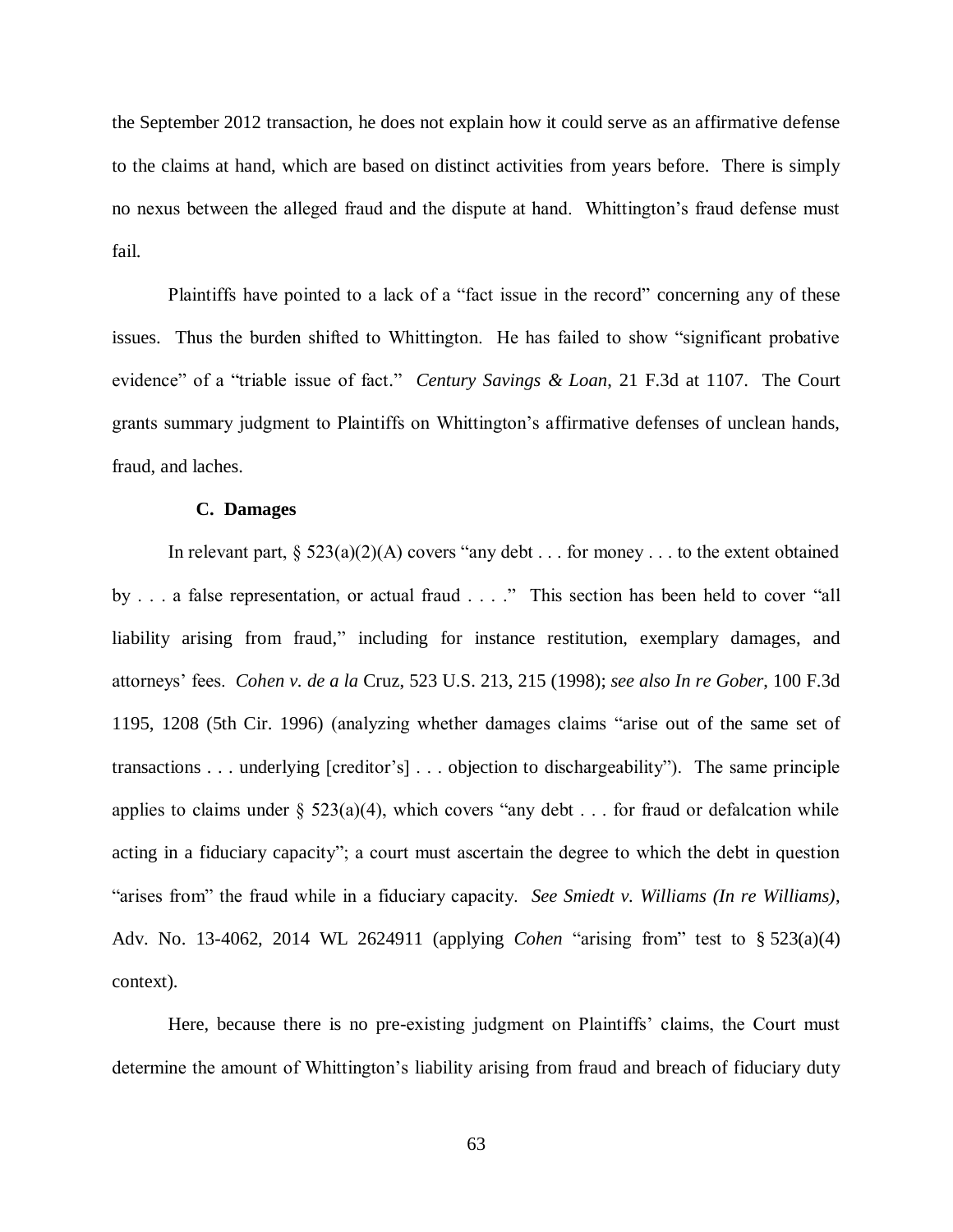by looking to the damages that Whittington owes Plaintiffs under the relevant Texas state law. *See Morrison v. W. Builders of Amarillo, Inc. (In re Morrison)*, 555 F.3d 473, 479 (5th Cir. 2009) (finding that bankruptcy courts have jurisdiction to determine the amount of a debt arising under state law causes of action, and noting that "[l]ogically, the litigation necessary to prove nondischargeability also proves the basis for and amount of the debt").

Whittington argues that even if the Court finds him liable for fraud or a breach of fiduciary duty, damages are not due to Plaintiffs because the Investor Partnerships and limited partners did not suffer any losses. Indeed, he argues, they got a good deal, paying a fair price under the circumstances then existing, no matter whether some of the money ended up in his pocket instead of with the actual sellers of the land.

But Texas precedent teaches that having breached his fiduciary duties, committed fraud, and received secret profits as a result, Whittington may not escape Plaintiffs' claims by appealing to some hypothetical, alternate world in which his fees might have been deemed acceptable or reasonable, if they had been disclosed. Plaintiffs are entitled to recover at least what Whittington himself gained through his fraud.<sup>19</sup> "[U]nder Texas law, a trustee may be

 $\overline{a}$ 

 $19$  Whittington also argues that restitution or disgorgement is inappropriate because it was not properly pled. Whittington cites no law supporting his position, and the Court does not find it meritorious. While Whittington is correct that neither "restitution" nor "disgorgement" appears in the complaint, Plaintiffs state they seek "actual and compensatory damages" as well as "exemplary damages," and the sums they seek for actual and compensatory damages equate to the total of the "secret cuts." *See, e.g.*, First Am. Compl., ¶¶ 39, 58, 79. Thus, from the start Plaintiffs have sought disgorgement of the same sum that they still seek. They did so by means of the requisite "short and plain statement of the claim" for damages upon which they are proceeding. *Bell Atl. Corp. v. Twombly*, 550 U.S. 544, 555 (2007) (quoting *Conley v. Gibson*, 355 U.S. 41, 47 (1957)); *see also Gearlds v. Entergy Servs., Inc.*, 709 F.3d 448, 452 (5th Cir. 2013) ("Courts must focus on the substance of the relief sought and the allegations pleaded, not on the label used.") (holding that a claim for "surcharge" had been plausibly stated even though the precise term had not been used); *Mid-Town Surgical Ctr., LLP v. Blue Cross Blue Shield of Tex.*, No. H-11-2086, 2012 WL 3028107, at \*3-4 (S.D. Tex. July 24, 2012) (applying *Twombly* standards to pleading for equitable restitution relief). For these reasons, Whittington was on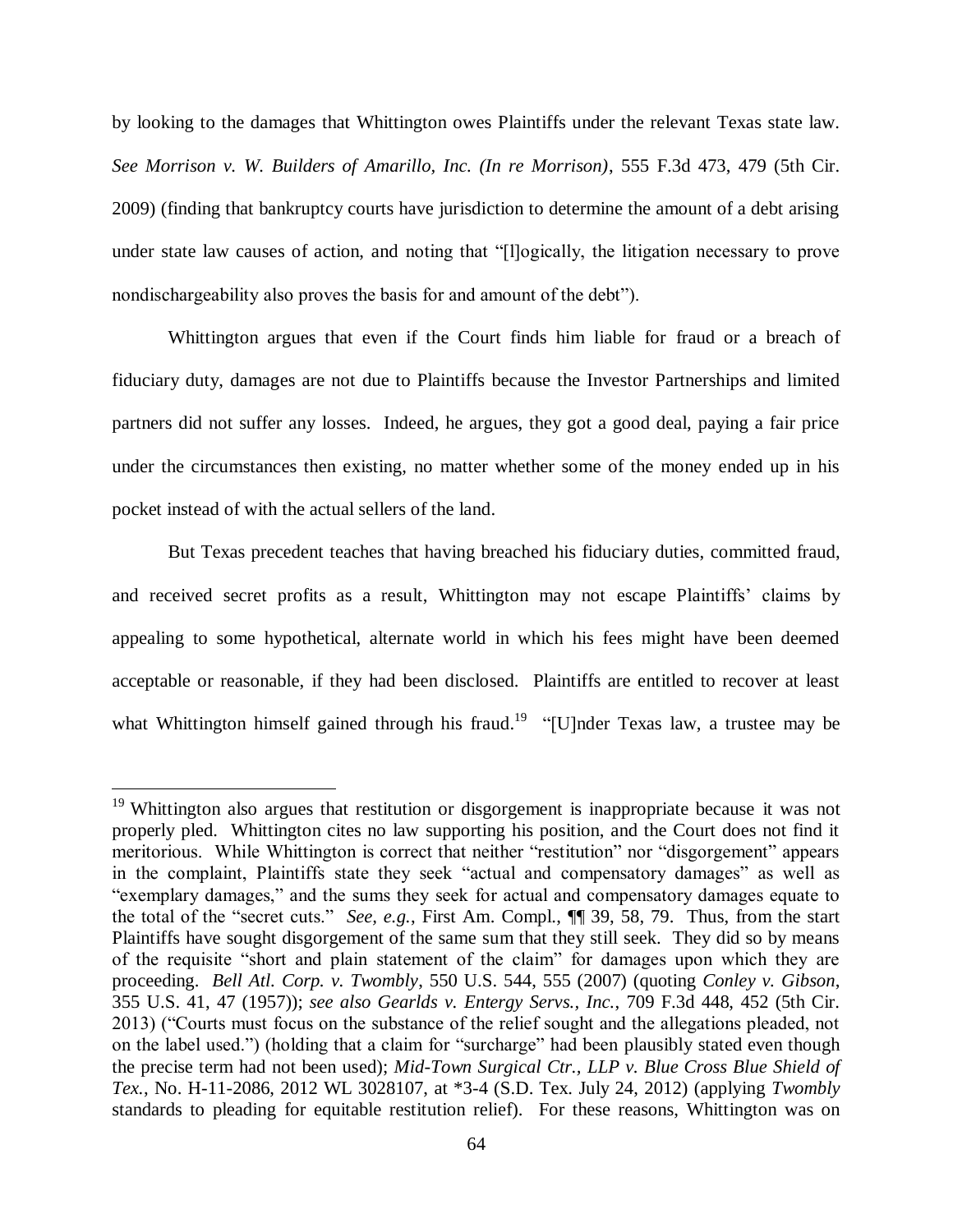required to forfeit any gains received while engaging in self-dealing involving trust property." *Lee v. BMCY, Inc.*, No. 3-01-CV-1262-BD, 2002 WL 31045979 (N.D. Tex. Sept. 11, 2002) (citing *Johnson v. Brewer & Pritchard, P.C.,* 73 S.W.3d 193, 200-01 (Tex. 2002), *Burrow v. Acre,* 997 S.W.2d 229, 237-39 (Tex. 1999), and *Slay v. Burnett Trust*, 187 S.W.2d 377, 389 (1945)); *see also Daniel v. Falcon Interest Realty Corp.*, 190 S.W.3d 177, 187 (Tex. App.— Houston [1st Dist.] 2005, no pet.) ("A fiduciary must account for, and yield to the beneficiary, any profit he makes as a result of his breach of fiduciary duty."); *Crenshaw*, 611 S.W.2d at 890- 91 (holding that the fact that no harm was suffered as a result of the breach of duty "is immaterial," because a self-dealing fiduciary faces "strict liability"; ordering "equitable restitution" of contributions to partnership); *Restatement (Third) of Restitution and Unjust Enrichment* § 43, comment b (2011) ("[A] liability in restitution by the rule of this section does not depend on proof either that the claimant has sustained quantifiable economic injury or that the defendant has earned a net profit from the transaction."). The language of the Texas Supreme Court in *Kinzbach*, quoted above, is relevant here:

A fiduciary cannot say to the one to whom he bears such relationship: You have sustained no loss by my misconduct in receiving a commission from a party opposite to you, and therefore you are without remedy. . . . It is the law that in such instances if the fiduciary "takes any gift, gratuity, or benefit in violation of his duty, or acquires any interest adverse to his principal, without a full disclosure, it is a betrayal of his trust and a breach of confidence, and he must account to his principal for all he has received."

*Kinzbach Tool Co. v. Corbett-Wallace Corp.*, 160 S.W.2d 509, 514 (Tex. 1942) (quoting *United* 

*States v. Carter*, 217 U.S. 286, 305 (1910)). Whittington cannot receive a commission for his

 $\overline{a}$ 

sufficient notice that Plaintiffs were seeking relief under remedies of restitution or disgorgement or both. *See* Def. Resp. to Pl. M.S.J. on Liab., ¶¶ 42-43; Pl. Reply to Def. Resp. to Pl. M.S.J. on Liab., 5-6. In any case, since the Court reserves a final decision on damages at this time, Whittington will have ample additional opportunity to argue against the remedies sought by Plaintiffs, so he is in no way prejudiced.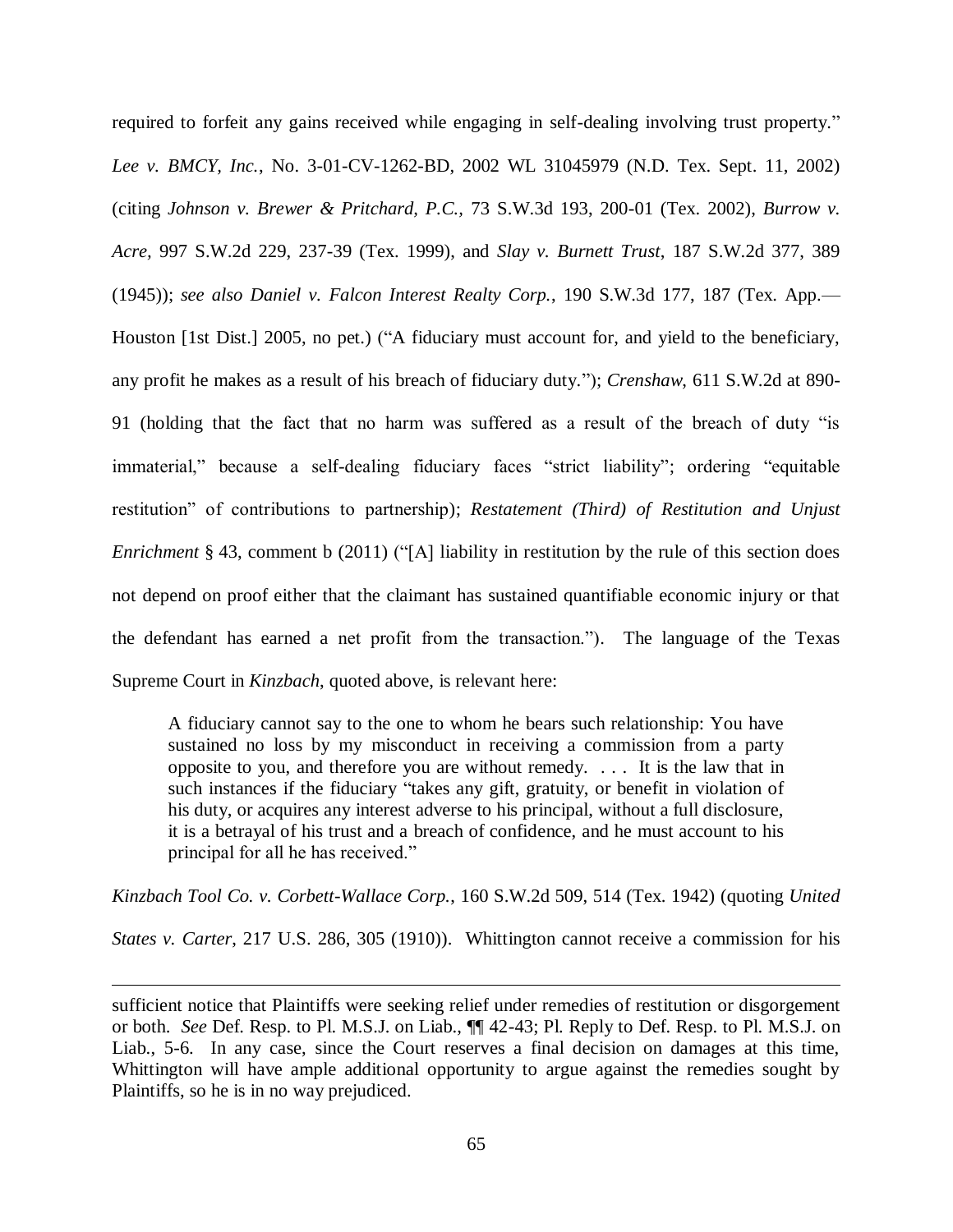alleged efforts at development, because, as the Fifth Circuit has held, "[u]nder Texas law, a fiduciary who breaches his duties forfeits his right to compensation as a matter of law." *LSP Inv. P'ship v. Bennett (In re Bennett)*, 989 F.2d 779, 791 (5th Cir. 1993); *see also Watson v. Ltd. Partners of WCKT, Ltd.*, 570 S.W.2d 179, 182 (Tex. Civ. App.—Austin 1978, writ ref'd n.r.e.) (breach of fiduciary duty "automatically results in the forfeiture of the agent's compensation" (quoting *Russell v. Truitt*, 554 S.W.2d 948, 952 (Tex. Civ. App.—Fort Worth 1977, writ ref'd n.r.e.))). While the parties (and some courts, *see, e.g.*, *Bennett*, 989 F.2d at 790) discuss this remedy as "restitution," it can also be characterized more specifically as "disgorgement." The Fifth Circuit has explained that:

[D]isgorgement is not precisely restitution. Disgorgement wrests ill-gotten gains from the hands of a wrongdoer. It is an equitable remedy meant to prevent the wrongdoer from enriching himself by his wrongs. Disgorgement does not aim to compensate the victims of the wrongful acts, as restitution does. Thus, a disgorgement order might be for an amount more or less than that required to make the victims whole.

*S.E.C. v. Huffman*, 996 F.2d 800, 802 (5th Cir. 1993) (internal citations omitted); *see also Restatement (Third) of Restitution and Unjust Enrichment* § 51, comment a (2011) ("Restitution measured by the defendant's wrongful gain is frequently called 'disgorgement.'"). Whatever term is used, the bottom line is that under clear Texas law, Whittington will owe a nondischargeable debt for the gains that he, G&W, and Madras received from the Challenged Transactions. This, at a minimum, is the debt—proximately caused by his deceit, his breach of duty, and fraud—that has been here held non-dischargeable.

But Plaintiffs request more than this easily supported damages award, claiming they are entitled to the *entire* difference between what they paid for the land and what the sellers of the land received—approximately \$1.7 million. In other words, they seek to put Whittington on the hook not only for the profits he made from the transactions (including through G&W and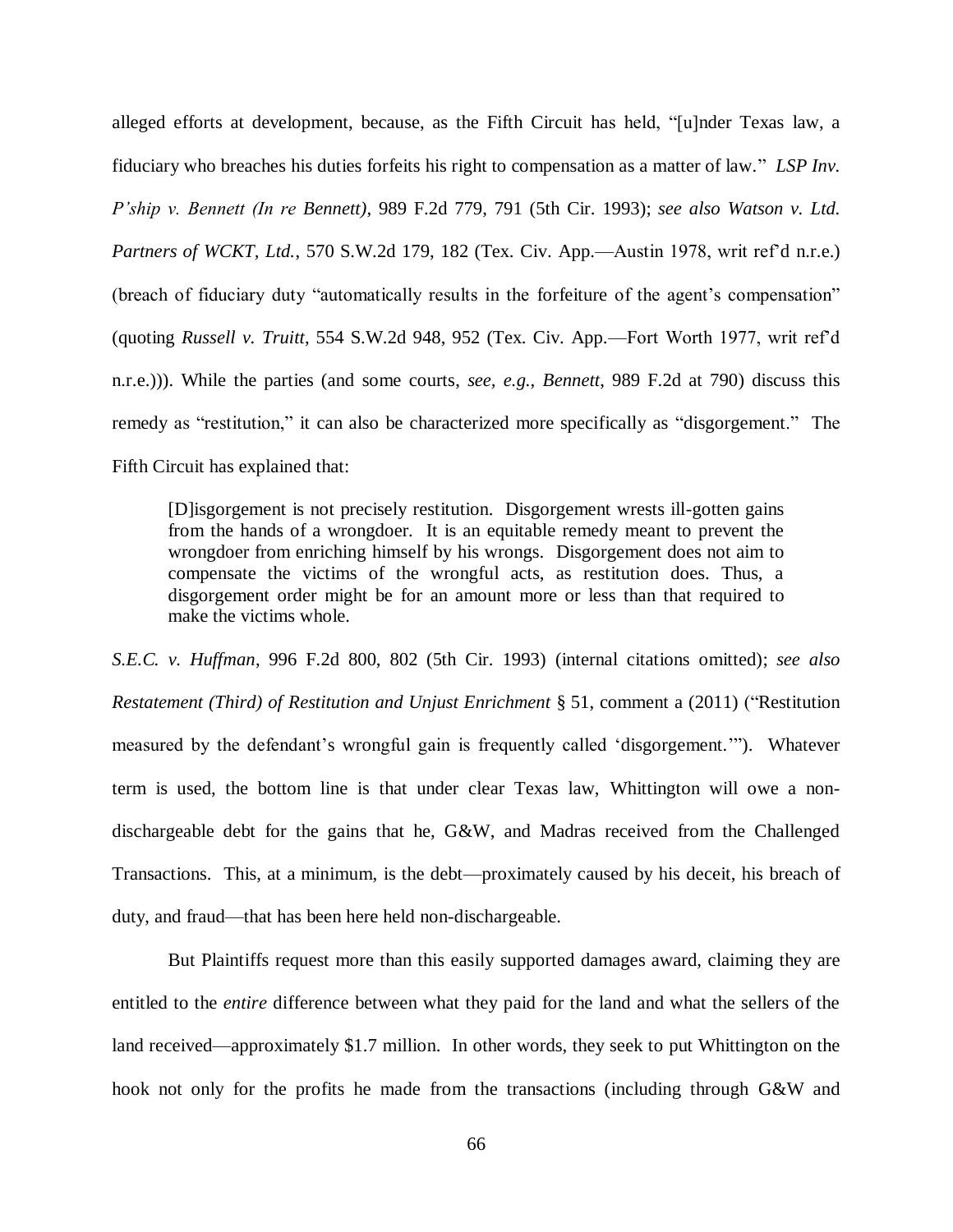Madras, Inc.), but also the profits taken—with his knowledge—by his associates (including through Hays Land Partners, Ltd.; C.L.A.F. Co., LLC; and John Trube).

Some cases support an extension of liability beyond the breacher of fiduciary duties, to his associates who knowingly participate in the breach. The *Kinzbach* court noted that "[i]t is settled as the law of this State that where a third party knowingly participates in the breach of duty of a fiduciary, such third party becomes a joint tortfeasor with the fiduciary and is liable as such." 160 S.W.2d at 514. In *Daniel v. Falcon Investment Realty Corp.*, as a result of a fiduciary's breach of duty, the other associates (his family members) were obligated to "disgorge their profits resulting from [the fiduciary's] . . . breach of his fiduciary duty." 190 S.W.3d at 187. But in *Daniel*, the fiduciary's associates were parties to the lawsuit (though two of them settled pretrial), and in addition, the damages findings were made only after a trial and pursuant to the court's extensive and detail findings. *Id*. Also, in *Daniel*, the ultimate award took account of the costs of the project as proven at trial, and the court forced only the disgorgement of profits. *Id*. at 181, 184.

There is some evidence in the record suggestive of knowledge of the scheme on the part of Trube, Gannaway, and the rest. But at this point, the evidence does not establish their knowing participation in a breach of fiduciary duty. *See Cox Tex. Newspapers, L.P. v. Wootten*, 59 S.W.3d 717, 722 (Tex. App.—Austin 2001, pet. denied) (no claim against supposed joint tortfeasor where no showing of knowing participation). Nor, of course, could the Court, consistent with Due Process, find these non-parties liable as "joint tortfeasors," as they have had no opportunity to defend themselves. What Plaintiffs seek is to put Whittington on the hook for all of the amounts taken secretly on top of what was paid to the sellers of each property, including the amounts taken by his associates.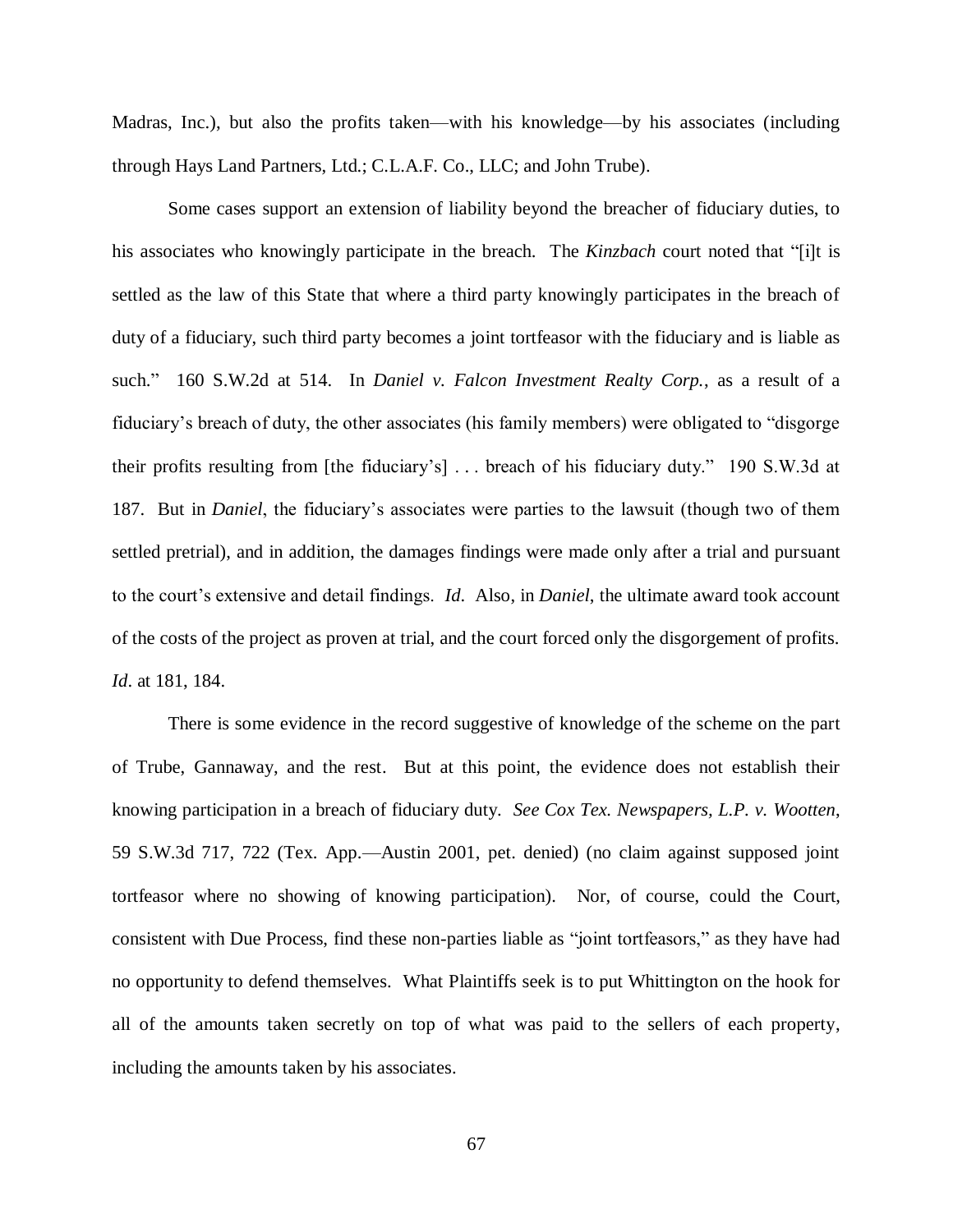Case law provides some support for extending a fiduciary's liability beyond what the fiduciary himself directly took. For instance, the bankruptcy court in *Jones* awarded restitution in the form of a non-dischargeable § 523 debt, based on partnership funds misappropriated by the debtor and his associates (who used the partnership funds as the debtor's "own personal piggy bank"), after a close review of business records and with the aid of expert testimony. *Mullen v. Jones (In re Jones)*, 445 B.R. 677, 717-18 (Bankr. N.D. Tex. 2011). As noted, § 523 exempts from discharge all liabilities arising from the misrepresentations, failures to disclose, and fraudulent acts in a fiduciary capacity. *Cohen*, 523 U.S. at 223. The case law suggests that the Court has some discretion in determining the appropriate quantum of damages. *See, e.g.*, *Taylor Publ'g Co. v. Jostens, Inc.*, 216 F.3d 465 (5th Cir. 2000) (noting that "because damages are difficult to prove in breach of fiduciary duty cases, litigants and courts must be flexible and imaginative in calculating the proper measure of damages"); *Jones*, 445 B.R. at 716 (citing *Bennett*, 989 F.2d at 790-91, and noting that various remedies are available for breach of fiduciary duty to limited partners); *ERI Consulting Eng'rs, Inc. v. Swinnea*, 318 S.W.3d 867, 873 (Tex. 2001) (noting that "courts may fashion equitable remedies such as profit disgorgement and fee forfeiture to remedy a breach of fiduciary duty" and outlining considerations to be taken into account).

While the Court may eventually award further damages, the record is inadequate to support a further award at this time. The Court will consider additional testimony and evidence concerning whether Whittington should be held accountable for the amounts that went to the third parties, as misappropriated partnership funds. Even the funds that did not go to Whittington personally may have benefitted his commercial associates at the expense of the partners and partnerships to whom he owed duties, including the duties to advise them of all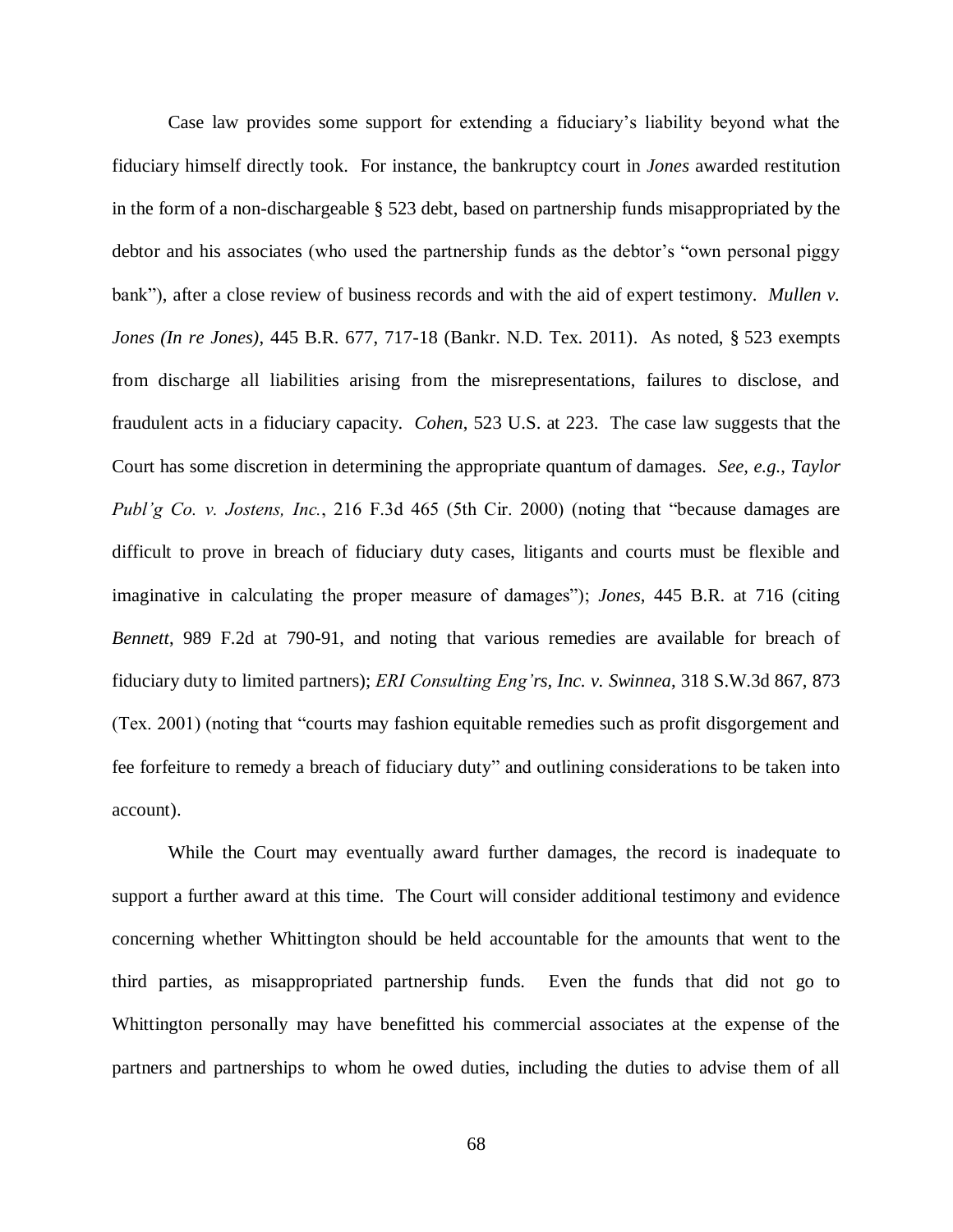material information concerning the transactions.

At a hearing on this issue, the Court's considerations will include each transaction as a whole, each player's role in it, and the value (if any) provided by the recipients of payments. If it becomes apparent that the funds that went to Whittington's associates did not work to the advantage of the partnership, redounded to Whittington's personal gain directly or indirectly, or were not directly related to the value added to each Investor Partnership's interest in each respective transaction, Whittington may be obliged as a breaching fiduciary to repay those funds that he secretly misdirected or allowed to be secretly misdirected as a result of his breach.

Plaintiffs have also requested an award of attorneys' fees, interest, and exemplary damages. Under Texas case law, "exemplary damages would be proper where 'a fiduciary has engaged in self-dealing,'" and where the plaintiff can prove by clear and convincing evidence that the debt arose by actual fraud, malice, or gross negligence. *Jones*, 445 B.R. at 719 (Bankr. N.D. Tex. 2011) (quoting *Murphy v. Canion*, 797 S.W.2d 944, 949 (Tex. App.—Houston 1990, no pet.) (citing TEX. CIV. PRAC. & REM. CODE §§ 41.001, 41.003)); *see also Lesikar v. Rappeport*, 33 S.W.3d 282, 311 (Tex. App.—Texarkana 2000, pet. denied) (upholding punitive damages award where fiduciary engaged in self-dealing, because in such a situation fraudulent intent is presumed); *Natho v. Shelton*, No. 03-11-00661-CV, 2014 WL 2522051, at \*2 (Tex. App.—Austin May 30, 2014, no. pet. h.) ("When a fiduciary intentionally breaches his duty by self-dealing and thereby gaining a benefit for himself, willful and fraudulent acts are presumed."); *Drexel Highlander Ltd. P'ship v. Edelman (In re Edelman)*, No. 13-3078, 2014 WL 1796217, at \*29-31 (Bankr. N.D. Tex. May 6, 2014) (applying the presumption of intent in *Lesikar*, 33 S.W.3d at 311, to support an exemplary damages award). As noted, bankruptcy law permits these additional awards to be deemed part of a nondischargeable debt so long as they